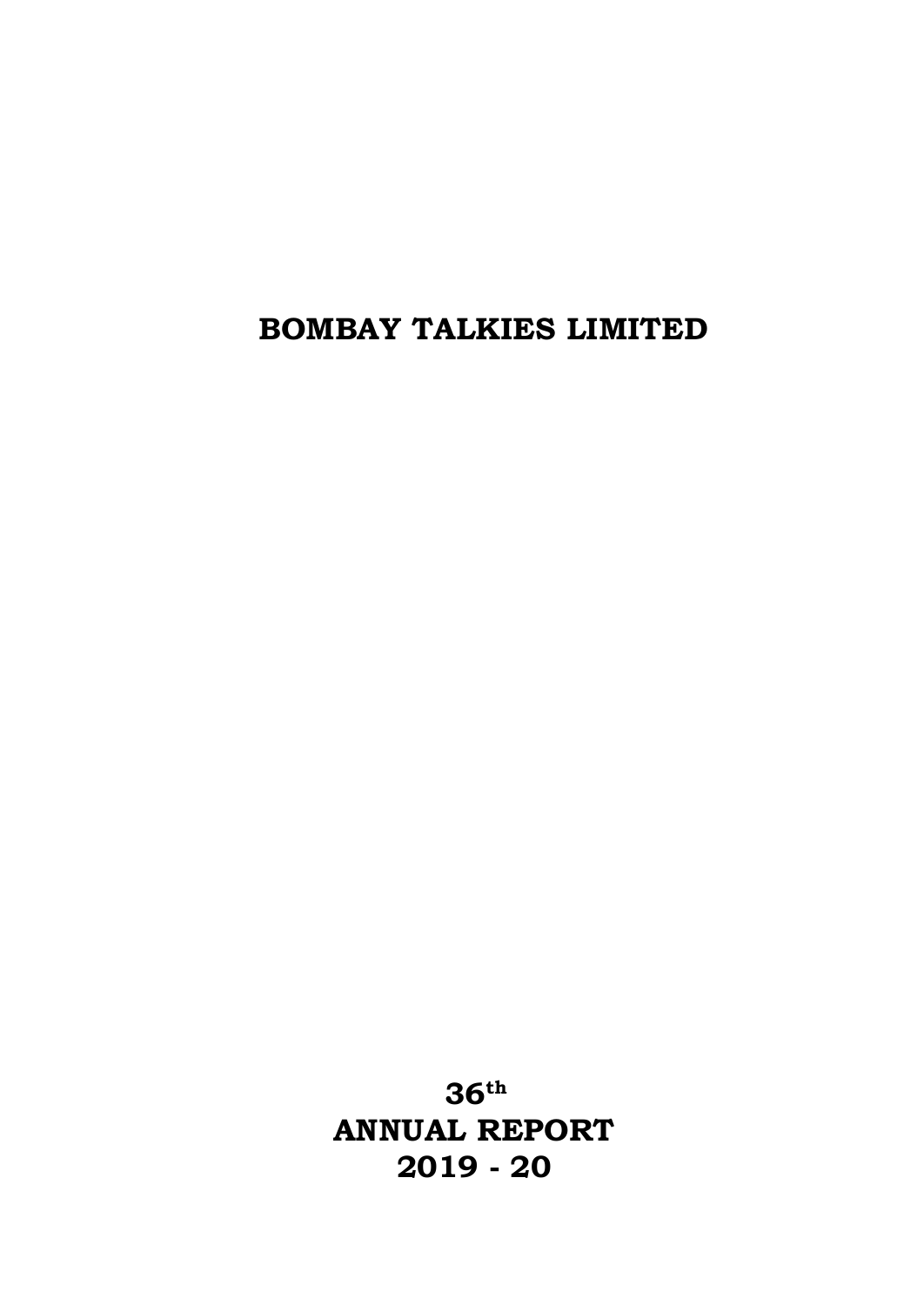# **Corporate Information**

MR. DARMESH KOTAK AUDIT COMMITTEE MR. NIKHIL MUNNA LODH MR. DARMESH KOTAK MS. HARSHALI BHAGWAN ZINE MR. NIKHIL MUNNA LODH

CA R. BORA & CO. COMMITTEE CHARTERED ACCOUNTANTS MR. DARMESH KOTAK

# **REGISTRAR & SHARE**

ADROIT CORPORATE SERVICES PVT LTD COMMITTEE 19/20, JAFERBHOY INDUSTRIAL ESTATE MR. DARMESH KOTAK 1ST Floor, MAKWANA ROAD, MAROL MR. NIKHIL MUNNA LODH ANDHERI (EAST) MUMBAI 400059 MS. HARSHALI BHAGWAN ZINE PHONE NO. 022-42270400 WEBSITE : www.adroitcorporate.com RISK MANAGEMENT COMMITTEE EMAIL : info@adroitcorporate.com MR. DARMESH KOTAK

INDUSIND BANK MUMBAI

#### **REGISTERED & ADMINISTRATIVE OFFICE**

201, NAV NEELAM BUILDING, A- WING, 2ND FLOOR, 108, WORLI SEA FACE ROAD, WORLI, MUMBAI 400018 PHONE : 91-9167346889 Website : bombaytalkiesltd.com Email : btl.invstcomp2rediffmail.com CIN no. : L65990MH1984PLC033919

#### **BOARD OF DIRECTORS COMMITTEES OF THE BOARD**

MS. HARSHALI BHAGWAN ZINE

**AUDITORS** STAKEHOLDERS RELATIONSHIP MR. NIKHIL MUNNA LODH MS. HARSHALI BHAGWAN ZINE

**TRANSFER AGENT NOMINATION & REMUNERATION** 

MR. NIKHIL MUNNA LODH **BANKERS** MS. HARSHALI BHAGWAN ZINE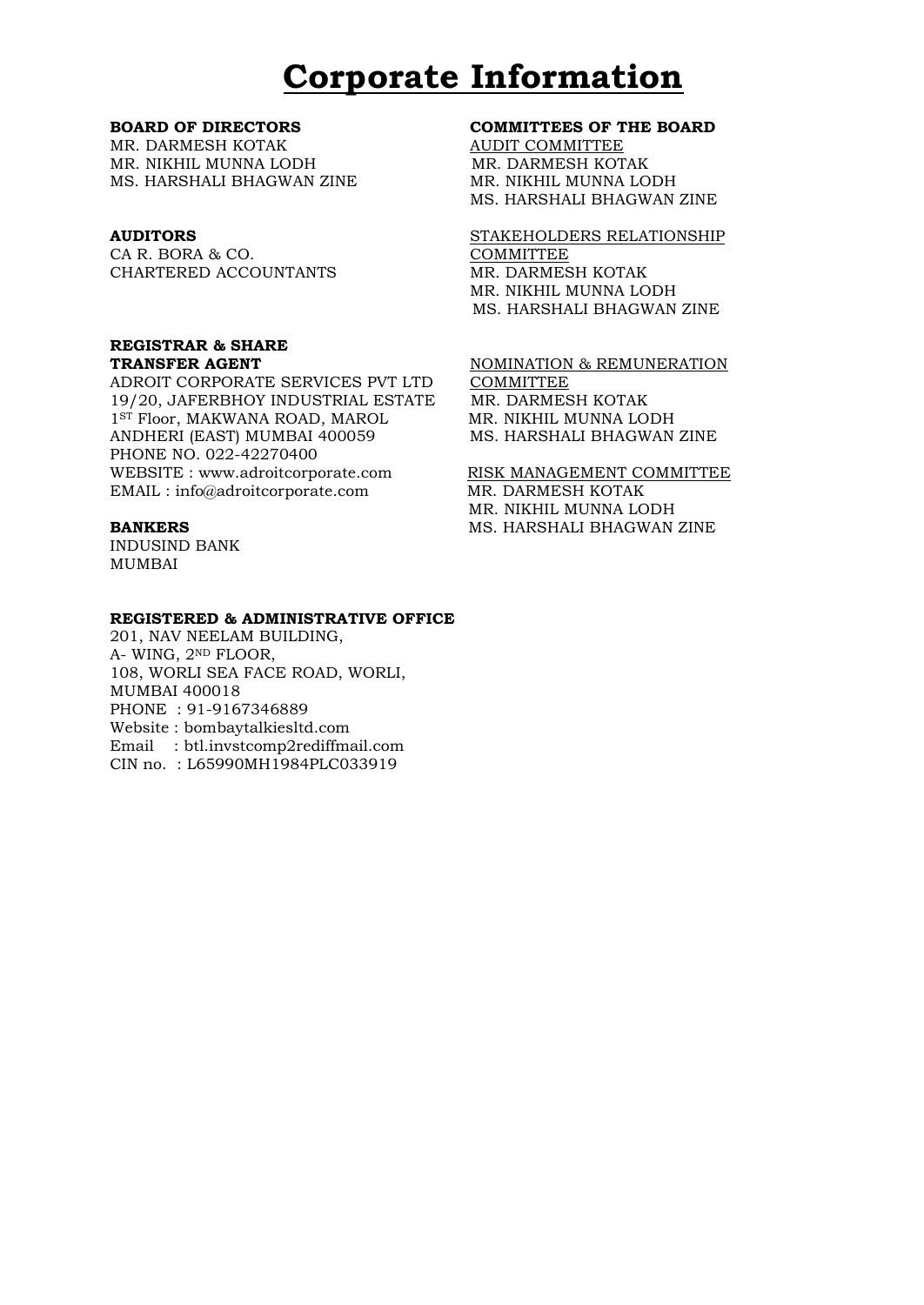#### CIN: L65990MH1984PLC033919 **Registered office :**  201, Nav Neelam Building, A Wing, 2nd Floor, 108, Worli Sea face Road, Mumbai 400018 Website : bombaytalkiesltd.com Email : btl.invstcomp@rediffmail.com Phone: +91-9167368889

#### **NOTICE**

NOTICE is hereby given that:

The 36th Annual General Meeting of the Members of Bombay Talkies Limited will be held on Wednesday, 30th December, 2020 at 11.00 a.m. at the Registered Office of the Company at 201, Nav Neelam Building, A Wing, 2nd Floor, 108, Worli Sea face Road, Mumbai 400018 to transact the following businesses: -

#### **AS ORDINARY BUSINESS**

- 1. To receive, consider and adopt the audited Balance Sheet as at 31st March, 2020 and the Statement of Profit and Loss for the financial year ended on that date and the Reports of the Boards of Directors and Auditors thereon.
- 2. To appoint a Director in place of Mr. Dharmesh Kotak (holding DIN : 06642157) who retires by rotation in term of section 152(6) of the Companies Act, 2013 and being eligible offers himself for re-appointment.
- 3. To appoint a Director in place of Mr. Nikhil Munna Lodh (holding DIN : 07479232) who retires by rotation in term of section 152(6) of the Companies Act, 2013 and being eligible offers himself for re-appointment.
- 4. To ratify the appointment of R Bora & Co., Chartered Accountants, having Firm's registration no. 036617N, as the Auditors of the Company from the conclusion of this Annual General Meeting, till the conclusion of the next Annual General Meeting, and to authorise the Board of Directors to fix their remuneration and in this regard to consider and if thought fit to pass the following resolution as an Ordinary Resolution:

"RESOLVED THAT pursuant to provision of Section 139, 142 and other applicable provisions, if any, of the Companies Act,2013 (corresponding to Section 224 and other applicable provisions, if any, of the Companies Act, 1956), the Company hereby ratifies the appointment of R Bora & Co., (Firm Registration No. 036617N) Chartered Accountants, as the Statutory Auditors of the Company to hold office from the conclusion of this Annual General Meeting until the conclusion of the next Annual General Meeting at such remuneration as may be fixed by the Board of Directors of the Company in consultation with them."

**\_\_\_\_\_\_\_\_\_\_\_\_\_\_\_\_\_\_\_\_\_\_\_\_\_\_\_\_\_\_\_\_\_\_\_\_\_\_\_\_\_\_\_\_\_\_\_\_\_\_\_\_\_\_\_\_\_\_\_\_\_\_\_\_\_\_\_\_\_\_\_\_\_\_\_\_\_\_\_\_\_\_\_\_\_\_\_**

By Order of the Board<br> $\bigcap_{i=1}^n\bigcup_{i=1}^n\bigcap_{i=1}^n\bigcap_{i=1}^n\bigcap_{i=1}^n\bigcap_{i=1}^n\bigcap_{i=1}^n\bigcap_{i=1}^n\bigcap_{i=1}^n\bigcap_{i=1}^n\bigcap_{i=1}^n\bigcap_{i=1}^n\bigcap_{i=1}^n\bigcap_{i=1}^n\bigcap_{i=1}^n\bigcap_{i=1}^n\bigcap_{i=1}^n\bigcap_{i=1}^n\bigcap_{i=1}^n\bigcap_{i=1}$ 

(Nikhil Munna Lodh)

Place : Mumbai Executive Director Dated : 12<sup>th</sup> December 2020 DIN: 07857458

**NOTES:**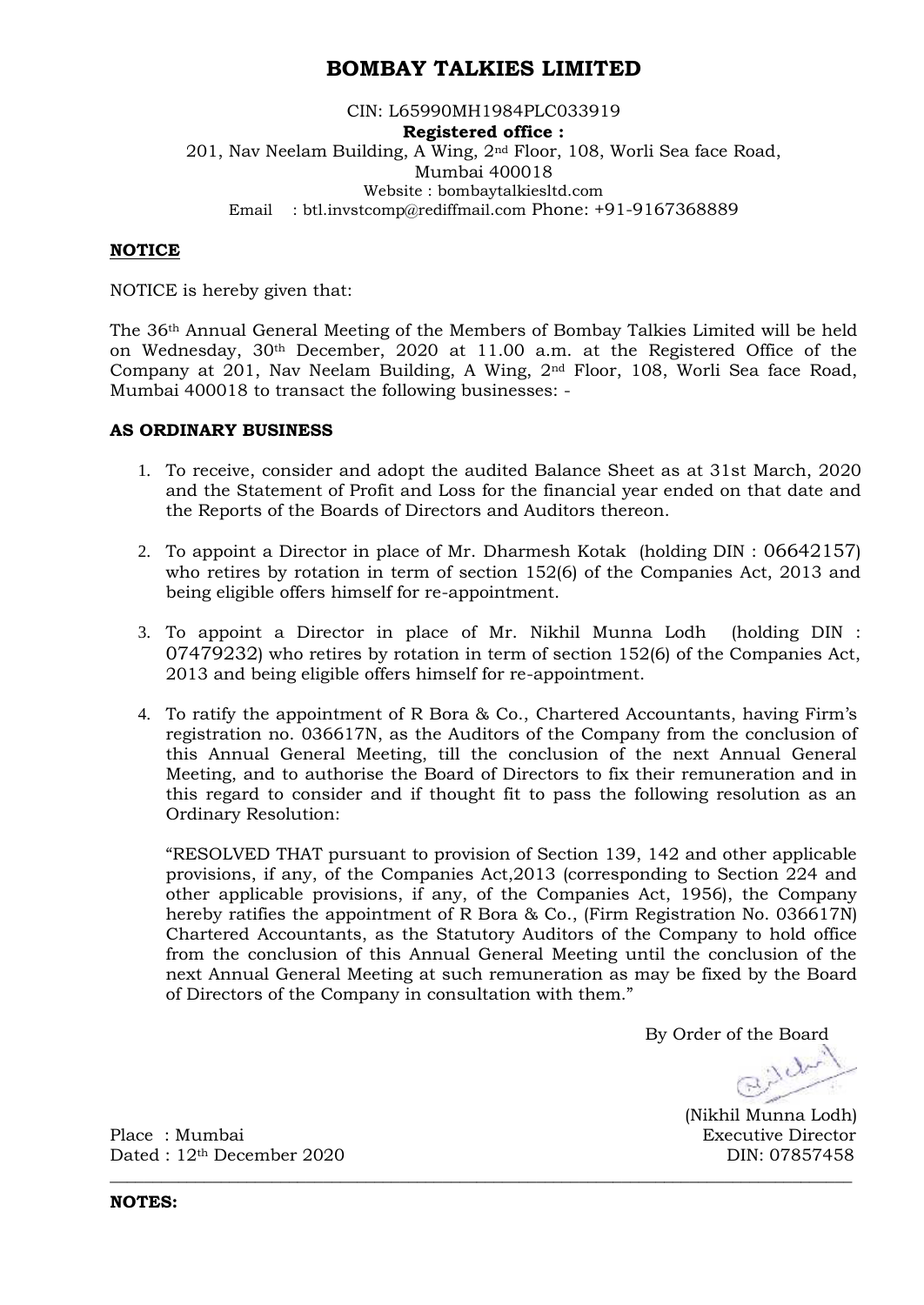1. A MEMBER ENTITLED TO ATTEND AND VOTE AT THE ANNUAL GENERAL MEETING ("AGM") IS ENTITLED TO APPOINT A PROXY TO ATTEND AND VOTE INSTEAD OF HIMSELF AND THE PROXY NEED NOT BE A MEMBER. THE INSTRUMENT APPOINTING PROXY SHOULD, HOWEVER, BE DEPOSITED AT THE REGISTERED OFFICE OF THE COMPANY NOT LESS THAN FORTY-EIGHT HOURS BEFORE COMMENCEMENT OF THE MEETING.

In terms of Rule 19 of the Companies (Management and Administration) Rules, 2014, a person can act as a proxy on behalf of members not exceeding fifty and holding in the aggregate not more than ten percent of the total share capital of the Company carrying voting rights. A member holding more than ten percent of the total share capital of the Company carrying voting rights may appoint a single person as proxy such person shall not act as a proxy for any person or shareholder.

- 2. Only registered Members of the Company or any proxy appointed by such registered Member may attend and vote at the Meeting as provided under the provisions of the Companies Act, 2013. In case any shareholder has voted electronically, then he/she can participate in the Meeting but not vote.
- 3. The Register of Members and Share Transfer Books of the Company will remain closed from 24.12.2020 to 30.12.2020 (both days inclusive) for determining the name of Members eligible for dividend on equity shares if declared at the meeting.
- 4. Duly executed and stamped transfer deeds, along with the share certificates, should be submitted to the Company's Registrar and Share Transfer Agents before the closure of the Register of Members for registration
- 5. Corporate Members are requested to send a duly certified copy of the Board Resolution pursuant to Section 113 of the Companies Act, 2013/ Power of Attorney authorizing their representative(s) to attend and vote on their behalf at the Meeting.
- 6. Members holding shares in physical form and wishing to make / change a nomination in respect of their shareholding in the Company, as permitted under Section 72 of the Companies Act, 2013 may submit the prescribed particulars in Form No. SH-13 (Nomination Form) or SH-14 (Cancellation or Variation of Nomination), to the Company
- 7. Electronic copy of the Annual Report, Notice of the Meeting of the Company inter-alia indicating the process and manner of remote e-voting along with Attendance Slip and Proxy Form is being sent to all the members whose email IDs are registered with the Company / Depository Participants for communication purposes unless any member has requested for a hard copy of the same. For members who have not registered their email address, physical copies of the Notice of the Meeting of the Company inter alia indicating the process and manner of remote e-voting along with Attendance Slip and Proxy Form is being sent in the permitted mode
- 8. Pursuant to the provisions of Section 91 of the Companies Act, 2013 (corresponding to Section 154 of the Companies Act, 1956), a member desirous of obtaining any information concerning the accounts and operation of the Company is requested to send his queries to the Company at least 7 days before the date of the meeting, so that the information required by the member is made available at the meeting.
- 9. In view of Go Green initiative being undertaken by the Company, Members who have not yet registered their e-mail address so far are requested to register/update their email addresses with the Company's RTA or with the Company at [email](mailto:lil_logic90@hotmail.com) id Shareholders holding shares in dematerialized form are requested to register their email addresses and changes therein with the concerned Depositories through their Depository Participant.
- 10.Members are requested to bring their copy of Annual Report to the Meeting. A member desirous of getting any information with regard to Accounts of the Company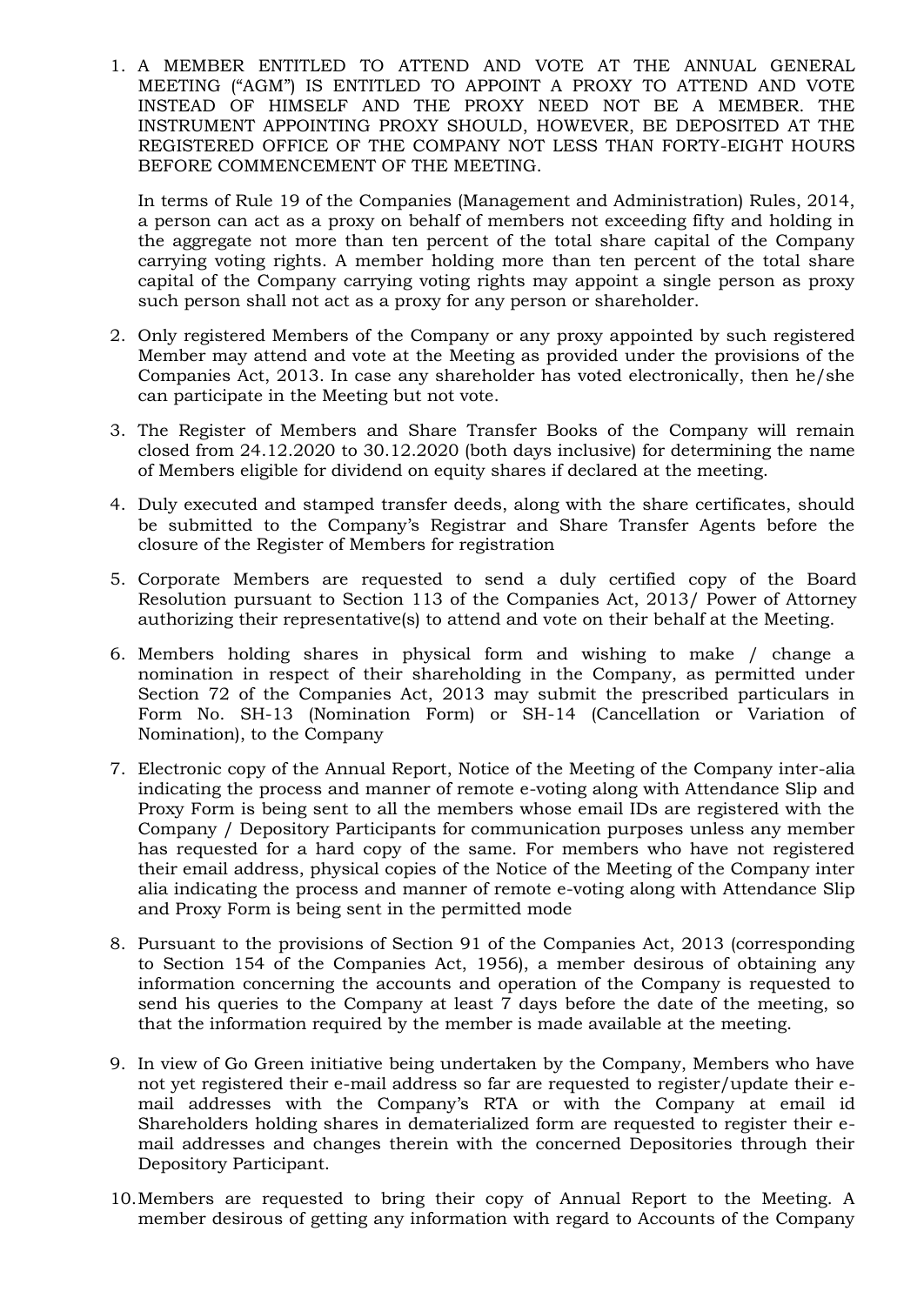is requested to send the queries to the Company at least 10 days before the meeting to the Company Secretary at the Registered Office of the Company.

- 11.Members are requested to mention their Folio Number/ Client ID/DP ID Number (in case of shares held in dematerialized form) in all their correspondence with the Company / Depository Participant in order to facilitate response to their queries promptly.
- 12.Members who are holding shares of the Company in physical form through multiple folios in identical order of names are requested to write to the Company, enclosing their share certificates, to enable the Company to consolidate their holdings in one folio.
- 13.Ministry of Corporate Affairs vide its circular no.17/2011 dated 21/04/2011 & 18/2011 dt.29/04/2011 has taken Green Initiative in the Corporate Governance by allowing the companies to send various notices/documents including audited financial results, directors report, auditors report, general meeting notices to the members through electronic mode to the registered email addresses of the shareholders.

Members are therefore requested to register their email addresses with the Company and also keep a note to inform any change in your email address.

 As per SEBI`s circular in respect of transaction involving transfer of shares in physical form of a listed company, it is mandatory for the transferee(s) to furnish copy of PAN card for registration of transfer of Shares.

14.In case of joint holders attending the meeting, the Member whose name appears as the first holder in the order of names as per the Register of Members of the Company will be entitled to vote.

| <b>Name</b>                        | <b>Dharmesh</b> | <b>Nikhil Munna</b> | Harshali            |
|------------------------------------|-----------------|---------------------|---------------------|
|                                    | Kotak           | Lodh                | <b>Bhagwan Zine</b> |
| Date of Birth                      | 31.05.1975      | 31.03.1989          | 15.08.1984          |
| Identification<br><b>Directors</b> | 06642157        | 07857458            | 07479232            |
| Number (DIN)                       |                 |                     |                     |
| Age                                | 45              | 31                  | 36                  |
| Qualification                      |                 |                     |                     |
| Expertise in Specific Area         | Finance         | Production          | Management          |
| Date of first Appointment on       | 15.04.02017     | 15.06.2017          | 10.10.2018          |
| board of the Company               |                 |                     |                     |
| List of Directorship held in       | Nil             | Nil                 |                     |
| other companies                    |                 |                     |                     |
| Membership/Chairmanships           | Yes             | Yes                 | Yes                 |
| of Audit and stakeholders          |                 |                     |                     |
| relationship committees            |                 |                     |                     |

**Details of Director Seeking Re-Appointment/Appointment at the Annual General Meeting**

- 15.Members may note that the Notice of the Meeting will be available on the Company's website bombaytalkiesltd.com The Register of Contracts or Arrangements in which Directors are interested, maintained under Section 189 of the Companies Act, 2013, the Register of Directors and Key Managerial Personnel and their shareholding, maintained under Section 170 of the Companies Act, 2013 read with Rules issued hereunder will be available for inspection by the members at the Meeting.
- 16.The relevant documents referred to in this Notice and Explanatory Statement are open for inspection at the Meeting and such documents will also be available for inspection in physical or in electronic form at the registered office and copies thereof shall also be available for inspection in physical or electronic form at the registered office from the date of dispatch of the Notice till the date of the Meeting on all working days, except Saturdays, from 10:00 A.M to 12:00 Noon.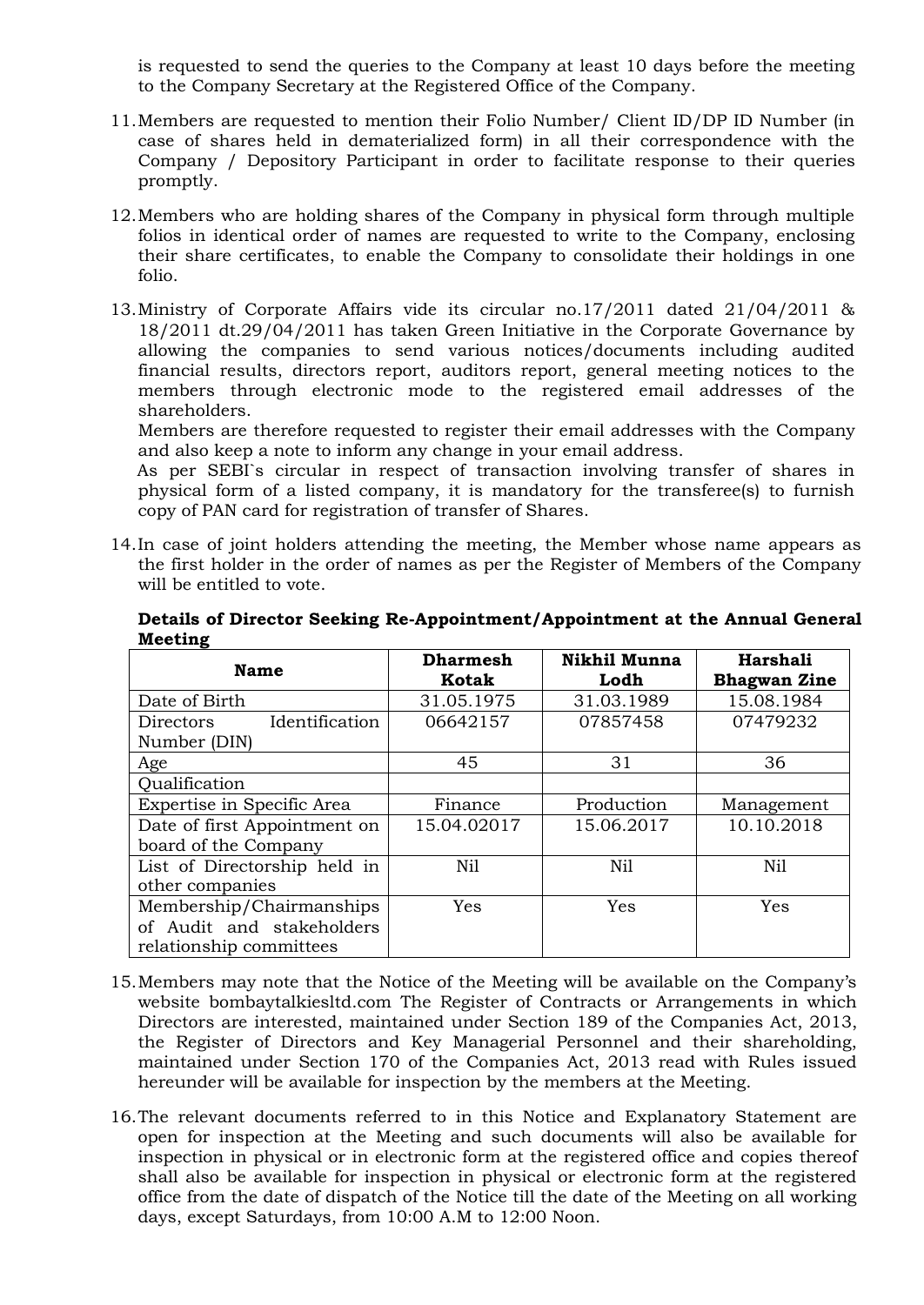#### CIN: L65990MH1984PLC033919 **Registered office :**  201, Nav Neelam Building, A Wing, 2nd Floor, 108, Worli Sea face Road, Mumbai 400018 Website : bombaytalkiesltd.com Email : btl.invstcomp@rediffmail.com Phone: +91-9167368889

#### **DIRECTOR'S REPORT**

To, The Shareholders,

Your Directors have pleasure in presenting the 36<sup>th</sup> Annual Report along with the Audited Financial statements of the Company for the financial year ended  $31<sup>st</sup>$  March, 2020.

#### **1. Financial Results:**

|                                                    |                             | (In Rupees)       |
|----------------------------------------------------|-----------------------------|-------------------|
| <b>Particulars</b>                                 | Year ended                  | <b>Year ended</b> |
|                                                    | 31 <sup>st</sup> March 2020 | 31st March 2019   |
| Income for the year                                | 8,87,000.00                 | 36,92,250.00      |
| Expenditure                                        | 14,99,968.37                | 41,04,457.17      |
| Profit or (Loss) before Depreciation and           |                             |                   |
| Amortization Exp.                                  | (6, 12, 868.37)             | (4, 12, 207, 17)  |
| Less: Depreciation and Amortization Exp.           |                             |                   |
| Profit or Loss after Depreciation and Amortization |                             |                   |
| Exp. But before Tax                                | (6, 12, 868.37)             | (4, 12, 207, 17)  |
| Less: Tax Expense                                  |                             |                   |
|                                                    |                             |                   |
| Profit/(Loss) after tax                            |                             |                   |
|                                                    | (6, 12, 868.37)             | (4, 12, 207, 17)  |
| Add: Balance Profit/(Loss) B/F from the previous   | 39,00,472.62                | 43,12,679.79      |
| Year                                               |                             |                   |
| Balance Profit / (Loss) C/F to the next year       | 32,87,604.25                | 39,00,472.62      |

#### **2. Business performance**

The Company does not have divisions therefore division wise working details are not applicable. Total revenue from operations of the Company was Rs. 8.87 lacs for the year ended 31st March, 2020 as against Rs. 36.92 Lacs for the year ended 31st March, 2019. During the financial year 2019-20, the Company incurred a loss of Rs. 6.13 Lacs as compared to Loss of Rs. 4.12 Lacs in previous year

#### **3. Share capital**

The paid up equity capital as on March 31, 2020 is Rs. 5,40,00,000/- divided into 5,40,00,000 equity shares of Re. 1/- each. During the year under review, the Company has not issued bonus shares nor issued shares with differential voting rights nor granted stock options nor sweat equity and nor buy back its own securities.

#### **4. Dividend:**

Your Directors do not recommend any dividend for the equity shareholders for the financial year 2019-20.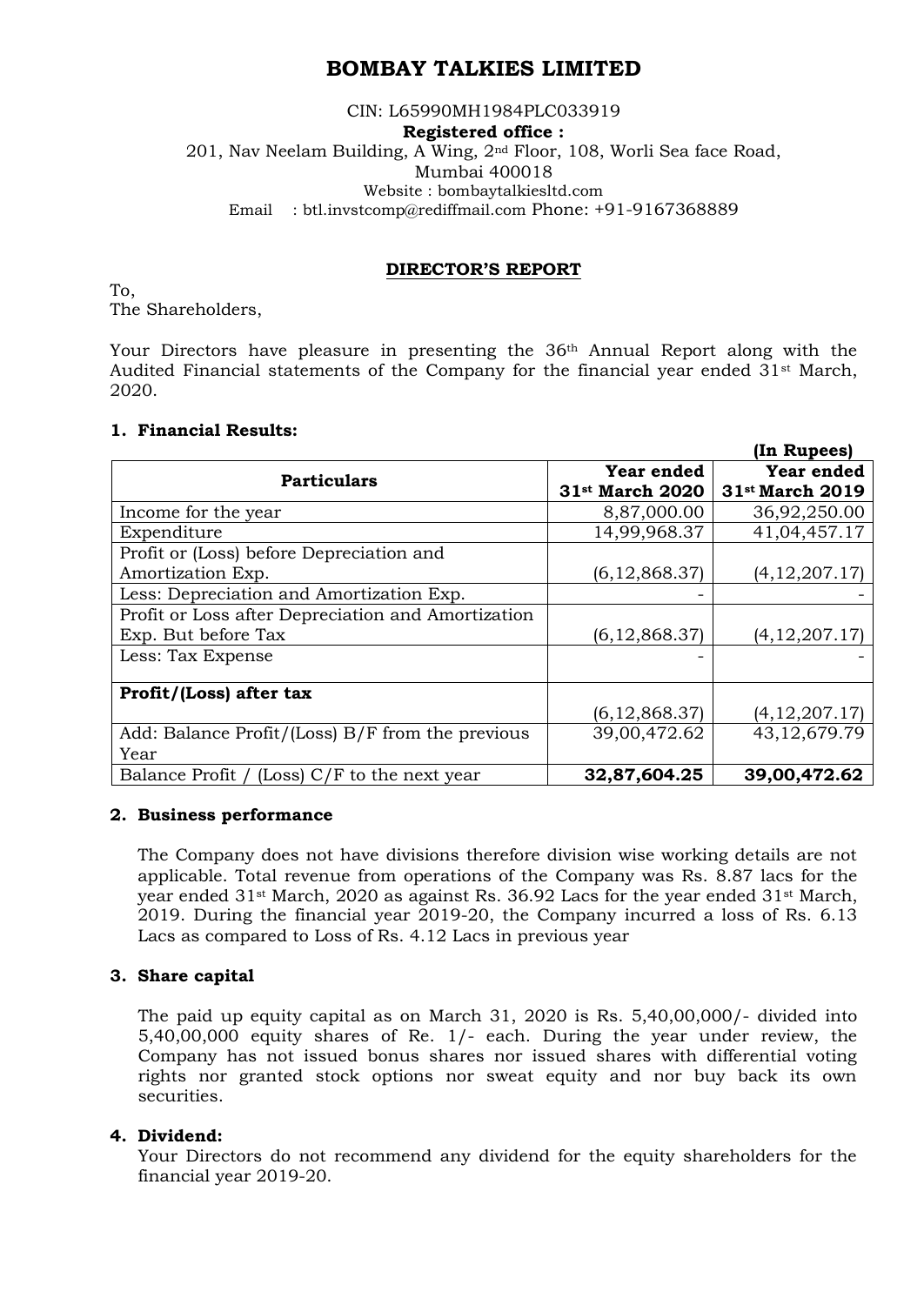#### **5. Conservation of Energy, Technology Absorption and Foreign Exchange Earnings and Out-Go:**

#### **A) Conservation of energy**:

- (i) The steps taken or impact on conservation of energy; Nil
- (ii) The steps taken by the company for utilizing alternate sources of energy; Nil
- (iii) The capital investment on energy conservation equipment; Nil

#### **Note: - The Company does not have any manufacturing activities which require heavy consumption of energy. The company uses latest technology low energy consumption products in its office.**

#### **B) Technology absorption:**

(i) The efforts made towards technology absorption: Nil

(ii) The benefits derived like product improvement, cost reduction, product development or import substitution: Nil

(iii) In case of imported technology (imported during the last three years

reckoned from the beginning of the financial year): Nil

- a) The details of technology imported: Nil
- b) The year of import; Nil
- c) Whether the technology been fully absorbed; Nil

d) If not fully absorbed, areas where absorption has not taken place, and the reasons thereof; Nil and

(iv) The expenditure incurred on Research and Development. Nil

#### **Note: - In respect of the Nature of the Business of the company there was no requirement of any technology.**

#### **C) Foreign exchange earnings and Outgo**:

The Foreign Exchange earned in terms of actual inflows during the year and the Foreign Exchange outgo during the year in terms of actual outflows. -No Foreign Exchange is earned or spent by the company during the year under review.

#### **6. Directors and Key Managerial Personnel**

#### **A) Changes in Directors and Key Managerial Personnel:**

- i) As per the provisions of Section 149 and 152 of the Companies Act, the shareholders at their Annual General Meeting held on 26th September, 2019 (Last year AGM) had approved the re-appointment of all existing Independent Directors of the Company for tenure of up to five consecutive years. None of the Independent Directors are liable to retire by rotation.
- ii) In accordance with section 149(7) of the Companies Act, 2013, each Independent Director has confirmed to the Company that he or she meets the criteria of independence laid down in Section 149(6) of the Companies Act, 2013 and Regulation 25 of SEBI (Listing Obligations and Disclosure Requirements) Regulations, 2015.
- iii)Further, in accordance with provisions of Section 152 of the Companies Act, 2013, the shareholders had also approved the variation in the terms of appointment of Mr. Dharmesh Kotak and Mr. Nikhil Munna Lodh, making him liable to retire. by rotation.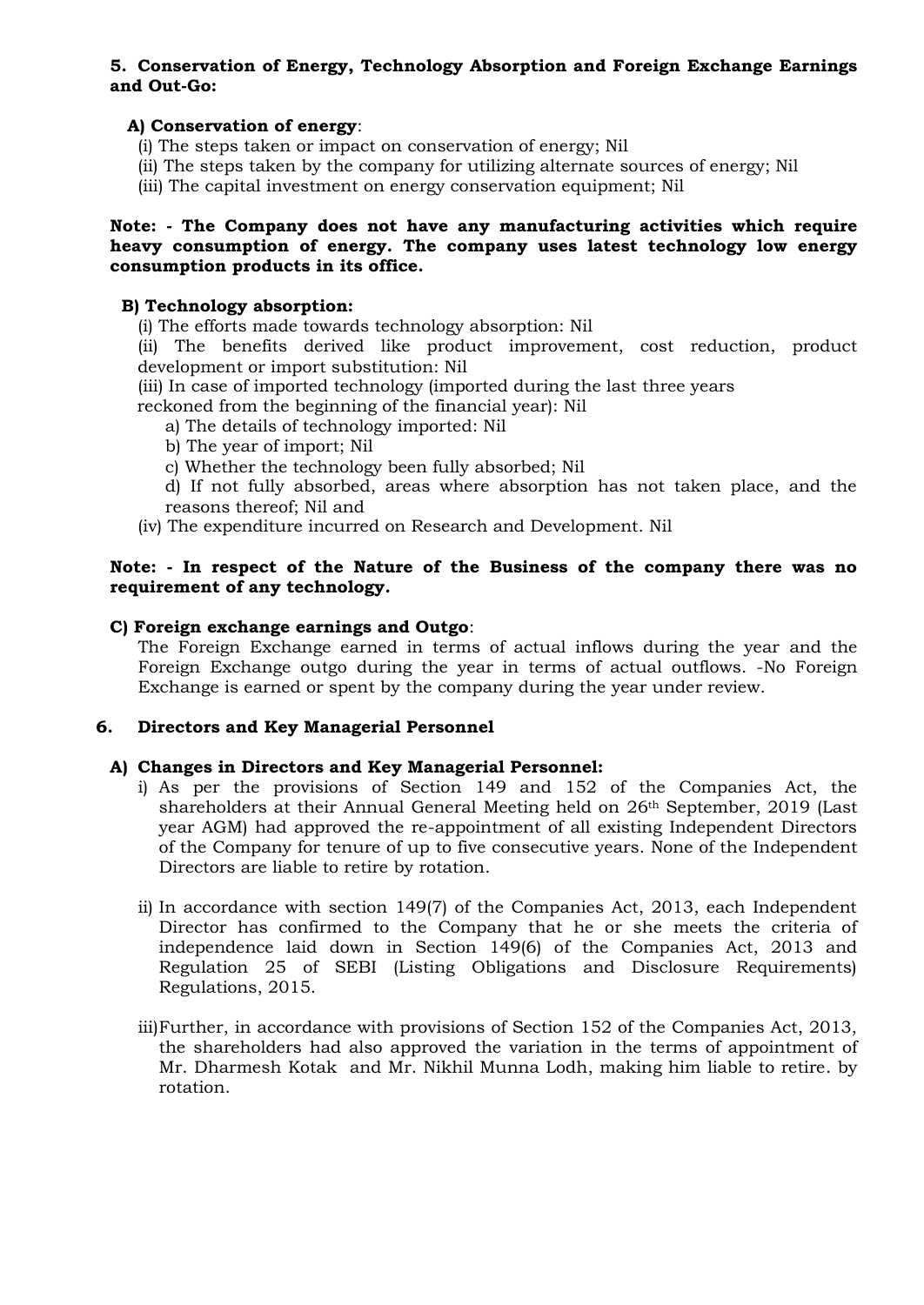#### **B) Declaration by Independent Director(s) and reappointment, if any**

All Independent Directors have given declarations that they meet the criteria of independence as laid down under Section 149(6) of the Companies Act, 2013 and Regulation 16(b) of SEBI (Listing Obligations and Disclosure Requirements) Regulations, 2015.

#### **7. Director's Responsibility Statement:**

Based on the framework of internal financial controls and compliance systems established and maintained by the Company, work performed by the Internal, Statutory, Cost and Secretarial Auditors and external consultant(s) including audit of internal financial controls over financial reporting by the statutory auditors, reviews performed by the management and the relevant Board Committees, including the Audit Committee, the Board is of the opinion that the Company's internal financial controls were adequate and effective during the financial year 2019-20.

Accordingly, pursuant to Section 134(5) of the Companies Act, 2013, Board of Directors, to the best of its knowledge and ability, confirm that:

- i) In the preparation of the annual accounts, the applicable accounting standards have been followed.
- ii) The directors have selected such accounting policies and applied them consistently and made judgments and estimates that were reasonable and prudent so as to give a true and fair view of the state of affairs of the Company at the end of the financial year 2019-20 and of the profit or loss of the Company for the year under review.
- iii) The directors have taken proper and sufficient care for the maintenance of adequate accounting records in accordance with the provisions of this Act for safeguarding the assets of the Company and for preventing and detecting fraud and other irregularities.
- iv) The directors have prepared the annual accounts on a going concern basis.
- v) The directors had laid down internal financial controls to be followed by the company and that such internal financial controls are adequate and were operating effectively.
- vi) The directors had devised proper system to ensure compliance with the provisions of all applicable laws and that such system was adequate and operating effectively.

#### **8. Meetings:**

The Board of Directors met five times during the year. Details of Board meetings are laid out in Corporate Governance Report, which forms a part of Annual Report.

#### **9. Particulars of Loans, Guarantees or Investments:**

The Company has not given any loans or guarantees covered under the provisions of section 186 of the Companies Act, 2013 during the Financial Year 2019-20.

#### **10. Contracts and Arrangements with Related Parties:**

All contracts/arrangements/transactions entered by the Company during the financial year with related parties were in the ordinary course of business and on an arm's length basis and are reviewed by the Audit Committee of the Board. During the year the Company has not entered into any contract/arrangement/transaction with related parties which could be considered material in accordance with the policy of the Company on materiality of related party transactions. A Policy on related party transactions and dealing with related parties as approved by the Board has been posted on the Company's website bombaytalkieslimited.com as **"Annexure A."**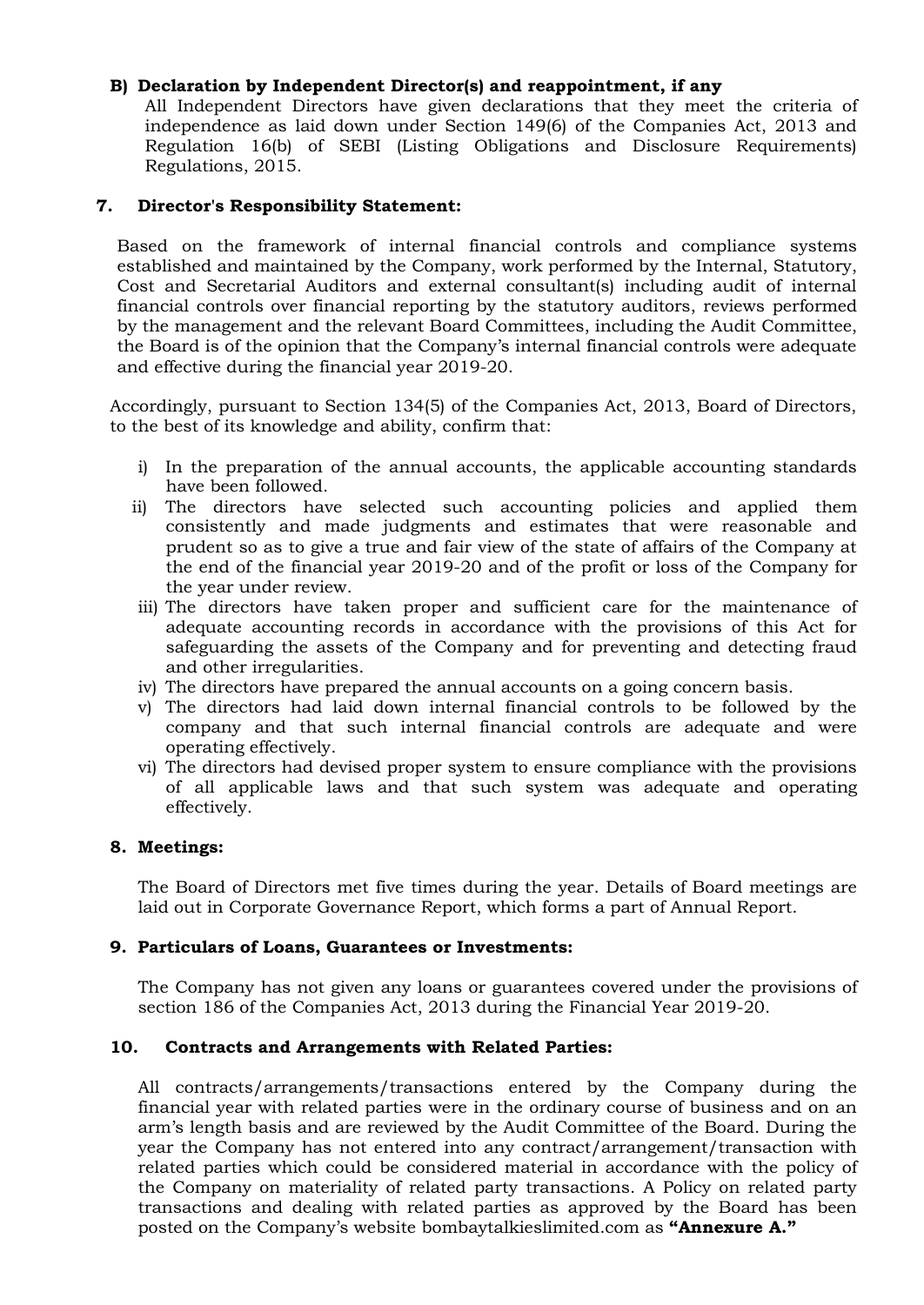#### **11. Extract of Annual Return:**

The extract of Annual Return as provided under section 92(3) of the Companies Act, 2013 in the prescribed Form MGT 9 forms part of this Annual Report and is annexed herewith and marked as "**Annexure B".**

#### **12. Nomination and Remuneration Committee:**

The composition and terms of reference of the Nomination and Remuneration Committee has been furnished in the Corporate Governance Report forming a part of this Annual Report.

#### **13. Risk Policy:**

Business risk evaluation and management is an ongoing process within the Company as per the risk management policy established by the board. The Company understands that risk evaluation and risk mitigation is a function of the Board of the Company and the Board of Directors is fully committed to developing a sound system for identification and mitigation of applicable risks viz., systemic and non-systemic. The Board of Directors has approved a Risk Management Policy as per which the Company is in the process of identifying critical risks of various departments within the Company. Once identified, a sound mitigation system will be put in place. Further the Board is of the opinion that at present there are no material risks that may threaten the functioning of the Company.

The Company has a Risk Management framework in place to identify, assess, monitor and mitigate various risks to the business. This framework seeks to minimize adverse impact on the business objectives and enhance the Company's competitive advantage. The framework also defines the risk management approach across the enterprise at various levels. Risk Management forms an integral part of the Company's planning process. Risk Management Committee of the Board reviews the process of risk management. The details of the Committee and its terms of reference are set out in the Corporate Governance Report forming part of the Board's Report

#### **14. Corporate Social Responsibility Initiatives:**

The provisions of section 135 about constitution of Corporate Social Responsibility Committee are not applicable to the Company. Hence, the company has not formed the same.

#### **15. Change in the Nature of Business, if Any:**

During the year, there was no change in the nature of business of the Company or any of its subsidiaries.

#### **16. Details of Subsidiary/Joint Ventures/Associate Companies:**

The company does not have any subsidiary companies or joint venture companies or associate companies during the year under review. Also, there was no company which have become or ceased to become the subsidiaries/joint ventures/associate company (ies) during the year.

#### **17. Deposits:**

Your Company has not accepted any deposits within the meaning of Section 73 of the Companies Act, 2013 and the Companies (Acceptance of Deposits) Rules, 2014.

#### **18. Significant and Material Orders Passed by the Regulators or Courts or Tribunals:**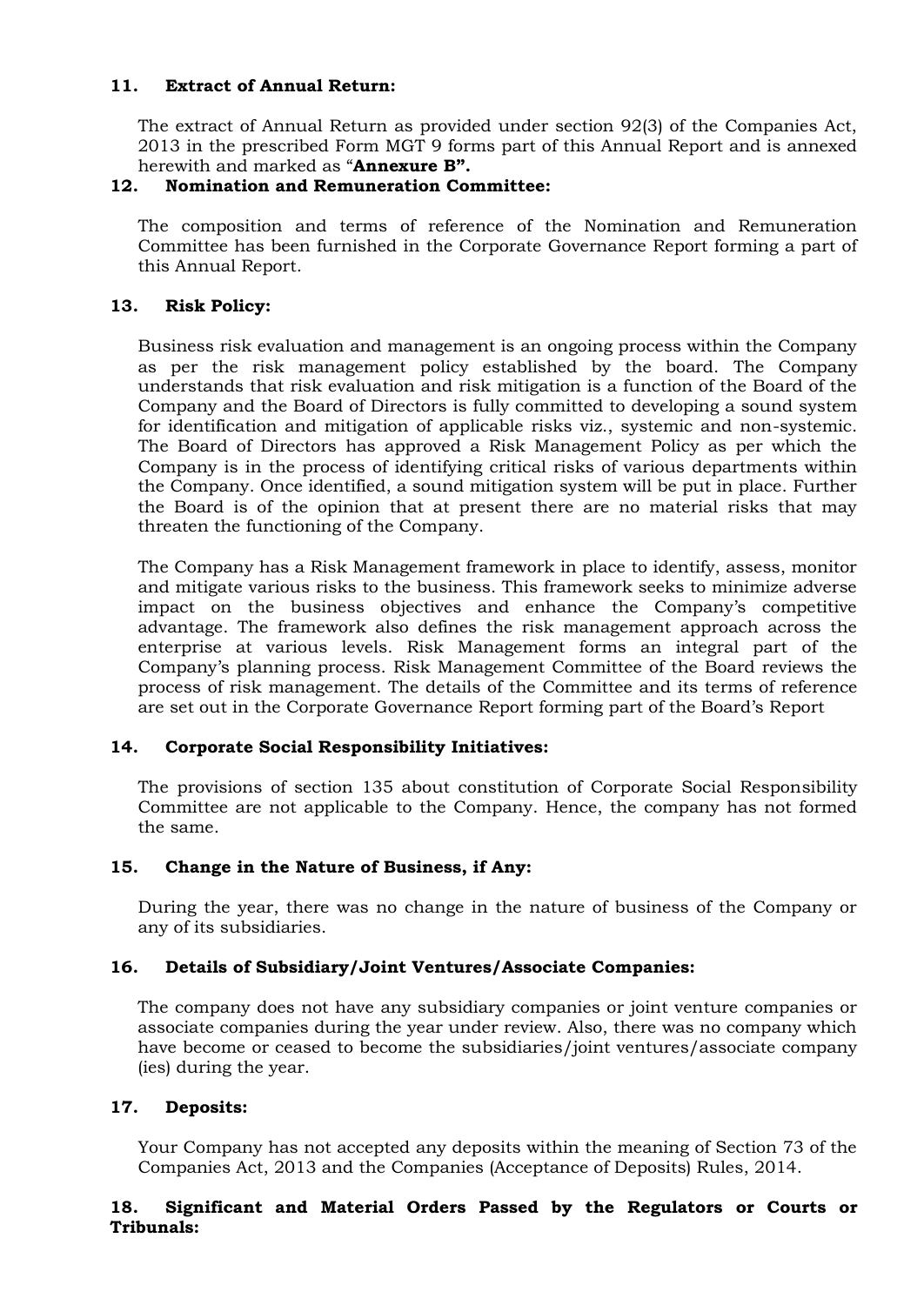During the financial year under review there were no significant and / or material orders, passed by the Regulatory/ Statutory Authorities or the Courts, which would impact the going concern status and its future operations.

#### **19. Internal Control Systems and their Adequacy:**

The Company has an Internal Control System, commensurate with the size, scale and complexity of its operations. The scope and authority of the Internal Audit function is defined in the Internal Audit Manual. To maintain its objectivity and independence, the Internal Audit function reports to the Chairman of the Audit Committee of the Board.

The Internal Audit Department monitors and evaluates the efficacy and adequacy of internal control system in the Company, its compliance with operating systems, accounting procedures and policies at all locations of the Company. Based on the report of internal audit function, process owners undertake corrective action in their respective areas and thereby strengthen the controls. Significant audit observations and recommendations along with corrective actions thereon are presented to the Audit Committee of the Board.

#### **20. Particulars of Employees and related disclosures**:

Details of Managerial Remuneration required pursuant to Section 197 and Rule 5 of the Companies (Appointment and Remuneration of Managerial Personnel) Rules, 2014 is annexed as *Annexure-C.*

#### **21. Corporate Governance:**

As per Regulation 34(3) read with Schedule V of SEBI (Listing Obligations and Disclosure Requirements) Regulations, 2015, a separate section on corporate governance, together with a certificate from the Company's Secretarial Auditors, forms part of this report. The company believes in and practices good corporate governance. The Company maintains transparency and also enhances corporate accountability. The following forms part of this Annual Report:

- i. Declaration regarding compliance of Code of Conduct by Board Members and Senior Management Personnel;
- ii. Management Discussion and Analysis;
- iii. Report on the Corporate Governance; and
- iv. Auditors' Certificate regarding compliance of conditions of Corporate Governance

#### **22. Audit Committee:**

The Audit Committee comprises of Mr. Nikhil Munna Lodh, who serves as the Chairman of the Committee and Mr. Dharmesh Kotak and Ms. Harshali Bhagwan Zine as other members. The terms of reference of the Audit Committee has been furnished in the Corporate Governance Report forming a part of this Annual Report. All the recommendations made by the Audit Committee during the year were accepted by the Board.

#### **23. Stakeholders' Relationship Committee:**

The composition and terms of reference of the Stakeholders' Relationship Committee has been furnished in the Corporate Governance Report forming a part of this Annual Report.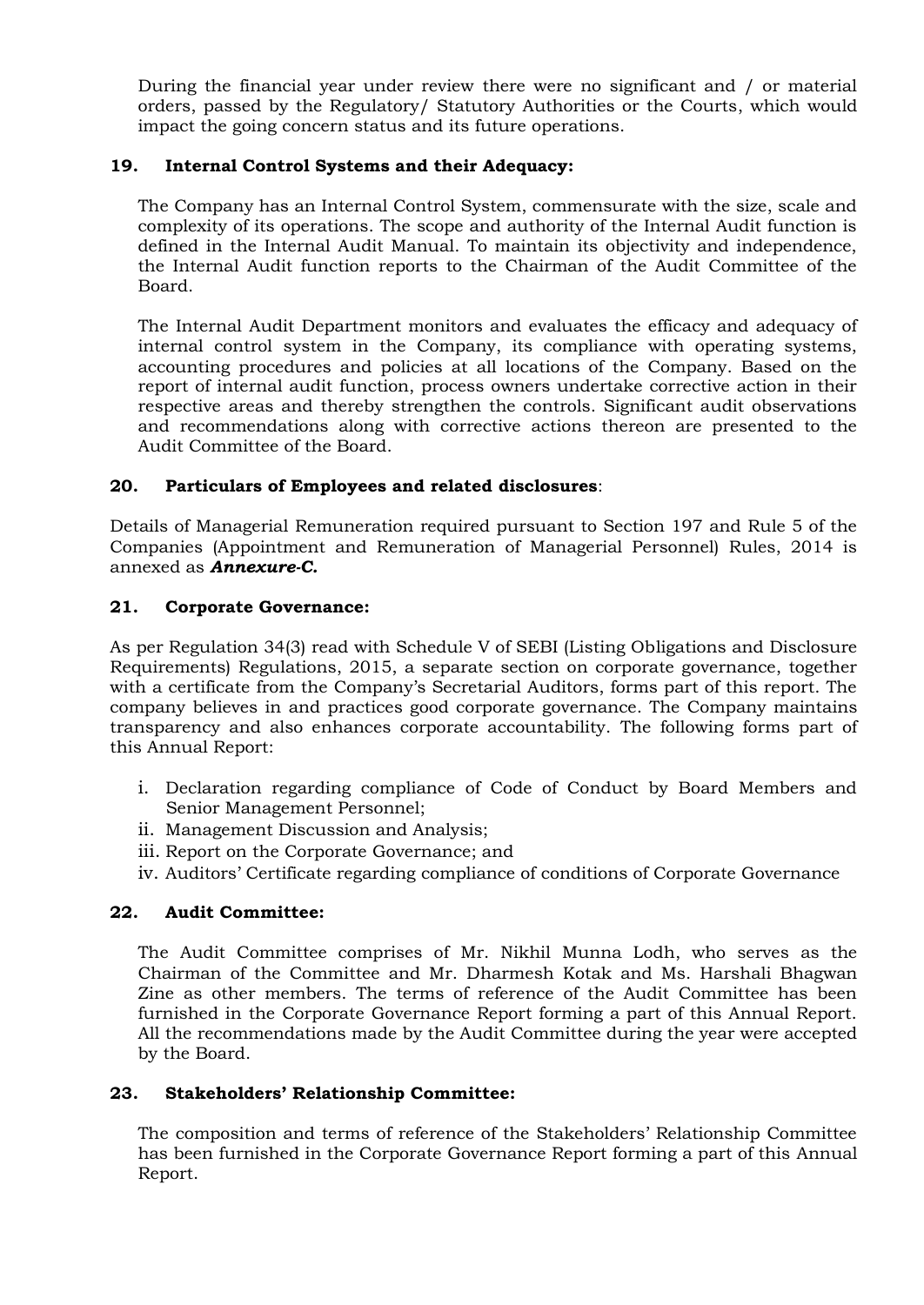#### **24. Remuneration Policy:**

The Board has, on the recommendation of the Nomination and Remuneration Committee adopted the Remuneration Policy, which inter-alia includes policy for selection and appointment of Directors, Key Managerial Personnel, Senior Management Personnel and their remuneration. The Remuneration Policy is stated in the Corporate Governance Report.

#### **25. Familiarisation Programme For Board Members:**

The Company is required to conduct the Familiarization Programme for Independent Directors (IDs), to familiarize them about the Company and their roles, rights, responsibilities in the Company. The Familiarization Programme is stated in the Corporate Governance Report forming part of this Annual Report. The details of such Familiarization Programme for directors may be referred to, at the website of the Company at bombaytalkiesltd.com

#### **26. Board Evaluation:**

Pursuant to the provisions of Companies Act, 2013 and SEBI (Listing Obligations and Disclosure Requirements) Regulations, 2015, your Company has adopted the Remuneration Policy with comprehensive procedure on performance evaluation. Chairman of the Nomination and Remuneration Committee, who is an Independent Director of the Board, conducted a one-to-one session with each Director to understand their points of view on the parameters for performance evaluation.

A structured questionnaire was prepared after taking into consideration inputs received from the Directors, covering various aspects of the Board's functioning such as adequacy of the composition of the Board and its Committees, Board culture, execution and performance of specific duties, obligations, ethics and compliances, financial reporting process and monitoring activities.

Performance parameters for the Board as a collective body, included parameters like qualification and diversity of Board members, method and criteria for selection of independent directors to ensure independence, availability, appropriateness, clarity of understanding on risk scenarios faced by the Company, existence, sufficiency and appropriateness of policy on dealing with potential conflicts of interest, involvement of Board members in long –term strategic planning etc.

Based on these criteria, the performance of the Board, various Board Committees, Chairman and Individual Directors (including Independent Directors) was found to be satisfactory.

Independent Directors have conducted its meeting without the participation of other Non-Independent Directors and members of management and reviewed the performance of Board, its Committee, Chairman and Individual Directors. On the basis of the review by the Independent Directors, they hold unanimous opinion that the Non-Independent Directors, including the Chairman to the Board have abundant knowledge in their respective fields and are experts in their areas.

#### **27. Auditors:**

M/s. R Bora & Co. (Firm Registration No. 036617N), Chartered Accountants, Statutory Auditors of the Company retire at the ensuing Annual General Meeting and being eligible, offer themselves for re-appointment. They have furnished a Certificate to the effect that their appointment will be in accordance with the limits specified in Section 139 read with Section 141 of the Companies Act, 2013. You are requested to consider their appointment.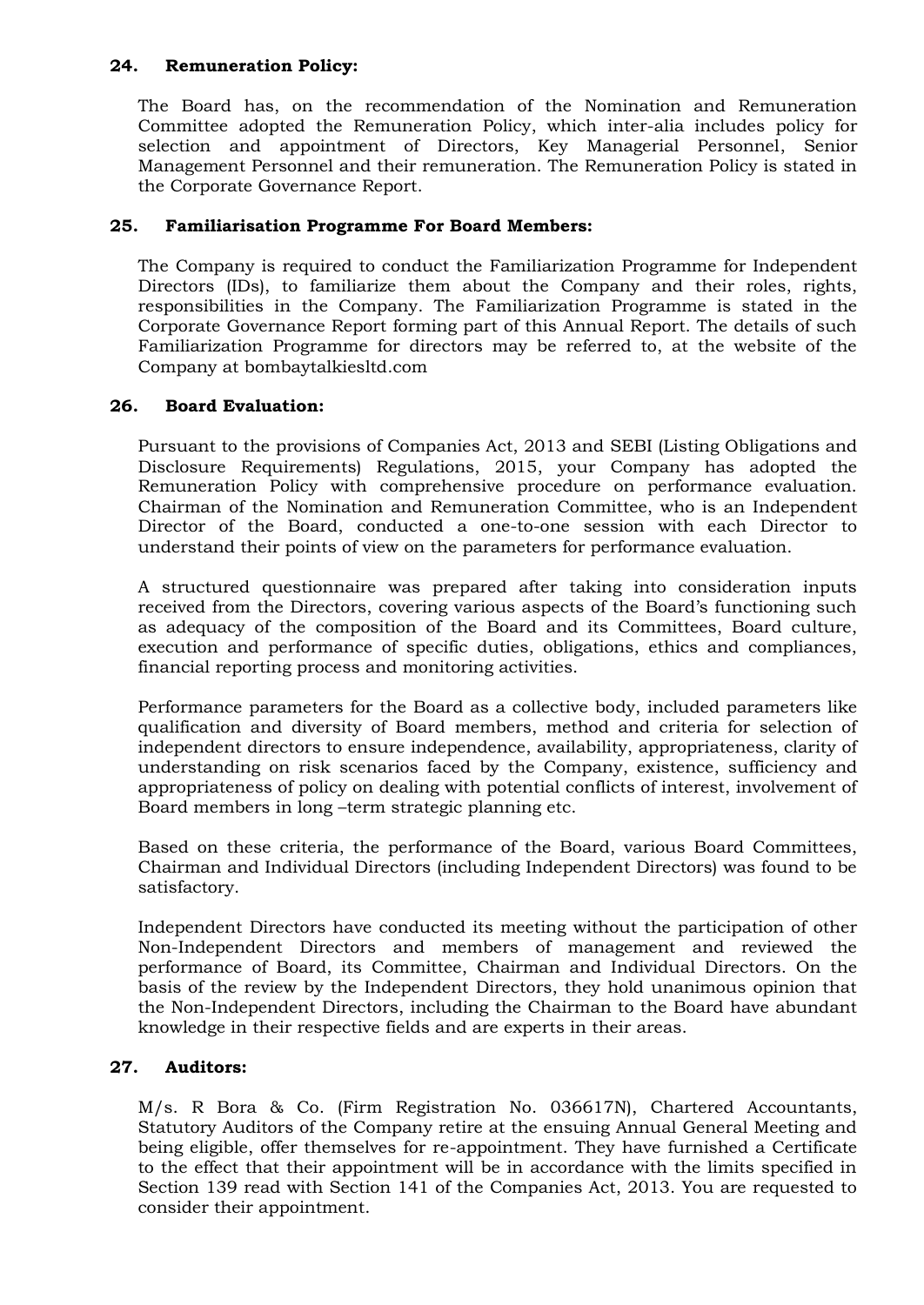There is no audit qualification for the year under review

#### **28. Statutory Auditors' Observations:**

The notes on financial statements referred to in the Auditors' Report are selfexplanatory and do not call for any further comments. The Auditors Report does not contain any qualification, reservation or adverse remark.

#### **29. Secretarial Audit**:

Pursuant to provisions of section 204 of the Companies Act, 2013 and The Companies (Appointment and Remuneration of Managerial Personnel) Rules, 2014 Prachi Prakash Sawant, Practicing Company Secretary was appointed to conduct the Secretarial Audit of the Company for the financial year ended March 31, 2020. The Secretarial Audit Report is annexed herewith as "**Annexure D**"

#### **30. Board's Response on Auditors Qualification, Reservation or Adverse Remark or disclaimer Made:**

There are no qualifications, reservations or adverse remarks made by the Statutory Auditors in their report or by the Company Secretary in Practice in the Secretarial Audit Report.

#### **31. Vigil Mechanism/ Whistle Blower Policy:**

The Company has a vigil mechanism named 'BTL' in terms of Section 177 of the Companies Act, 2013 and SEBI (Listing Obligations and Disclosure Requirements) Regulations, 2015 to deal with instance of fraud and mismanagement, if any, and to report concerns about unethical behavior, wrongful conduct and violation of the Company's code of conduct or ethics policy. The details of the said policy are explained in the Corporate Governance Report and also posted on the website of the Company i.e. bombaytalkieslimited.com

#### **32. Disclosures Under Sexual Harassment of Women at workplace (Prevention, Prohibition & Redressal) Act, 2013:**

The Company is committed to provide a safe & conducive work environment to its employees and has formulated 'Policy for Prevention of Sexual Harassment' to prohibit, prevent or deter any acts of sexual harassment at workplace and to provide the procedure for the redressal of complaints pertaining to sexual harassment, thereby providing a safe and healthy work environment. During the year under review, no case of sexual harassment was reported.

#### **33. Prevention of Insider Trading:**

The Company has adopted a Code of Conduct for prevention of insider trading with a view to regulate trading in securities by the Directors and designated employees of the company. The Code requires pre-clearance for dealing in the Company's shares and prohibits the purchase or sale of Company shares by the Directors and the designated employees while in possession of unpublished price sensitive information in relation to the Company and during the period when the Trading Window is closed. The Board is responsible for implementation of the Code.

All Board Directors and the designated employees have confirmed compliance with the Code.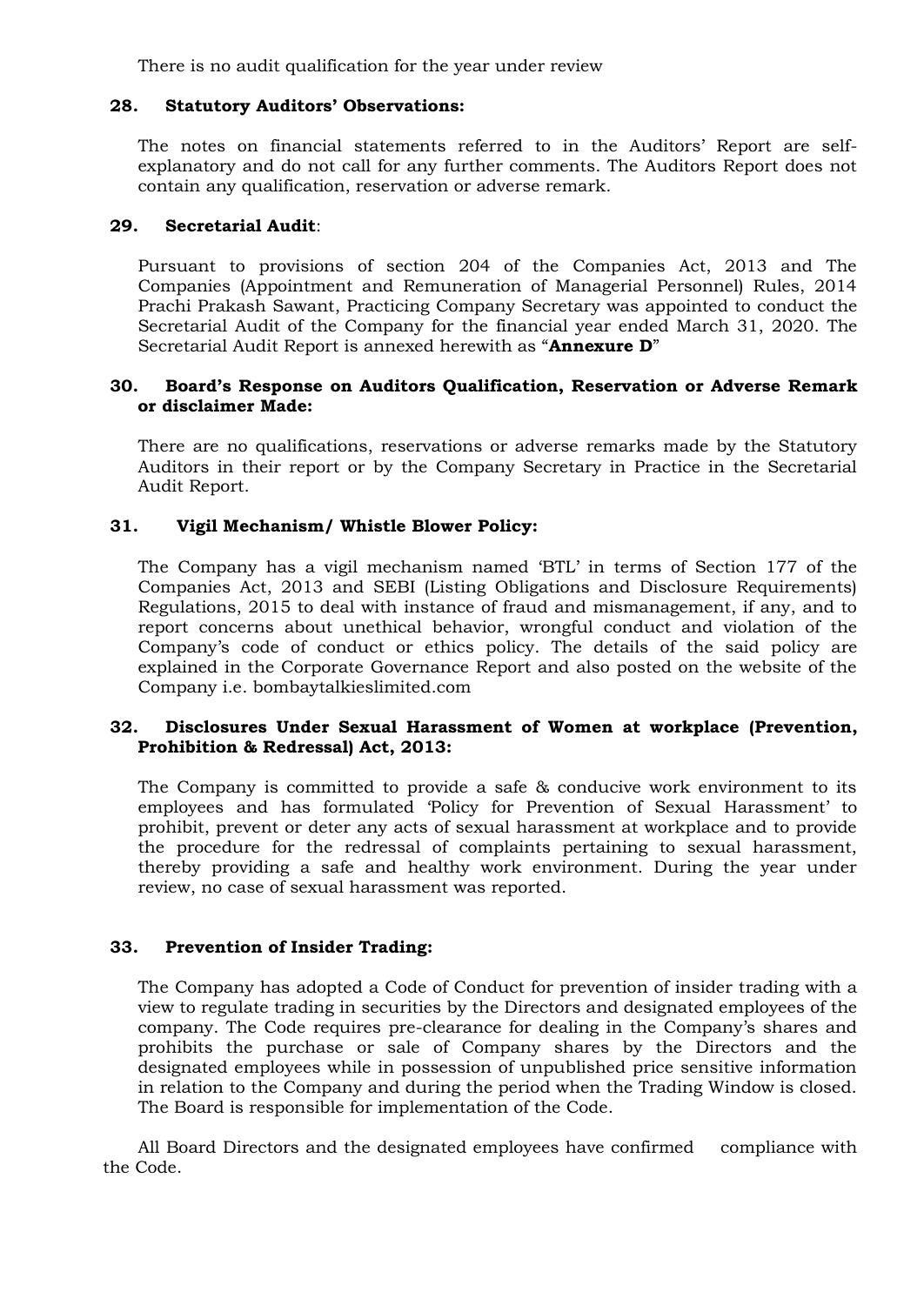#### **34. Appreciations:**

Your Company and its Directors wish to extend their sincerest thanks to the Members of the Company, Bankers, State Government, Local Bodies, Customers, Suppliers, Executives, Staff and workers at all levels for their continuous co-operation and assistance.

By Order of the Board

Gill

(Nikhil Munna Lodh)

Place : Mumbai Executive Director Dated : 12<sup>th</sup> December 2020 DIN: 07857458 Dated : 12<sup>th</sup> December 2020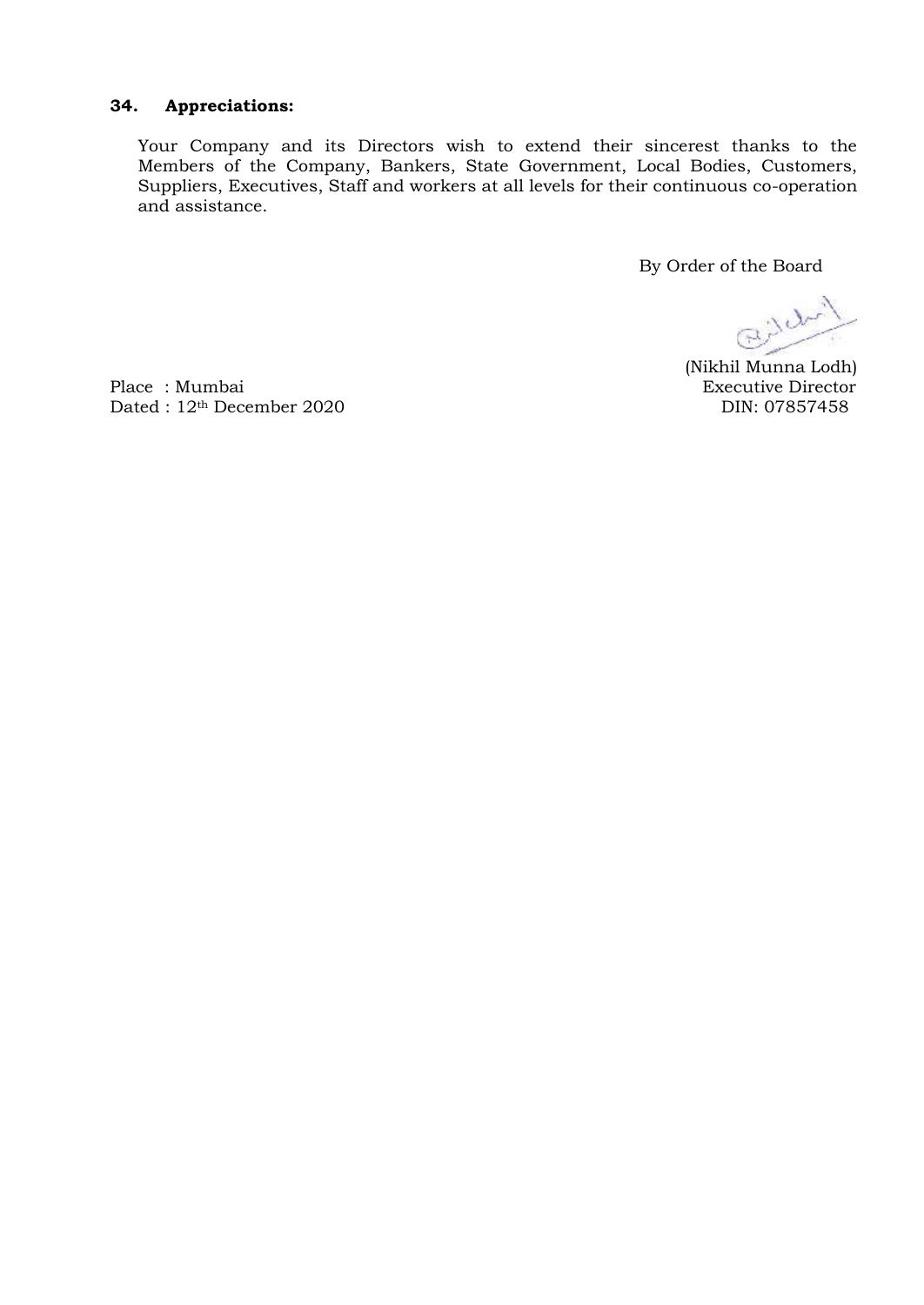### **Annexure A to Boards Report**

#### **FORM NO. AOC -2**

#### **(Pursuant to clause (h) of sub-section (3) of section 134 of the Act and Rule 8(2) of the Companies (Accounts) Rules, 2014.**

Form for Disclosure of particulars of contracts/arrangements entered into by the company with related parties referred to in sub section (1) of section 188 of the Companies Act, 2013 including certain arm's length transaction under third proviso thereto.

#### **1. Details of contracts or arrangements or transactions not at Arm's length basis. N.A.**

| Sr.          | <b>Particulars</b>                                                              | <b>Details</b> |  |  |
|--------------|---------------------------------------------------------------------------------|----------------|--|--|
| No.          |                                                                                 |                |  |  |
| a)           | Name (s) of the related party & nature of relationship                          | N.A.           |  |  |
| b)           | Nature of contracts/arrangements/transaction                                    |                |  |  |
| C)           | Duration of the contracts/arrangements/transaction<br>N.A.                      |                |  |  |
| $\mathbf{d}$ | N.A.<br>Salient terms of the contracts or arrangements or transaction including |                |  |  |
|              | the value, if any                                                               |                |  |  |
| e)           | Justification for entering into such contracts or arrangements or               | N.A.           |  |  |
|              | transactions'                                                                   |                |  |  |
|              | Date of approval by the Board                                                   | N.A.           |  |  |
| g)           | Amount paid as advances, if any                                                 | N.A.           |  |  |
| h)           | Date on which the special resolution was passed in General meeting as           | N.A.           |  |  |
|              | required under first proviso to section 188                                     |                |  |  |

#### **2. Details of contracts or arrangements or transactions at Arm's length basis.**

| Sr. No. | <b>Particulars</b>                                                                                        |      |  |  |  |  |
|---------|-----------------------------------------------------------------------------------------------------------|------|--|--|--|--|
| a)      | Name (s) of the related party & nature of relationship                                                    |      |  |  |  |  |
| b)      | N.A.<br>Nature of contracts/arrangements/transaction                                                      |      |  |  |  |  |
| C)      | Duration of the contracts/arrangements/transaction<br>N.A.                                                |      |  |  |  |  |
| d)      | Salient terms of the contracts or arrangements or transaction $\vert N.A.$<br>including the value, if any |      |  |  |  |  |
| e)      | Date of approval by the Board                                                                             | N.A. |  |  |  |  |
|         | Amount paid as advances, if any                                                                           | N.A  |  |  |  |  |

By Order of the Board<br> $\bigcup_{\substack{\lambda \in \mathbb{Z}^d}} \mathbb{Z}$ 

(Nikhil Munna Lodh)

Place : Mumbai Executive Director Dated : 12<sup>th</sup> December 2020 DIN: 07857458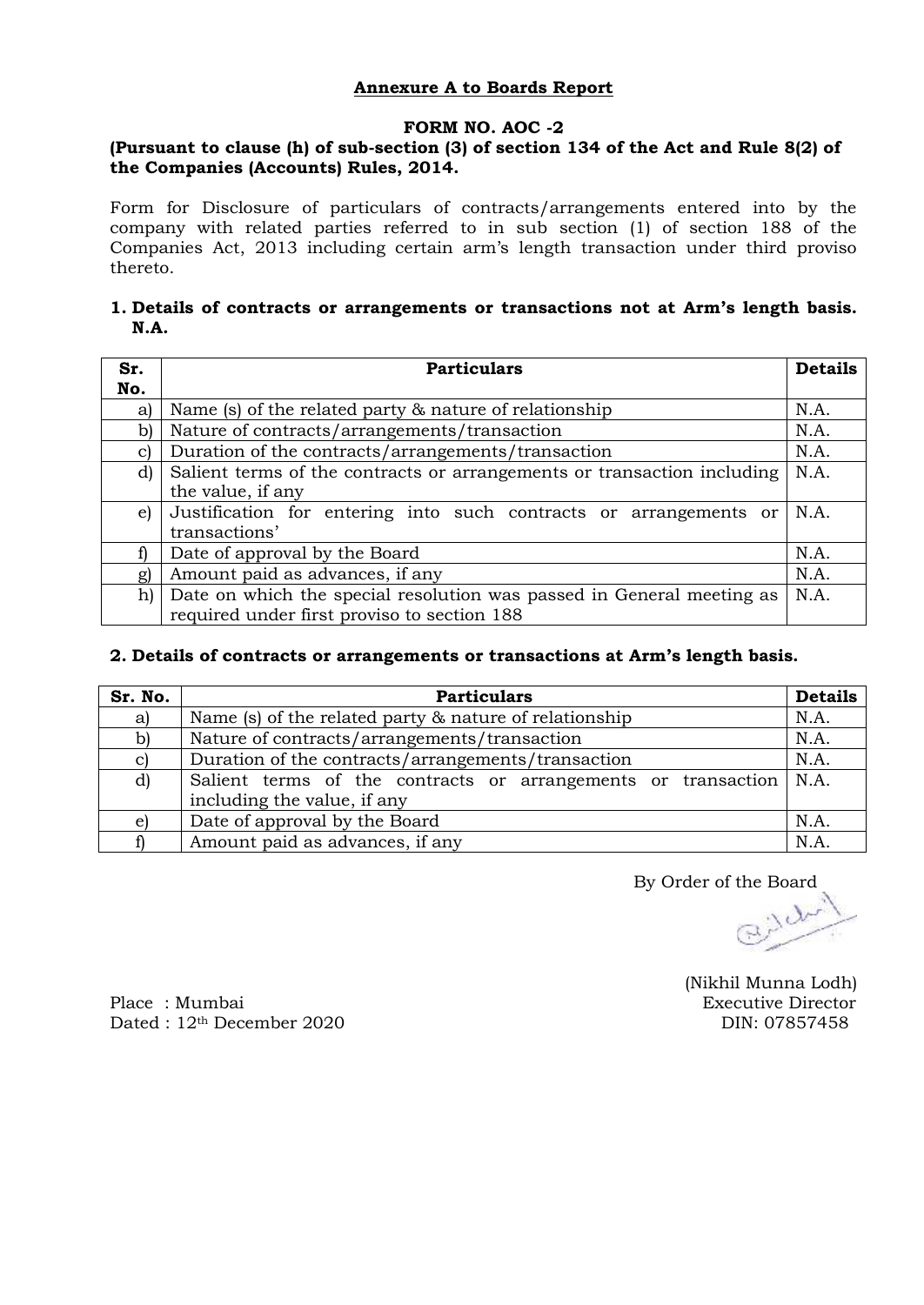#### **Annexure B to Boards Report FORM NO. MGT 9 EXTRACT OF ANNUAL RETURN As on financial year ended on 31st March 2020**

#### **Pursuant to Section 92 (3) of the Companies Act, 2013 and rule 12(1) of the Company (Management & Administration) Rules, 2014.**

#### **I. Registration & Other Details:**

|    | <b>CIN</b>                                 | L65990MH1984PLC033919                                    |
|----|--------------------------------------------|----------------------------------------------------------|
| 2. | <b>Registration Date</b>                   | 03.09.1984                                               |
| 3. | Name of the Company                        | <b>Bombay Talkies Limited</b>                            |
| 4. | Category/Sub-category of the Company       | Public limited company by shares                         |
| 5. | Address of the Registered office & contact | 201, Nav Neelam Building, A Wing, 2 <sup>nd</sup> Floor, |
|    | details                                    | 108, Worli Sea Face Road, Worli,                         |
|    |                                            | Mumbai - 400018                                          |
|    |                                            | (Ph.) +91-9167346889                                     |
| 6. | Whether listed company                     | Yes                                                      |
| 7. | Name, Address & contact details of the     | Adroit Corporate Service Pvt Ltd                         |
|    | Registrar & Transfer Agent, if any.        | 19/20, Jaferbhoy Industrial Estate,                      |
|    |                                            | 1st Floor, Makwana Road,                                 |
|    |                                            | Marol, Andheri (East)                                    |
|    |                                            | Phone No. 022-42270400                                   |
|    |                                            | Website: adoritcorporate.com                             |
|    |                                            | Email: info@adoritcorporate.com                          |

#### **II. Principal Business Activities of the Company : (All the business activities contributing 10 % or more of the total turnover of the company shall be stated)**

| S1. | Name and Description of main | NIC Code of the        | % to total turnover of the |  |
|-----|------------------------------|------------------------|----------------------------|--|
| No  | products / services          | <b>Product/service</b> | company                    |  |
|     | Investment & Finance         |                        |                            |  |

#### III. **Particluars of Holding, Subsidiary and Associates Companies :**

| S1.<br>No. | <b>Name of the Company</b> | CIN/GLN | Holding /<br>Subsidiary /<br><b>Associates</b> | % Of share<br>Held | <b>Applicable</b><br>Section |
|------------|----------------------------|---------|------------------------------------------------|--------------------|------------------------------|
|            |                            |         |                                                |                    |                              |
| റ          |                            |         |                                                |                    |                              |
| 3          |                            |         |                                                |                    |                              |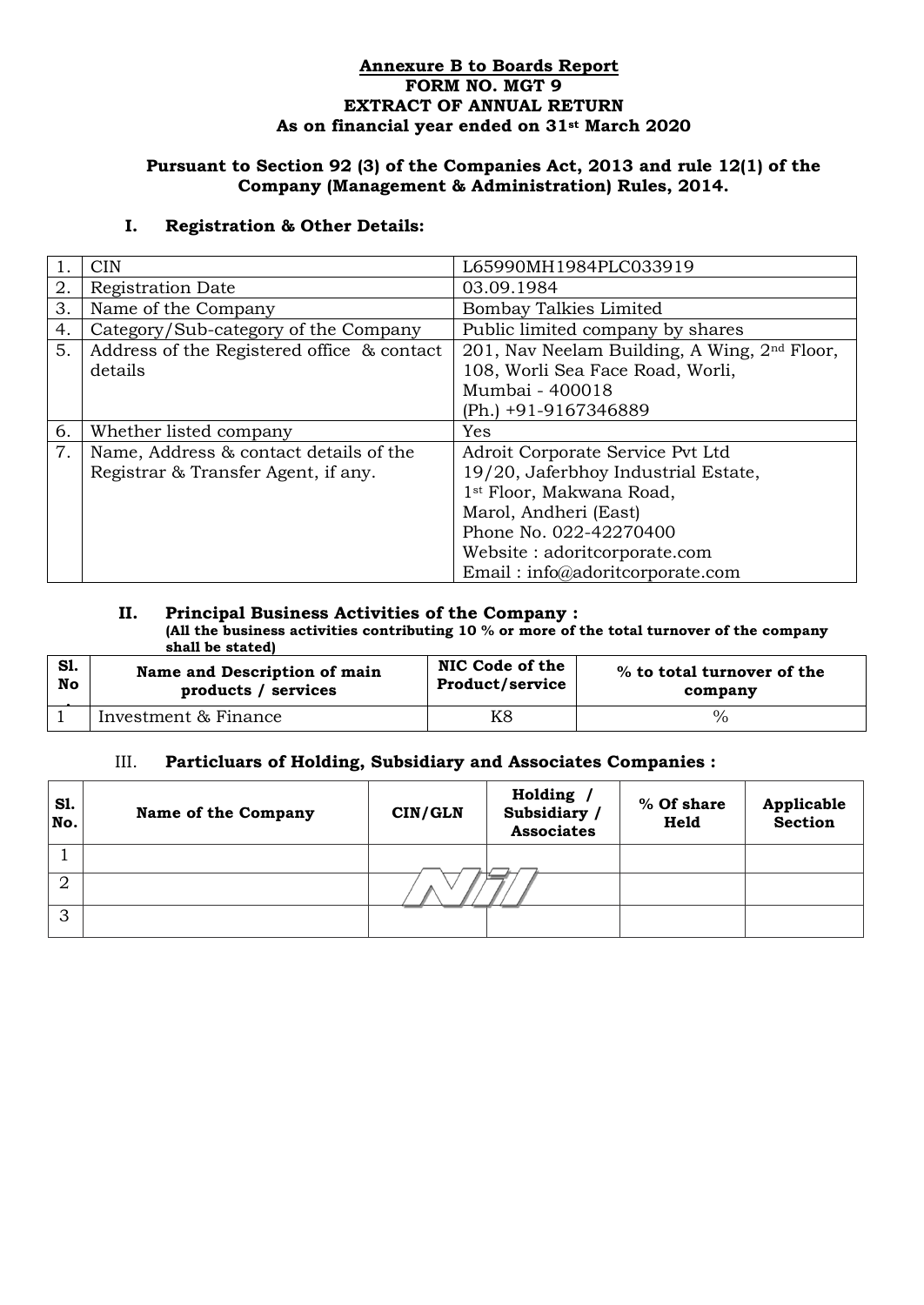#### **IV. Share Holding Pattern : (Equity Share Capital Breakup as percentage of Total Equity) Category-wise Share Holding**

|                                                                                              | No. of Shares held at the beginning<br>of the year[As on 31-March-2019] |                          |                          |                                         | No. of Shares held at the end of |                          |                   |                                         | $\%$<br>Change |
|----------------------------------------------------------------------------------------------|-------------------------------------------------------------------------|--------------------------|--------------------------|-----------------------------------------|----------------------------------|--------------------------|-------------------|-----------------------------------------|----------------|
| Category of                                                                                  |                                                                         |                          |                          |                                         | the year[As on 31-March-2020]    |                          |                   |                                         | during         |
| <b>Shareholders</b>                                                                          | Demat                                                                   | Physical                 | <b>Total</b>             | $%$ of<br><b>Total</b><br><b>Shares</b> | Demat                            | Physical                 | <b>Total</b>      | $%$ of<br><b>Total</b><br><b>Shares</b> | the<br>year    |
| A. Promoters                                                                                 |                                                                         |                          |                          |                                         |                                  |                          |                   |                                         |                |
| $(1)$ Indian                                                                                 |                                                                         |                          |                          |                                         |                                  |                          |                   |                                         |                |
| a) Individual/ HUF                                                                           |                                                                         |                          | $\overline{\phantom{a}}$ |                                         |                                  |                          | $\qquad \qquad -$ | $\overline{\phantom{a}}$                |                |
| b) Central Govt                                                                              |                                                                         |                          | $\blacksquare$           |                                         | $\overline{\phantom{a}}$         |                          |                   | ÷.                                      |                |
| c) State Govt(s)                                                                             |                                                                         |                          |                          |                                         |                                  |                          |                   |                                         |                |
| d) Bodies Corp.                                                                              | 300000                                                                  | 2100000                  | 2400000                  | 4.44                                    | 300000                           | 2100000                  | 2400000           | 4.44                                    |                |
| e) Banks / FI                                                                                |                                                                         |                          |                          |                                         |                                  |                          |                   |                                         |                |
| <b>Total shareholding</b><br>of Promoter (A)                                                 | 300000                                                                  | 2100000                  | 2400000                  | 4.44                                    | 300000                           | 2100000                  | 2400000           | 4.44                                    |                |
| <b>B.</b> Public<br>Shareholding                                                             |                                                                         |                          |                          |                                         |                                  |                          |                   |                                         |                |
| 1. Institutions                                                                              |                                                                         |                          | $\blacksquare$           |                                         | $\overline{\phantom{a}}$         |                          | $\blacksquare$    | $\sim$                                  |                |
| a) Mutual Funds                                                                              | $\sim$                                                                  | $\overline{\phantom{a}}$ | $\overline{\phantom{a}}$ | $\sim$                                  | $\overline{\phantom{a}}$         | ÷.                       | $\blacksquare$    | $\overline{\phantom{a}}$                |                |
| b) Banks / FI                                                                                |                                                                         |                          | $\overline{\phantom{a}}$ | $\overline{\phantom{a}}$                | $\overline{\phantom{a}}$         | $\overline{\phantom{0}}$ |                   | $\overline{\phantom{a}}$                |                |
| c) Central Govt                                                                              |                                                                         | L.                       | $\blacksquare$           | $\blacksquare$                          | $\overline{\phantom{a}}$         | $\overline{\phantom{0}}$ | ÷.                | $\overline{\phantom{a}}$                |                |
| d) State Govt(s)                                                                             |                                                                         |                          | $\overline{\phantom{a}}$ |                                         | $\overline{\phantom{a}}$         |                          |                   | $\overline{\phantom{a}}$                |                |
| Sub-total $(B)(1)$ :                                                                         |                                                                         |                          | $\blacksquare$           |                                         |                                  |                          |                   | $\overline{\phantom{a}}$                |                |
| 2. Non-Institutions<br>a) Bodies Corp.                                                       | 1305653                                                                 | 30392500                 | 31698153                 | 58.70                                   | 1245538                          |                          |                   |                                         |                |
| i) Indian                                                                                    |                                                                         |                          |                          |                                         |                                  | 30392500                 | 31638038          | 58.59                                   | (0.11)         |
| b) Individuals                                                                               |                                                                         |                          |                          |                                         |                                  |                          |                   |                                         |                |
| i) Individual<br>shareholders holding<br>nominal share<br>capital upto Rs. 2<br>lakh         | 1360478                                                                 | 18541329                 | 19901807                 | 36.86                                   | 1418393                          | 18541329                 | 19959722          | 36.96                                   | 0.11           |
| ii) Individual<br>shareholders holding<br>nominal share<br>capital in excess of<br>Rs 2 lakh |                                                                         |                          |                          |                                         |                                  |                          |                   |                                         |                |
| c) Others (specify)                                                                          | $\sim$                                                                  | $\overline{\phantom{a}}$ | $\blacksquare$           | $\blacksquare$                          | $\overline{\phantom{a}}$         | $\blacksquare$           | $\blacksquare$    | $\blacksquare$                          |                |
| Non Resident<br>Indians                                                                      | 39                                                                      |                          | 39                       |                                         | 39                               |                          | 39                |                                         |                |
| Foreign Individual<br>Holding (FDI)                                                          | $\mathbf{1}$                                                            |                          | 1                        |                                         | $\mathbf{1}$                     |                          | 1                 | $\overline{\phantom{a}}$                |                |
| <b>Clearing Members</b>                                                                      |                                                                         |                          | $\overline{\phantom{a}}$ |                                         | 2200                             |                          | 2200              | $\overline{\phantom{a}}$                |                |
| Trusts                                                                                       |                                                                         |                          | $\overline{\phantom{a}}$ |                                         |                                  |                          |                   |                                         |                |
| Sub-total $(B)(2)$ :-                                                                        | 2666171                                                                 | 48933829                 | 51600000                 | 95.56                                   | 2666171                          | 48933829                 | 51600000          | 95.56                                   |                |
| <b>Total Public</b><br>Shareholding<br>$(B)= (B)(1)+(B)(2)$                                  | 2666171                                                                 | 48933829                 | 51600000                 | 95.56                                   | 2666171                          | 48933829                 | 51600000          | 95.56                                   |                |
| C. Shares held by<br><b>Custodian for GDRs</b><br>& ADRs                                     |                                                                         |                          | $\blacksquare$           |                                         |                                  |                          |                   | $\sim$                                  |                |
| <b>Grand Total</b><br>$(A+B+C)$                                                              | 2966171                                                                 | 51033829                 | 54000000                 | 100%                                    | 2966171                          | 51033829                 | 54000000          | 100%                                    |                |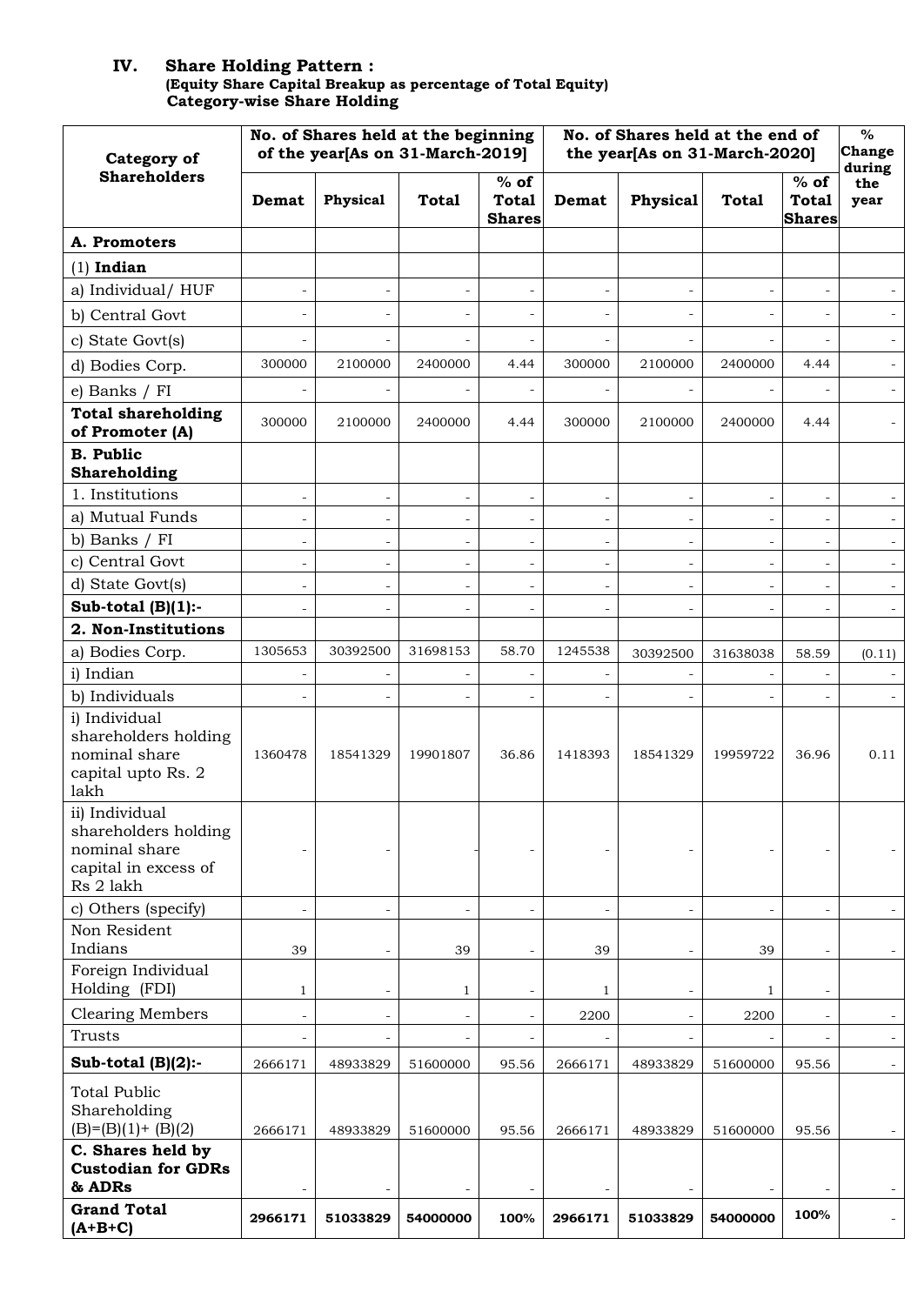#### **B) Shareholding of Promoter :**

|                |                                            | Shareholding at the<br>beginning of the year |                                                    | Shareholding at the end of                                              | %                       |                                                       |                                                                            |                                                        |
|----------------|--------------------------------------------|----------------------------------------------|----------------------------------------------------|-------------------------------------------------------------------------|-------------------------|-------------------------------------------------------|----------------------------------------------------------------------------|--------------------------------------------------------|
| <b>SN</b>      | <b>Shareholder's Name</b>                  | No. of<br><b>Shares</b>                      | $%$ of total<br><b>Shares of</b><br>the<br>company | %of<br><b>Shares</b><br>Pledged<br>encumb<br>ered to<br>total<br>shares | No. of<br><b>Shares</b> | $%$ of<br>total<br><b>Shares</b><br>of the<br>company | $%$ of<br><b>Shares</b><br>Pledged<br>encumb<br>ered to<br>total<br>shares | change<br>in<br>sharehol<br>ding<br>during<br>the year |
| $\mathbf{1}$   | Abbey Finexim Pvt Ltd                      | 600000                                       | 2.57                                               | Nil                                                                     | 600000                  | 2.57                                                  | Nil                                                                        | Nil                                                    |
| $\overline{2}$ | Bay-Inland Fianance<br>Pvt Ltd             | 500000                                       | 0.90                                               | Nil                                                                     | 500000                  | 0.90                                                  | Nil                                                                        | Nil                                                    |
| 3              | Bhaskar Fund<br>Management Ltd             | 500000                                       | 0.60                                               | Nil                                                                     | 500000                  | 0.60                                                  | Nil                                                                        | Nil                                                    |
| $\overline{4}$ | Clifton Securities Pvt<br>Ltd              | 600000                                       | 2.74                                               | Nil                                                                     | 600000                  | 2.74                                                  | Nil                                                                        | Nil                                                    |
| 5              | Online Information<br>Technologies Limited | 200000                                       | 0.29                                               | Nil                                                                     | 200000                  | 0.29                                                  | Nil                                                                        | Nil                                                    |
|                | <b>Total</b>                               | 2400000                                      | 7.10                                               |                                                                         | 2400000                 | 7.10                                                  |                                                                            |                                                        |

#### **C) Change in Promoters' Shareholding (please specify, if there is no change**)

|           |                                                                                                                                                                                            |                  | Shareholding at the<br>beginning of the year | <b>Cumulative Shareholding</b><br>during the year |                                          |  |
|-----------|--------------------------------------------------------------------------------------------------------------------------------------------------------------------------------------------|------------------|----------------------------------------------|---------------------------------------------------|------------------------------------------|--|
| <b>SN</b> | <b>Particulars</b>                                                                                                                                                                         | No. of<br>shares | % of total<br>shares of<br>the<br>company    | No. of<br>shares                                  | $%$ of total<br>shares of the<br>company |  |
|           | At the beginning of the year                                                                                                                                                               | Nil              | Nil                                          | Nil                                               | Nil                                      |  |
|           | Date wise Increase / Decrease in<br>Promoters Shareholding during the year<br>specifying the reasons for increase /<br>decrease (e.g. allotment / transfer /<br>bonus/ sweat equity etc.): |                  |                                              |                                                   |                                          |  |
|           | At the end of the year                                                                                                                                                                     | Nil              | Nil                                          | Nil                                               | Nil                                      |  |

No change in the Holding of the Promoter & Promoter Group Persons

#### **D) Shareholding Pattern of top ten Shareholders:**

#### **(Other than Directors, Promoters and Holders of GDRs and ADRs):**

|                | For Each of the Top 10<br><b>Shareholders</b> | Shareholding at the<br>beginning<br>of the year |                                           | <b>Cumulative Shareholding</b><br>during the<br>Year |                                        |  |
|----------------|-----------------------------------------------|-------------------------------------------------|-------------------------------------------|------------------------------------------------------|----------------------------------------|--|
| SN             |                                               | No. of<br>shares                                | % of total<br>shares of<br>the<br>company | No. of<br>shares                                     | % of total<br>shares of the<br>company |  |
|                | CONRAD TELEFLIMS LIMITED                      | 3360000                                         | 6.22                                      | 3360000                                              | 6.22                                   |  |
| $\overline{2}$ | FALCON ENTERPRISES PVT LIMITED                | 2700000                                         | 5.00                                      | 2700000                                              | 5.00                                   |  |
| 3              | <b>GRACEFUL PROPERTIES LIMITED</b>            | 3360000                                         | 6.22                                      | 3360000                                              | 6.22                                   |  |
| 4              | <b>ISPAT SHEET LTD</b>                        | 2640000                                         | 4.89                                      | 2640000                                              | 4.89                                   |  |
| 5.             | JAGDISHWAR PHARMACUTICALS WORK LTD.           | 2880000                                         | 5.33                                      | 2880000                                              | 5.33                                   |  |
| 6              | LAFFAN SOFTWARE LIMITED                       | 3120000                                         | 5.78                                      | 3120000                                              | 5.78                                   |  |
| 7              | N.E. ELECTRONICS LIMITED                      | 3180000                                         | 5.89                                      | 3180000                                              | 5.89                                   |  |
| 8              | ONLINE INFORMATION TECHNOLOGIE                | 3000000                                         | 5.56                                      | 3000000                                              | 5.56                                   |  |
| 9              | SRG CUSTODIANS & SECU, LTD.                   | 2820000                                         | 5.22                                      | 2820000                                              | 5.22                                   |  |
| 10             | VARISHTHA BUSINESS PVT LTD                    | 2940000                                         | 5.44                                      | 2940000                                              | 5.44                                   |  |
|                | At the end of the year                        | 3000000                                         | 55.56                                     | 3000000                                              | 55.56                                  |  |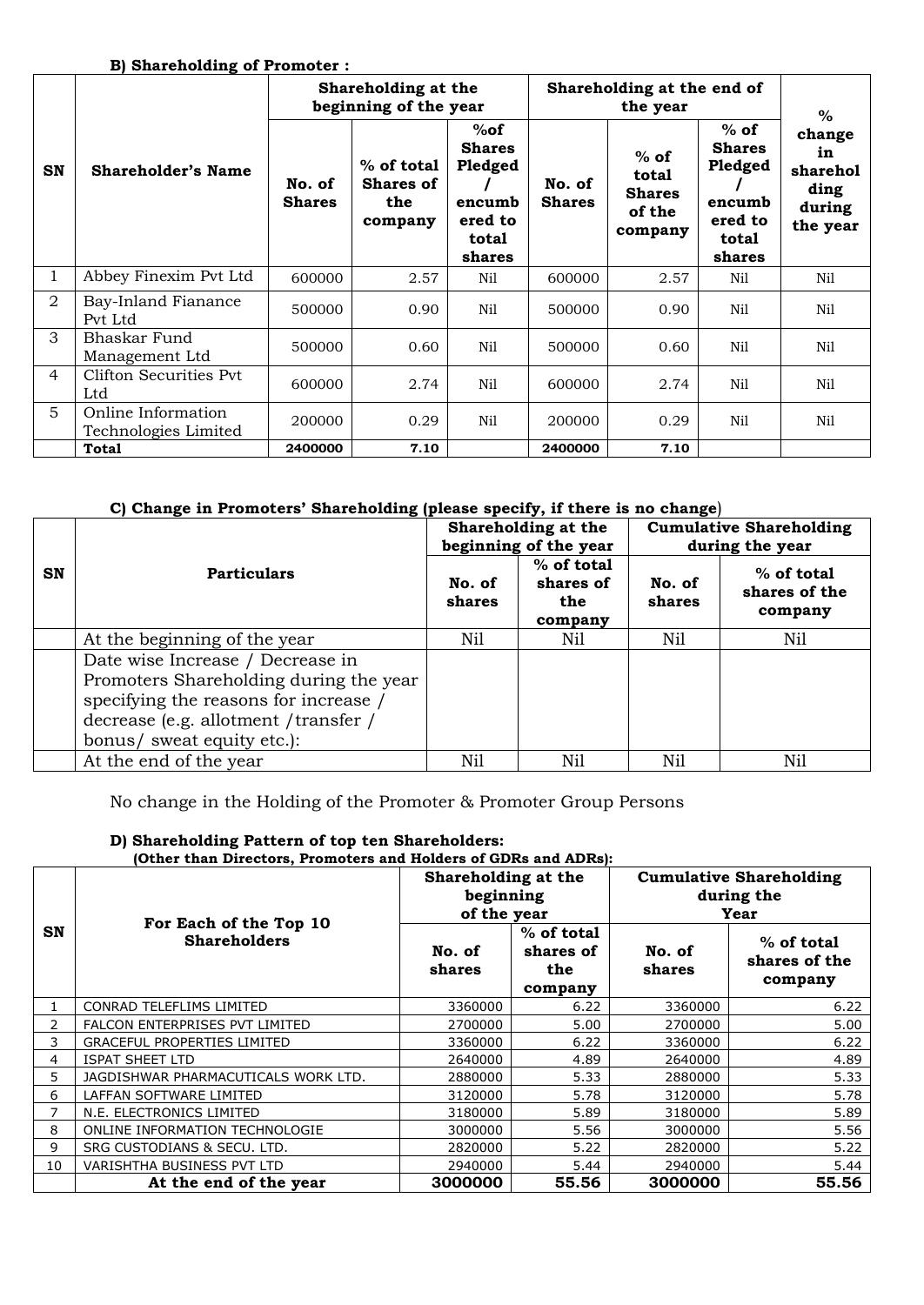#### **E) Shareholding of Directors and Key Managerial Personnel:**

|    |                                                                            |                  | Shareholding at the<br>beginning<br>of the year | <b>Cumulative Shareholding</b><br>during the year |                                          |  |
|----|----------------------------------------------------------------------------|------------------|-------------------------------------------------|---------------------------------------------------|------------------------------------------|--|
| SN | <b>Shareholding of each Directors and</b><br>each Key Managerial Personnel | No. of<br>shares | $%$ of<br>total<br>shares of<br>the<br>company  | No. of<br>shares                                  | $%$ of total<br>shares of the<br>company |  |
| 1. |                                                                            |                  |                                                 |                                                   |                                          |  |
| 2. |                                                                            |                  |                                                 |                                                   |                                          |  |
| 3. |                                                                            |                  |                                                 |                                                   |                                          |  |
|    |                                                                            |                  |                                                 |                                                   |                                          |  |

#### **V) Indebtedness :**

#### **-Indebtedness of the Company including interest outstanding/accrued but not due for payment.**

|                                                     | <b>Secured</b><br>Loans<br>excluding<br>deposits | Unsecured<br>Loans | <b>Deposits</b> | Total<br>Indebtedness |
|-----------------------------------------------------|--------------------------------------------------|--------------------|-----------------|-----------------------|
| Indebtedness at the beginning of the financial year |                                                  |                    |                 |                       |
| i) Principal Amount                                 |                                                  |                    |                 |                       |
| ii) Interest due but not paid                       |                                                  |                    |                 |                       |
| iii) Interest accrued but not due                   |                                                  |                    |                 |                       |
| Total (i+ii+iii)                                    |                                                  |                    |                 |                       |
| Change in Indebtedness during the financial year    |                                                  |                    |                 |                       |
| * Addition                                          |                                                  |                    |                 |                       |
| * Reduction                                         |                                                  |                    |                 |                       |
| Net Change                                          |                                                  |                    |                 |                       |
| Indebtedness at the end of the financial year       |                                                  |                    |                 |                       |
| i) Principal Amount                                 |                                                  |                    |                 |                       |
| ii) Interest due but not paid                       |                                                  |                    |                 |                       |
| iii) Interest accrued but not due                   |                                                  |                    |                 |                       |
| Total ( <i>i</i> + <i>ii</i> + <i>iii</i> )         |                                                  |                    |                 |                       |

# **VI. Remuneration of Directors and Key Managerial Personnel :**

#### **A. Remuneration to Managing Director, Whole-time Directors and/or Manager:**

| SN. | <b>Particulars of Remuneration</b>                                                     | Name of MD/WTD/ Manager |  | <b>Total Amount</b> |
|-----|----------------------------------------------------------------------------------------|-------------------------|--|---------------------|
|     | Gross salary                                                                           |                         |  |                     |
|     | (a) Salary as per provisions contained in<br>section 17(1) of the Income-tax Act, 1961 |                         |  |                     |
|     | (b) Value of perquisites $u/s$ 17(2) Income-<br>tax Act, 1961                          |                         |  |                     |
|     | (c) Profits in lieu of salary under section<br>17(3) Income-tax Act, 1961              |                         |  |                     |
| 2   | <b>Stock Option</b>                                                                    |                         |  |                     |
| 3   | Sweat Equity                                                                           |                         |  |                     |
| 4   | Commission<br>- as % of profit<br>- others, specify                                    |                         |  |                     |
| 5   | Others, please specify                                                                 |                         |  |                     |
|     | Total (A)                                                                              |                         |  |                     |
|     | Ceiling as per the Act                                                                 |                         |  |                     |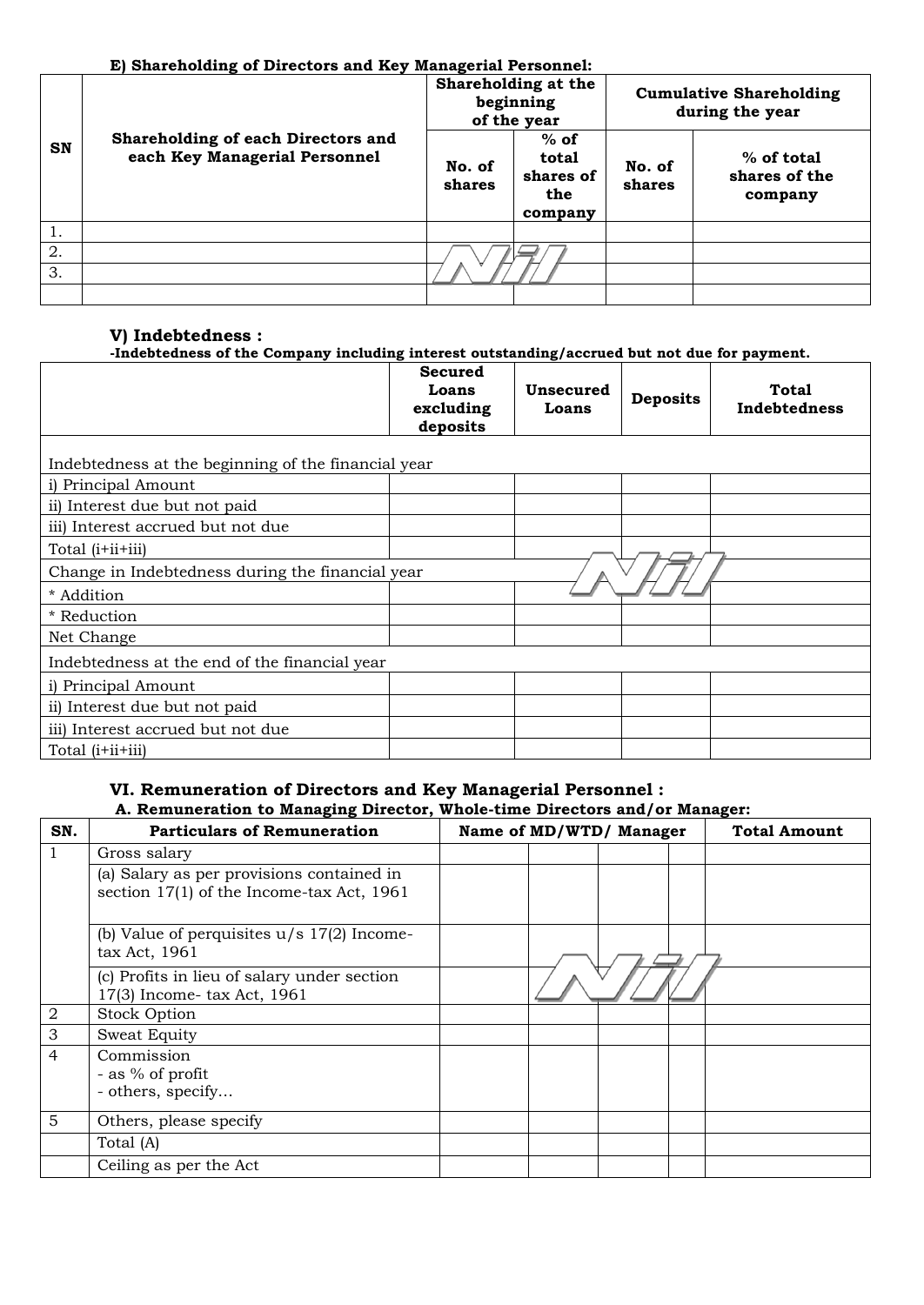#### **B. Remuneration to other directors :**

| SN. | <b>Particulars of Remuneration</b> | <b>Name of Directors</b> |  | <b>Total Amount</b> |
|-----|------------------------------------|--------------------------|--|---------------------|
|     | <b>Independent Directors</b>       |                          |  |                     |
|     | Fee for attending board committee  |                          |  |                     |
|     | meetings                           |                          |  |                     |
|     | Commission                         |                          |  |                     |
|     | Others, please specify             |                          |  |                     |
|     | Total $(1)$                        |                          |  |                     |
| 2   | Other Non-Executive Directors      |                          |  |                     |
|     | Fee for attending board committee  |                          |  |                     |
|     | meetings                           |                          |  |                     |
|     | Commission                         |                          |  |                     |
|     | Others, please specify             |                          |  |                     |
|     | Total $(2)$                        |                          |  |                     |
|     | Total $(B)=(1+2)$                  |                          |  |                     |
|     | Total Managerial Remuneration      |                          |  |                     |
|     | Overall Ceiling as per the Act     |                          |  |                     |

#### **C. Remuneration to Key Managerial Personnel other than Managing Director / Manager and Whole Time Director :**

|   | SN<br><b>Particulars of Remuneration</b>                                                 |            | <b>Key Managerial Personnel</b> |            |       |  |  |
|---|------------------------------------------------------------------------------------------|------------|---------------------------------|------------|-------|--|--|
|   |                                                                                          | <b>CEO</b> | <b>CS</b>                       | <b>CFO</b> | Total |  |  |
|   | Gross salary                                                                             |            |                                 |            |       |  |  |
|   | (a) Salary as per provisions contained in section $17(1)$<br>of the Income-tax Act, 1961 |            |                                 |            |       |  |  |
|   | (b) Value of perquisites $u/s$ 17(2) Income-tax Act, 1961                                |            |                                 |            |       |  |  |
|   | (c) Profits in lieu of salary under section 17(3) Income-<br>tax Act, 1961               |            |                                 |            |       |  |  |
| 2 | <b>Stock Option</b>                                                                      |            |                                 |            |       |  |  |
| 3 | Sweat Equity                                                                             |            |                                 |            |       |  |  |
| 4 | Commission                                                                               |            |                                 |            |       |  |  |
|   | - as $\%$ of profit                                                                      |            |                                 |            |       |  |  |
|   | others, specify                                                                          |            |                                 |            |       |  |  |
| 5 | Others, please specify                                                                   |            |                                 |            |       |  |  |
|   | Total                                                                                    |            |                                 |            |       |  |  |

#### **VII. Penalties / Punishment / Compounding of offences :**

| <b>Type</b>                  | Section of<br>the<br>Companies<br>Act | <b>Brief</b><br>Description | Details of<br>Penalty /<br>Punishment/<br>Compounding<br>fees imposed | <b>Authority</b><br>[RD / NCLT]<br><b>COURT</b> | Appeal made,<br>if any (give Details) |  |  |  |
|------------------------------|---------------------------------------|-----------------------------|-----------------------------------------------------------------------|-------------------------------------------------|---------------------------------------|--|--|--|
| A. COMPANY                   |                                       |                             |                                                                       |                                                 |                                       |  |  |  |
| Penalty                      |                                       |                             |                                                                       |                                                 |                                       |  |  |  |
| Punishment                   |                                       |                             |                                                                       |                                                 |                                       |  |  |  |
| Compounding                  |                                       |                             |                                                                       |                                                 |                                       |  |  |  |
| <b>B. DIRECTORS</b>          |                                       |                             |                                                                       |                                                 |                                       |  |  |  |
| Penalty                      |                                       |                             |                                                                       |                                                 |                                       |  |  |  |
| Punishment                   |                                       |                             |                                                                       |                                                 |                                       |  |  |  |
| Compounding                  |                                       |                             |                                                                       |                                                 |                                       |  |  |  |
| C. OTHER OFFICERS IN DEFAULT |                                       |                             |                                                                       |                                                 |                                       |  |  |  |
| Penalty                      |                                       |                             |                                                                       |                                                 |                                       |  |  |  |
| Punishment                   |                                       |                             |                                                                       |                                                 |                                       |  |  |  |
| Compounding                  |                                       |                             |                                                                       |                                                 |                                       |  |  |  |

By Order of the Board

(Nikhil Munna Lodh)

Place : Mumbai Executive Director Dated : 12<sup>th</sup> December 2020 DIN: 07857458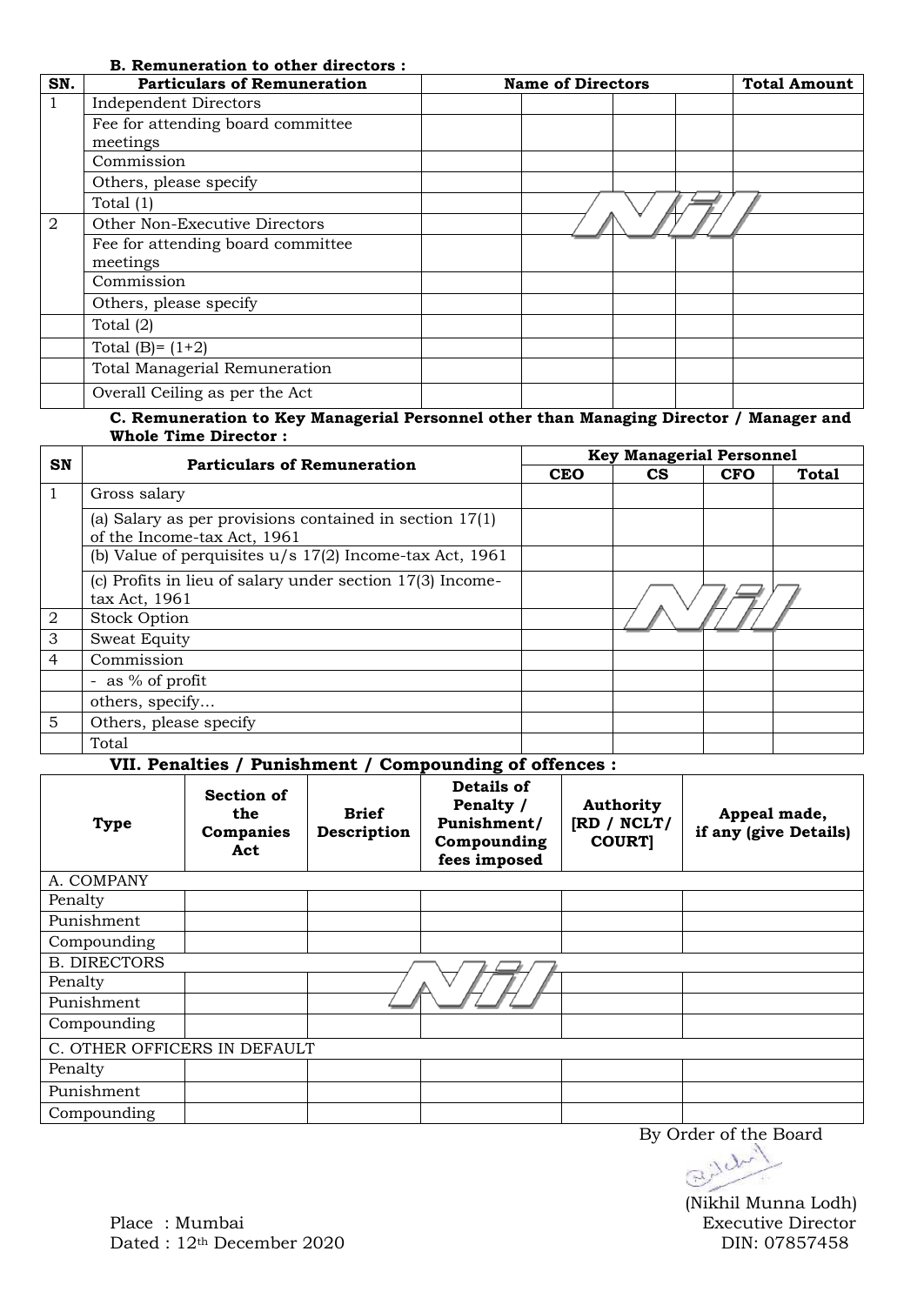#### **Annexure C to Boards Report**

#### **Pursuant to Section 197 and Rule 5 of Companies (Appointment and Remuneration of Managerial Personnel) Rules, 2014**

#### **DETAILS RELATED TO MANAGERIAL REMUNERATION:**

**A) Details pursuant to Rule 5(1) of the Companies (Appointment and Remuneration of Managerial Personnel) Rules, 2014.**

| S1.<br>No.     | <b>Requirement of Rule 5(1)</b>                                                                                                                                                                                                                                                                                                                                                                         | <b>Disclosure</b>                                                   |                  |                |
|----------------|---------------------------------------------------------------------------------------------------------------------------------------------------------------------------------------------------------------------------------------------------------------------------------------------------------------------------------------------------------------------------------------------------------|---------------------------------------------------------------------|------------------|----------------|
| $\mathbf{1}$   | The ratio of the remuneration of each<br>director to the median remuneration of                                                                                                                                                                                                                                                                                                                         | Name of the<br><b>Director</b>                                      | <b>Salary</b>    | <b>Ratio</b>   |
|                | the employees for the financial year.                                                                                                                                                                                                                                                                                                                                                                   |                                                                     |                  |                |
|                |                                                                                                                                                                                                                                                                                                                                                                                                         |                                                                     |                  |                |
|                |                                                                                                                                                                                                                                                                                                                                                                                                         |                                                                     |                  |                |
| $\overline{2}$ | Percentage increase in remuneration of<br>each director, CFO, CEO, CS or Manager                                                                                                                                                                                                                                                                                                                        | <b>Particulars</b>                                                  | % Increase       | <b>Remarks</b> |
|                | in the financial year.                                                                                                                                                                                                                                                                                                                                                                                  | a) Directors                                                        |                  |                |
|                |                                                                                                                                                                                                                                                                                                                                                                                                         | b) MD                                                               |                  |                |
|                |                                                                                                                                                                                                                                                                                                                                                                                                         | c) CFO                                                              |                  |                |
|                |                                                                                                                                                                                                                                                                                                                                                                                                         | d) CEO                                                              |                  |                |
|                |                                                                                                                                                                                                                                                                                                                                                                                                         | e) Company                                                          |                  |                |
|                |                                                                                                                                                                                                                                                                                                                                                                                                         | Secretary                                                           |                  |                |
|                |                                                                                                                                                                                                                                                                                                                                                                                                         | f)Manager                                                           |                  |                |
| 3              | The percentage increase in the median<br>remuneration<br>of<br>employees<br>the<br>in<br>financial year                                                                                                                                                                                                                                                                                                 |                                                                     |                  |                |
| $\overline{4}$ | The number of permanent employees on<br>the rolls of the company                                                                                                                                                                                                                                                                                                                                        |                                                                     |                  |                |
| 5              | Average percentile increase already made<br>in the salaries of employee's other than<br>the Managerial Personnel in the last<br>financial year i.e. 2016-17 and its<br>comparison with the percentile increase<br>in the managerial remuneration and<br>justification thereof and point out if<br>there are any exceptional circumstances<br>increase<br>for<br>the<br>in<br>managerial<br>remuneration | Average percentile increase in remuneration of<br><b>Managerial</b> | <b>Employees</b> |                |
|                |                                                                                                                                                                                                                                                                                                                                                                                                         | Personnel                                                           |                  |                |
| 6              | Affirmation that the remuneration is as                                                                                                                                                                                                                                                                                                                                                                 | We affirm that the remuneration paid to                             |                  |                |
|                | per the remuneration policy of the                                                                                                                                                                                                                                                                                                                                                                      | employees and KMP's was based on the                                |                  |                |
|                | company                                                                                                                                                                                                                                                                                                                                                                                                 | Remuneration Policy.                                                |                  |                |

- B) Details of the Top-10 employee of the Company as required pursuant to rule 5(2) of the Companies (Appointment and Remuneration of Managerial Personnel) Rules, 2014 who:
	- Drawing salary of 1 Crore and 2 Lakhs or above for the year if employed throughout the year -Nil
	- Drawing salary of 8.5 Lakhs p/m or above for a month if employed for part of the year -Nil
	- Drawing salary more than the salary of MD and having 2% stake in the company Nil
- C) No Managing Director or Whole-time Director of the Company is receiving any commission from the company as well as from the Holding Company or Subsidiary Company of the Company.

D) The disclosures required under clause C (5) of Schedule-V of SEBI (LODR) Regulations, 2015 are mentioned in the "Corporate Governance Report" under the heading "Disclosures".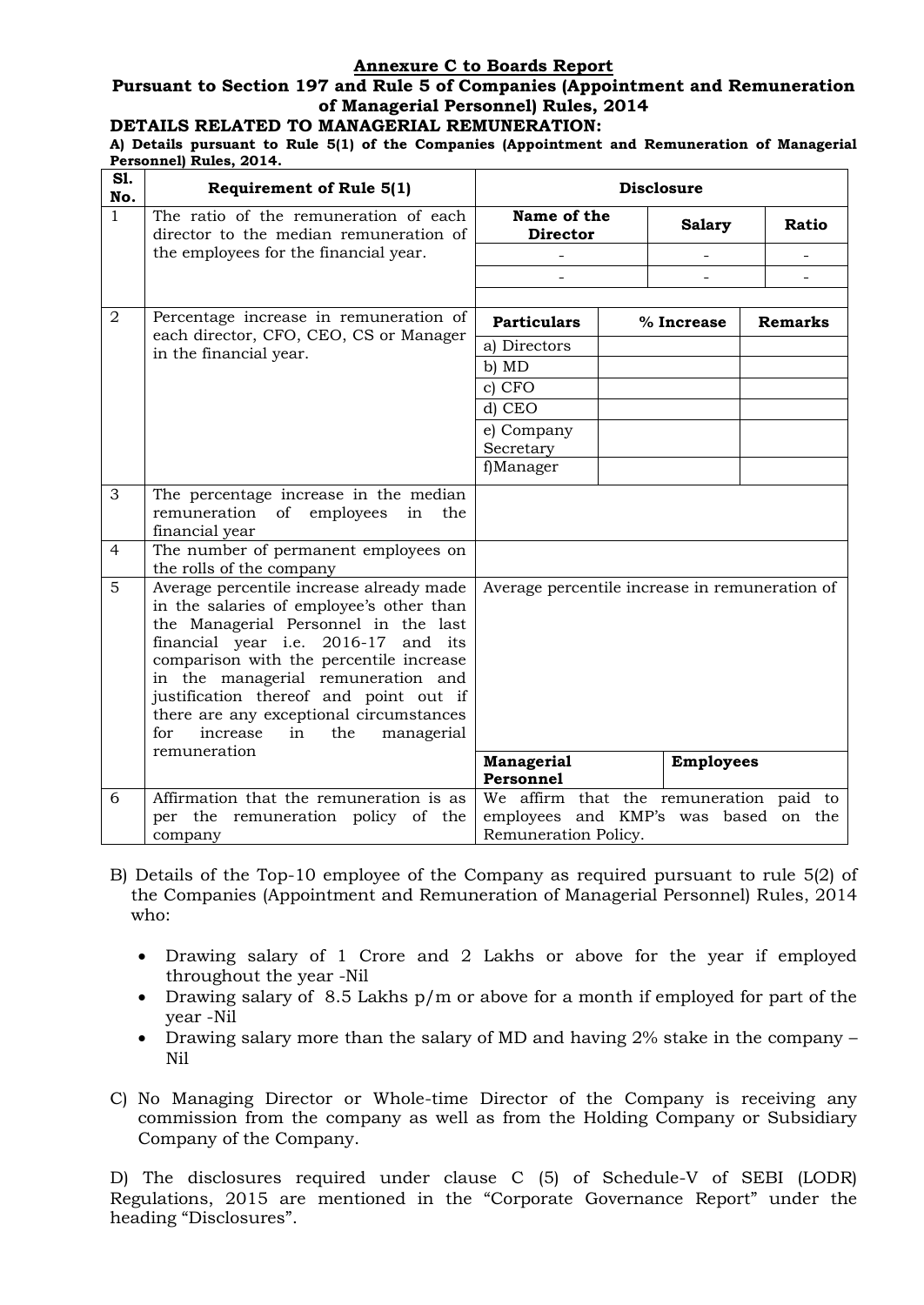#### **Annexure C to Boards Report**

#### **SECRETARIAL AUDIT REPORT Form No. MR-3 For The Financial Year Ended On 31st March, 2020**

(Pursuant to section 204(1) of the Companies Act, 2013 and Rule No. 9 of the Companies (Appointment and Remuneration Personnel) Rules, 2014)

#### To, The Members, **Bombay Talkies Limited**

- 1. We have conducted the secretarial audit of the compliance of applicable statutory provisions and the adherence to good corporate practices by Bombay Talkies Limited (hereinafter called the Company). Secretarial Audit was conducted in a manner that provided us a reasonable basis for evaluating the corporate conducts/statutory compliances and expressing our opinion thereon.
- 2. Based on our verification of the Company's books, papers, minute books, forms and returns filed and other records maintained by the Company and also information provided by the Company, its officers, agents and authorized representatives during the conduct of secretarial audit, We hereby report that in our opinion, the company has, during the audit period covering the financial year ended on 31st March, 2020, complied with the statutory provisions listed hereunder and also that the Company has proper Board-processes and compliance-mechanism in place to the extent, in the manner and subject to the reporting made hereinafter:
- 3. We have examined the books, papers, minute books, forms and returns filed and other records maintained by Bombay Talkies Limited for the financial year ended on 31st March, 2020 according to the provisions of:
	- (i) The Companies Act, 2013 (the Act) and the rules made thereunder;
	- (ii) The Securities Contracts (Regulation) Act, 1956 ('SCRA) and the rules made thereunder;
	- (iii)The Depositories Act, 1996 and the Regulations and Bye-laws framed thereunder;
	- (iv) Foreign Exchange Management Act, 1999 and the rules and regulations made thereunder to the extent of Foreign Direct Investment, Overseas Direct Investment and External Commercial Borrowings;
	- (v) The Regulations and Guidelines prescribed under the Securities and Exchange Board of India Act, 1992 ('SEBI Act') viz.:
		- (a) The Securities and Exchange Board of India (Substantial Acquisition of Shares and Takeovers) Regulations, 2011;
		- (b)The Securities and Exchange Board of India (Prohibition of Insider Trading) Regulations, 1992;
		- (c) The Securities and Exchange Board of India (Issue of Capital and Disclosure Requirements) Regulations, 2009;
		- (d)The Securities and Exchange Board of India (Employee Stock Option Scheme and Employee Stock Purchase Scheme) Guidelines, 1999;
		- (e) The Securities and Exchange Board of India (Issue and Listing of Debt Securities) Regulations. 2008;
		- (f) The Securities and Exchange Board of India (Registrars to an Issue and Share Transfer Agents) Regulations, 1993 regarding the Companies Act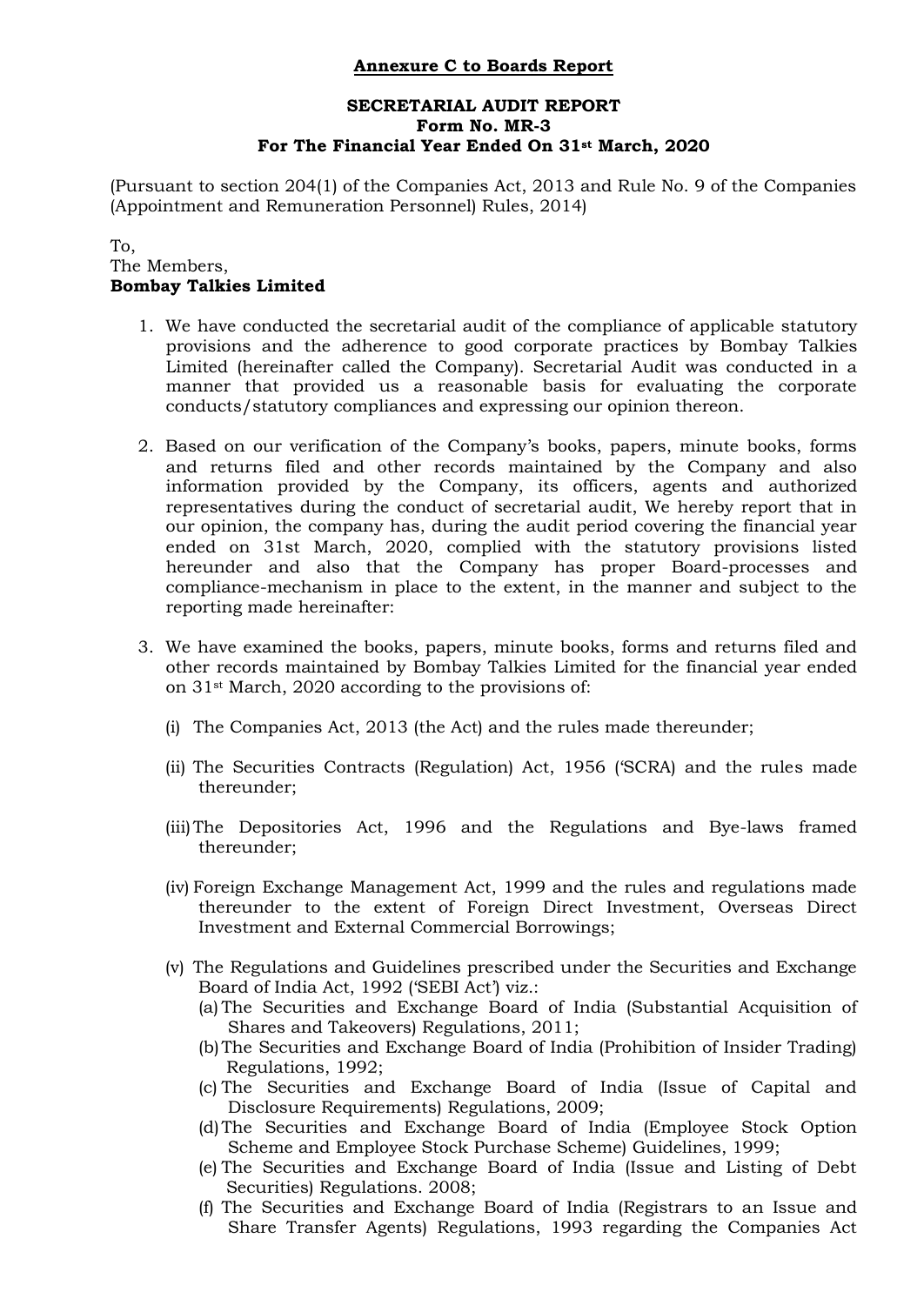and dealing with client;

- (g) The Securities and Exchange Board of India (Delisting of Equity Shares) Regulations, 2009: and
- (h)The Securities and Exchange Board of India (Buyback of Securities) Regulations, 1998.
- (vi) Other Applicable Acts,
	- (a) Factories Act, 1948
	- (b) Payment Of Wages Act, 1936, and rules made thereunder,
	- (c) The Minimum Wages Act, 1948, and rules made thereunder,
	- (d) Employees' State Insurance Act, 1948, and rules made thereunder,
	- (e) The Employees' Provident Fund and Miscellaneous Provisions Act, 1952, and rules made thereunder,
	- (f)The Payment of Bonus Act, 1965, and rules made thereunder,
	- (g)Payment of Gratuity Act, 1972, and rules made thereunder,
	- (h) The Water (Prevention & Control of Pollution) Act, 1974, Read with Water (Prevention & Control of Pollution) Rules, 1975,
	- (i) Food Safety and Standards Act, 2006, and rules made thereunder.
- 4. We have also examined compliance with the applicable clauses of the following:
	- Secretarial Standards issued by The Institute of Company Secretaries of India.
	- The Listing Agreements entered into by the Company with Stock Exchange(s) (upto 30th November, 2015) and the Securities and Exchange Board of India (Listing Obligations and Disclosure Requirements) Regulations, 2015 (effective from 1st December, 2015);
- 5. We further report that,

The Board of Directors of the Company is duly constituted with proper balance of Executive Directors, Non-Executive Directors and Independent Directors. The changes in the composition of the Board of Directors that took place during the period under review were carried out in compliance with the provisions of the Act.

Adequate notice is given to all directors to schedule the Board Meetings, agenda and detailed notes on agenda were sent at least seven days in advance.

Majority decision is carried through while the dissenting members' views are captured and recorded as part of the minutes.

6. We further report that there are adequate systems and processes in the company commensurate with the size and operations of the company to monitor and ensure compliance with applicable laws, rules, regulations and guidelines.

 Prachi Prakash Sawant Place: Mumbai Practicing Company Secretary Dated 12<sup>th</sup> December 2020 COP No.: 16317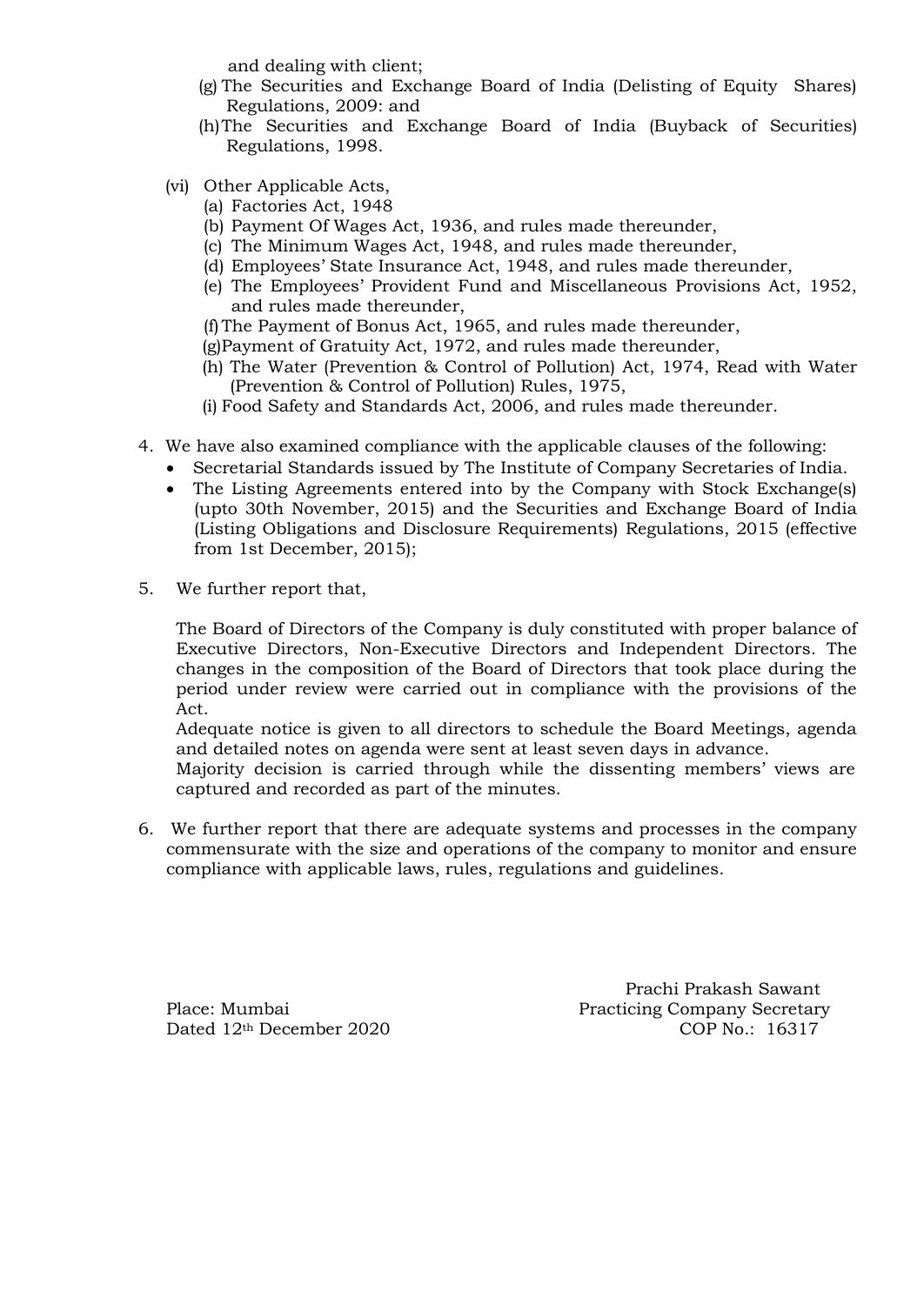#### To, The Members, **Bombay Talkies Limited**

My report of even date is to be read along with this letter.

- 1. It is management's responsibility to identify the Laws, Rules, Regulations, Guidelines and Directions which are applicable to the Company depending upon the industry in which it operates and to comply and maintain those records with same in letter and in spirit. My responsibility is to express an opinion on those records based on our audit.
- 2. I have followed the audit practices and process as were appropriate to obtain reasonable assurance about the correctness of the contents of the secretarial records. The verification was done on test basis to ensure that correct facts are reflected in secretarial records. We believe that the process and practices I followed provide a reasonable basis for our opinion.
- 3. I have not verified the correctness and appropriateness of financial records and Books of Accounts of the Company.
- 4. Wherever required, I have obtained the Management's Representation about the compliance of Laws, Rules, Regulations, Guidelines and Directions and happening events etc.
- 5. The Secretarial Audit Report is neither an assurance as to the future viability of the Company nor of the efficacy or effectiveness with which the management has conducted the affairs of the Company.

Dated 12th December 2020

 Prachi Prakash Sawant Place: Mumbai Practicing Company Secretary<br>Dated 12<sup>th</sup> December 2020 COP No.: 16317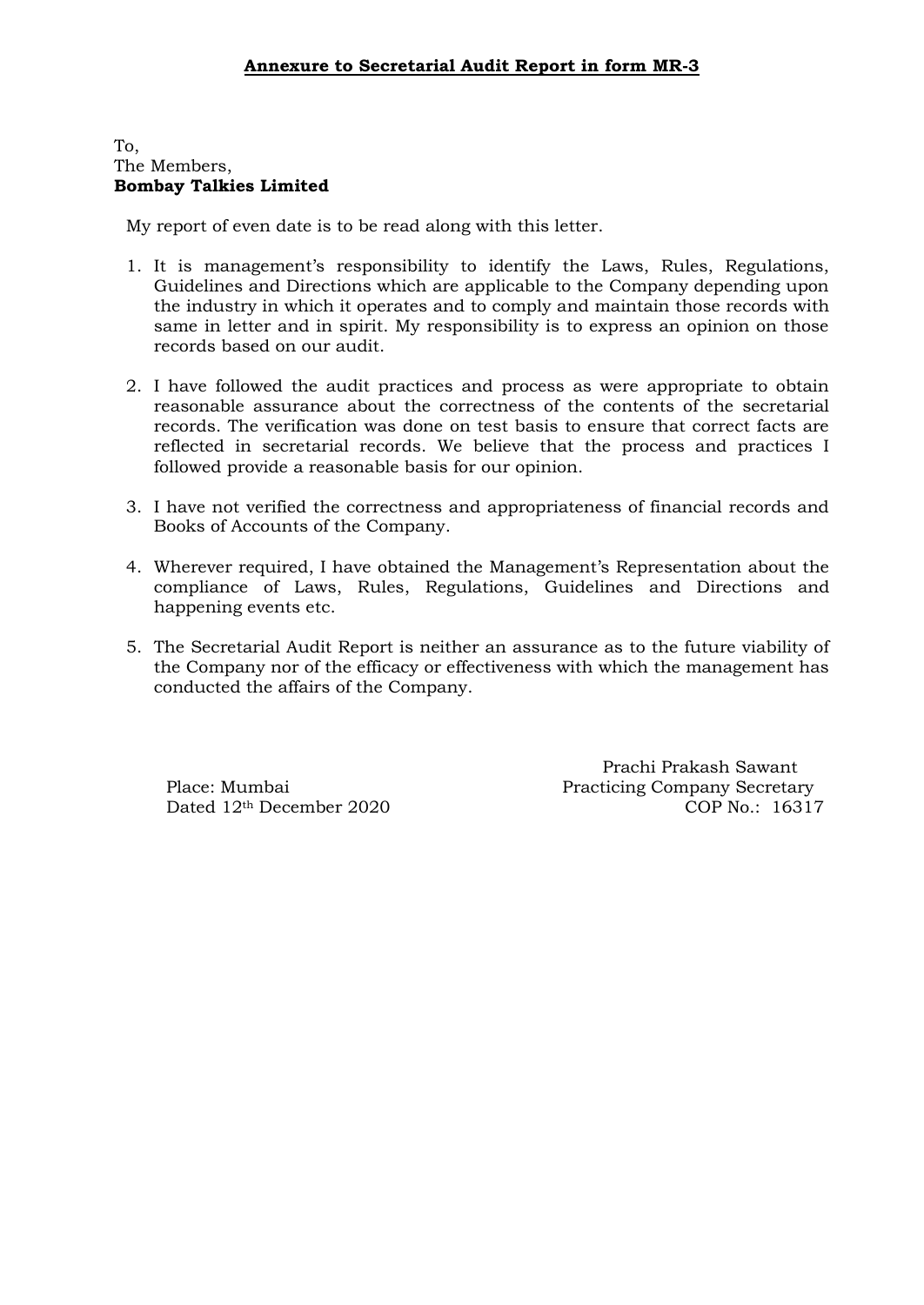#### **Corporate Governance Report for the year ended on 31st March, 2020**

#### **COMPANY'S PHILOSOPHY:**

The Company maintains standards while complying with the ideology of practicing good Corporate Governance. While achieving corporate goals and creating wealth for the investors the company simultaneously endeavors to apply highest level of corporate ethics and corporate governance practices. The Board considers itself a trustee of all shareholders and acknowledges its responsibilities to the shareholders for creating and safeguarding shareholders wealth.

The Company's compliance of corporate governance guidelines of the listing agreement is as follows:

#### **A. COMPOSITION OF THE BOARD AND RECORD OF OTHER DIRECTORSHIPS HELD :**

The Company is managed and controlled through a professional body of Board of Directors, which consists of eminent persons with considerable professional expertise and experience.

The Board of Directors comprise of an optimum combination of Executive and Nonexecutive Independent Directors headed by the Chairman. The composition of the Board of Directors of the Company is in conformity with the provisions of SEBI(Listing Obligations and Disclosure Requirements) Regulations, 2015. The independent directors do not have any pecuniary relationship or transactions with the company, promoters and management, which may affect independence or judgment of the directors in any manner.

The composition and structure of the board and record of other directorships and Committee memberships and Chairmanships of directors as on 31st March, 2020 is as under

| Name of the                     | Category                         | Designation | Inter-se<br>relationship | No. of other<br>Directorships | Total No. of Chairmanships/<br><b>Memberships of Board Committees</b> |            |              |  |
|---------------------------------|----------------------------------|-------------|--------------------------|-------------------------------|-----------------------------------------------------------------------|------------|--------------|--|
| <b>Director</b>                 |                                  |             | among<br>directors       | held                          | Chairmanship                                                          | Membership | <b>Total</b> |  |
| Mr. Nikil<br>Munna Lodh         | Chairman<br>&<br>Executive       | Director    |                          |                               |                                                                       |            |              |  |
| Mr.<br>Dharmesh<br>Kotak        | Independent<br>Non-<br>Executive | Director    |                          |                               |                                                                       |            |              |  |
| Ms. Harshali<br>Bhagwan<br>Zine | Independent<br>Non-<br>Executive | Director    |                          |                               |                                                                       |            |              |  |

#### **B. BOARD MEETINGS**

Board Meetings held during the year

| Dates on which the<br><b>Board Meetings were</b><br>held | <b>Total Strength of the Board</b> | <b>No. of Directors Present</b> |
|----------------------------------------------------------|------------------------------------|---------------------------------|
| 28.06.2019                                               |                                    |                                 |
| 14.08.2019                                               |                                    |                                 |
| 14.11.2019                                               |                                    |                                 |
| 29.01.2020                                               |                                    |                                 |
| 13.02.2020                                               |                                    |                                 |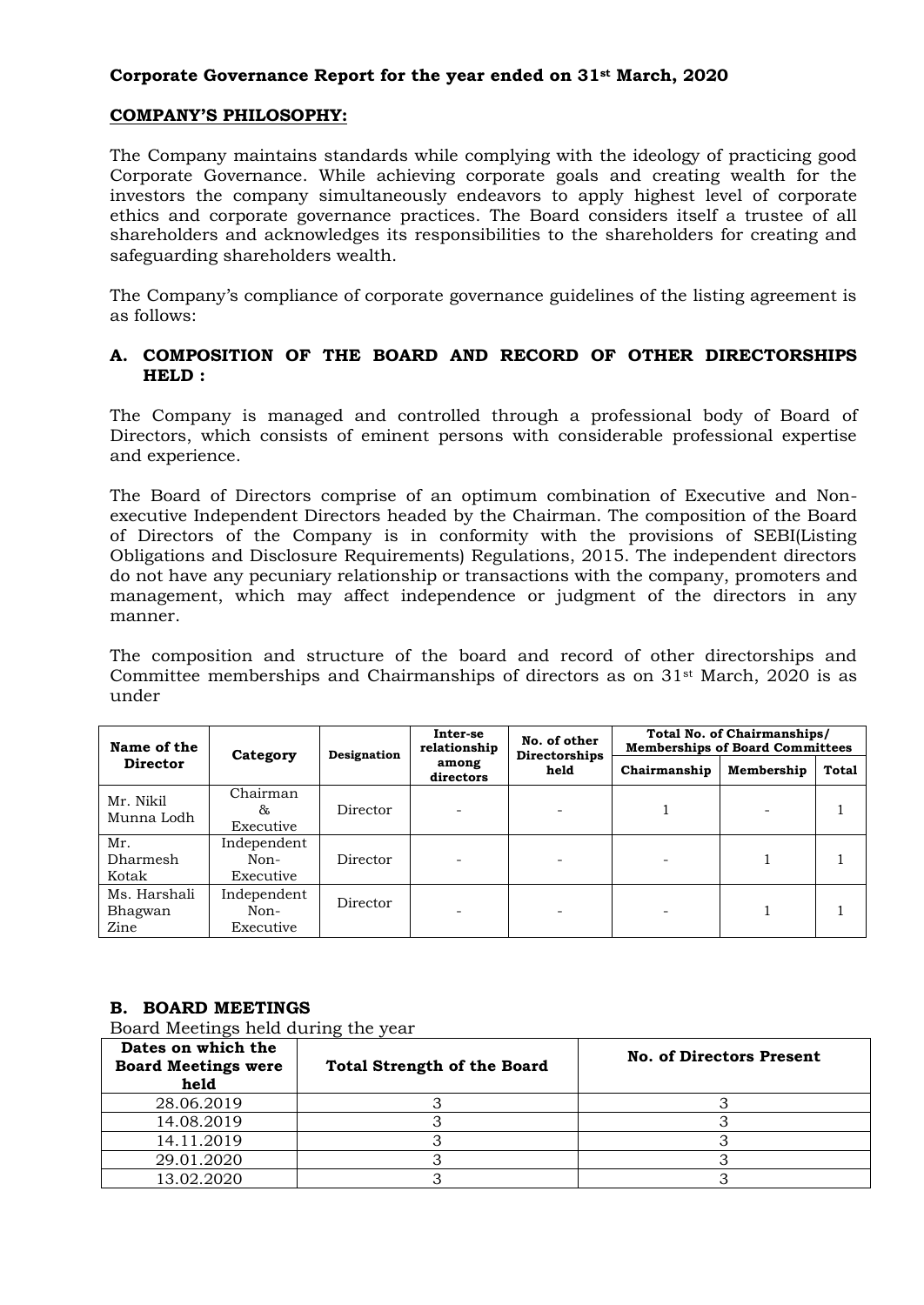|                              | Attendance at the Board Meetings held on |          |          |          |          |  | Attend-<br>ance at<br>the             | Attend-<br>ance at |
|------------------------------|------------------------------------------|----------|----------|----------|----------|--|---------------------------------------|--------------------|
| <b>Name of Director</b>      | 28/06/19                                 | 14/08/19 | 14/11/19 | 29/01/20 | 13/02/20 |  | <b>AGM</b><br>held on<br>26/09/<br>19 | the EGM<br>held on |
| Mr. Nikil Munna Lodh         | Yes                                      | Yes      | Yes      | Yes      | Yes      |  | Yes                                   | N.A                |
| Mr. Dharmesh Kotak           | Yes                                      | Yes      | Yes      | Yes      | Yes      |  | Yes                                   | N.A.               |
| Ms. Harshali Bhagwan<br>Zine | Yes                                      | Yes      | Yes      | Yes      | Yes      |  | No                                    | N.A.               |

#### **C. COMMITTEES OF THE BOARD:**

#### **(a) Audit Committee**

The Audit Committee continued working under Chairmanship of Nikhil Munna Lodh with co-members. During the year, the sub-committee met on four occasions with full attendance of all the members.

The composition of the Audit Committee for the Financial Year ended March 31, 2020 and details of the Members participation at the Meetings of the Committee are as under:

| <b>Name of Director</b>      | Category                  | Attendance at the Audit Meetings held on |            |            |            |
|------------------------------|---------------------------|------------------------------------------|------------|------------|------------|
| Mr. Nikil Munna<br>Lodh      | Independent Non-Executive | 28.06.2019                               | 14.08.2019 | 14.11.2019 | 13.02.2020 |
| Mr. Dharmesh Kotak           | Independent Non-Executive | 28.06.2019                               | 14.08.2019 | 14.11.2019 | 13.02.2020 |
| Ms. Harshali<br>Bhagwan Zine | Independent Non-Executive | 28.06.2019                               | 14.08.2019 | 14.11.2019 | 13.02.2020 |

The Committee is governed by a Charter which is in line with the regulatory requirements mandated by the Companies Act, 2013 and SEBI (Listing Obligations and Disclosure Requirements) Regulations, 2015. Some of the important functions performed by the Committee are:

#### **Financial Reporting and Related Processes**

- 1. Oversight of the company's financial reporting process and the disclosure of its financial information to ensure that the financial statement is correct, sufficient and credible;
- 2. Recommend the appointment, replacement or removal, remuneration and terms of appointment of auditors of the company;
- 3. To approve rendering of services by the statutory auditors other than those expressly barred under Section 144 of Companies Act, 2013 and remuneration for the same;
- 4. Reviewing, with the management, the annual financial statements and auditor's report thereon and the CEO & CFO Certificate as per SEBI(Listing Obligations and Disclosure Requirements) Regulations, 2015 before submission to the board for approval, with particular reference to:
	- a. Matters required to be included in the Director's Responsibility Statement to be included in the Board's Report in terms of clause (c) of subsection 3 of Section 134 of the Companies Act, 2013;
	- b. Changes, if any, in accounting policies and practices and reasons for the same;
	- c. Significant adjustments made in the financial statements arising out of audit findings; All the Members on the Audit Committee have the requisite qualification for appointment on the Committee and possess sound knowledge of finance, accounting practices and internal controls.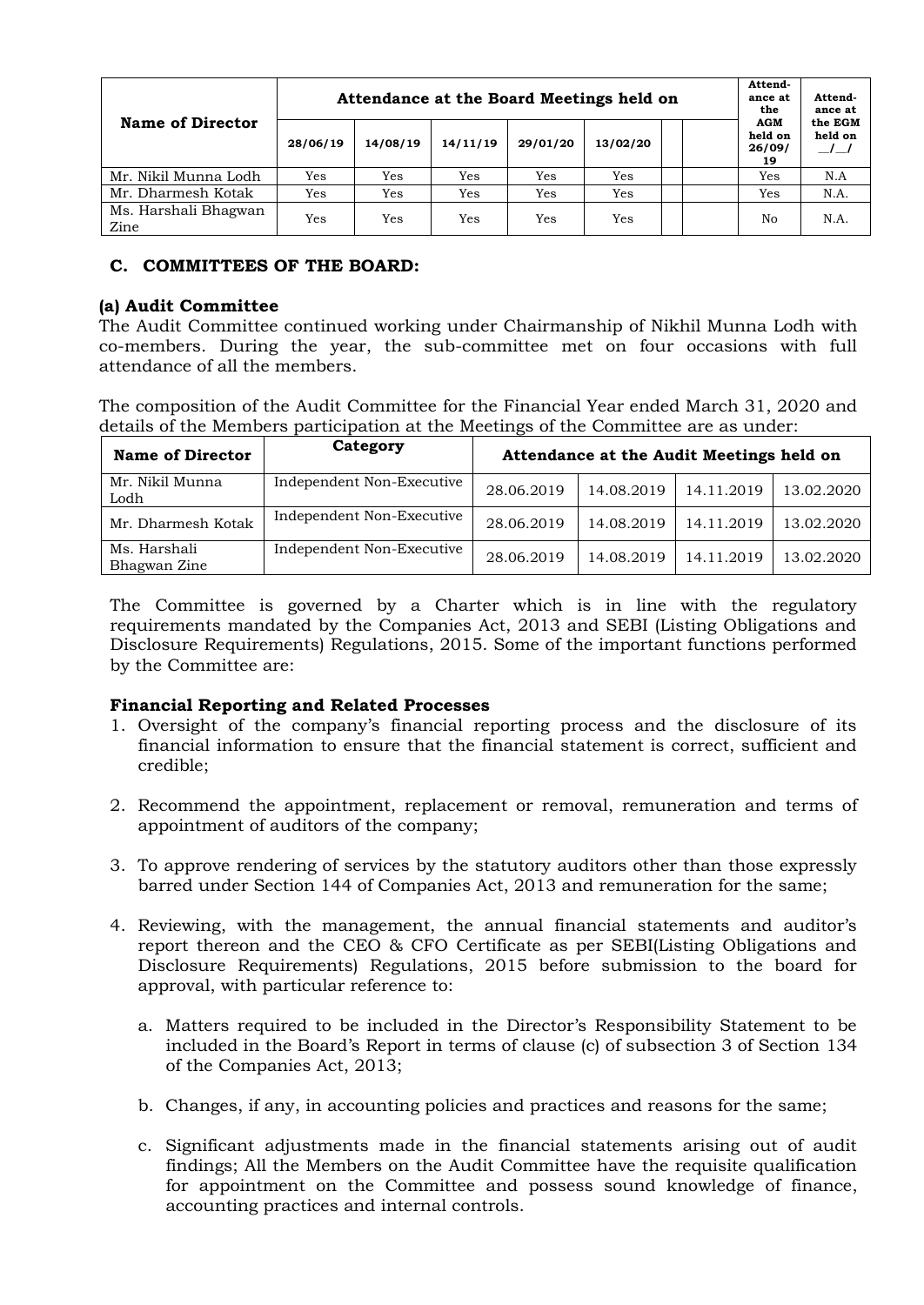- d. Compliance with listing and other legal requirements relating to financial statements;
- e. Disclosure of any related party transactions (AS 18 of ICAI and RBI guidelines); and
- f. Qualifications in the draft audit report.
- 5. Reviewing, with the management, the quarterly financial statements before submission to the board for approval and secure the Certificate from CFO in terms of Clause 33 of SEBI (Listing Obligations and Disclosure Requirements) Regulations, 2015;
- 6. Reviewing, with the management, the statement of uses / application of funds raised through an issue (public issue, rights issue, preferential issue, etc.), the statement of funds utilised for purposes other than those stated in the offer document/ prospectus/notice and the report submitted by the monitoring agency monitoring the utilisation of proceeds of a public or rights issue and making appropriate recommendations to the Board to take up steps in this matter;
- 7. Reviewing, with the management, performance of statutory and internal auditors and adequacy of the internal control systems;
- 8. Discussion with Internal Auditors and the Management of any significant findings, status of previous audit recommendations and follow up there on;
- 9. Review Management letters/ letters of internal control weakness issued by the Statutory Auditors;
- 10.Review the Internal Audit Report relating to internal control weakness;
- 11.To review the functioning of the Whistle Blower/ vigil mechanism;
- 12.Approval of appointment of CFO (i.e., the whole time Finance Director or any other person heading the finance function or discharging that function) after assessing the qualifications, experience and background etc. of the candidate;
- 13.Review Management discussion and analysis of financial condition and results of operations;
- 14.Review Statement of significant related party transactions, submitted by management;
- 15.Review and monitor the auditor's independence and performance, and effectiveness of audit process;
- 16.Valuation of undertakings or assets of the company, wherever it is necessary;
- 17.Evaluation of internal financial controls and risk management systems;
- 18.Approve and recommend to the Board the transactions of the Company with Related Parties or any subsequent modification thereof;
- 19.Carry out such other business as may be required by applicable law or considered appropriate in view of the general terms of reference and the purpose of the Audit committee; and
- 20.Any other matter as delegated by the Board of Directors of the Company from time to time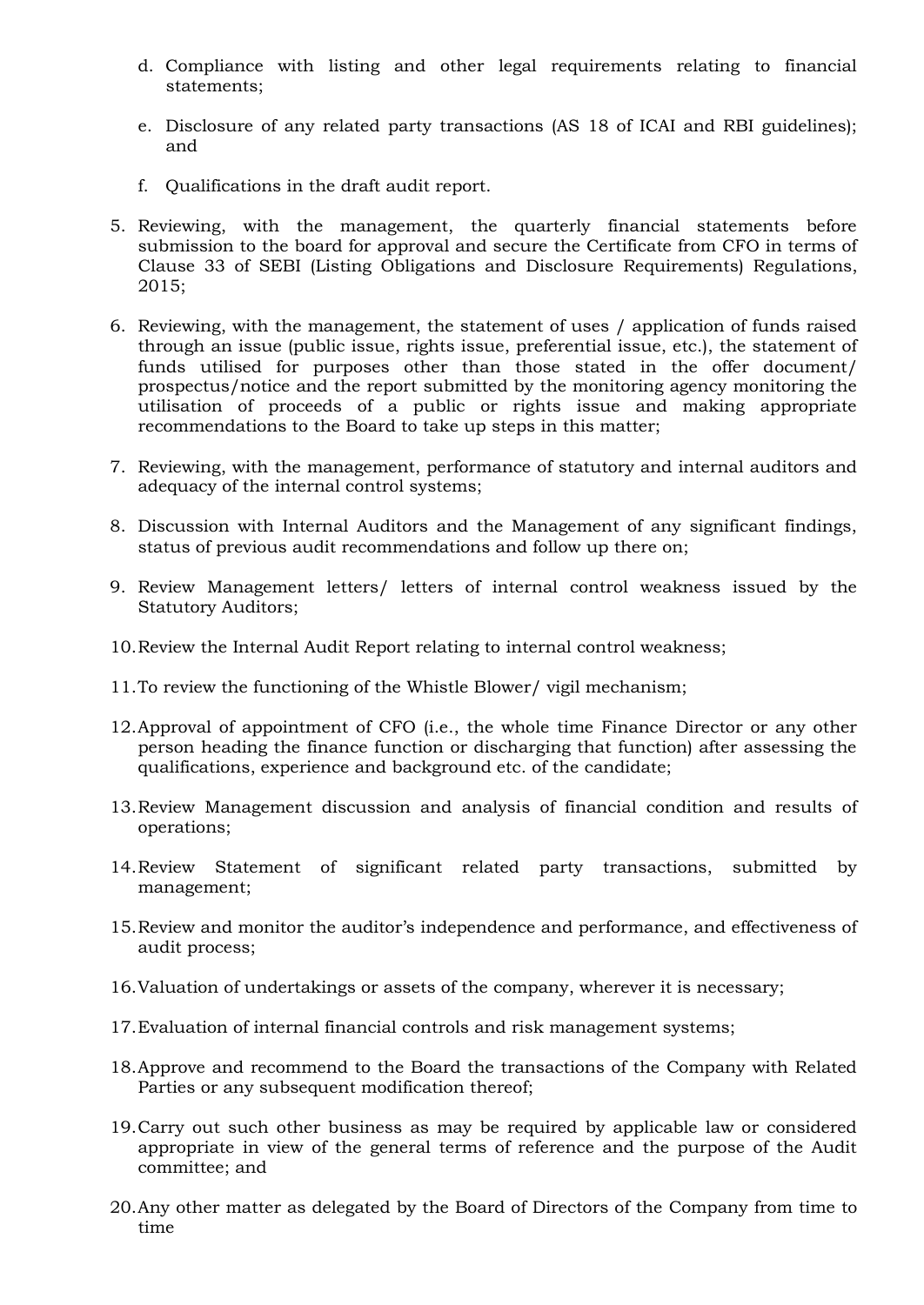### **(b) Stakeholders' Relationship Committee :**

In compliance with the provisions of Section 178 of the Companies Act, 2013 and SEBI(Listing Obligations and Disclosure Requirements), 2015, the Board has renamed the existing "Shareholders'/Investors' Grievance Committee" as the "Stakeholders' Relationship Committee".

The terms of reference of the Committee are:

- transfer/transmission of shares/debentures and such other securities as may be issued by the Company from time to time;
- issue of duplicate share certificates for shares/debentures and other securities reported lost, defaced or destroyed, as per the laid down procedure;
- issue new certificates against subdivision of shares, renewal, split or consolidation of share certificates / certificates relating to other securities;
- issue and allot right shares / bonus shares pursuant to a Rights Issue / Bonus Issue made by the Company, subject to such approvals as may be required;
- to approve and monitor dematerialization of shares / debentures / other securities and all matters incidental or related thereto;
- to authorize the Company Secretary and Head Compliance / other Officers of the Share Department to attend to matters relating to non-receipt of annual reports, notices, non-receipt of declared dividend / interest, change of address for correspondence etc. and to monitor action taken;
- monitoring expeditious redressal of investors / stakeholders grievances;
- Such other matters as per the directions of the Board of Directors of the Company which may be considered necessary in relation to shareholders and investors of the Company and/ or as required under SEBI(Listing Obligations & Disclosure Requirements), 2015 relating to Corporate Governance, as amended, from time to time.

The composition of the Stakeholders' Relationship Committee for the Financial Year ended March 31, 2020 and details of the Members participation at the Meetings of the Committee are as under:

| <b>Name of Director</b>      | Category                      | Attendance at the Stakeholder Committee<br>Meetings held on |            |            |            |
|------------------------------|-------------------------------|-------------------------------------------------------------|------------|------------|------------|
| Mr. Nikil Munna Lodh         | Independent Non-<br>Executive | 28.06.2019                                                  | 14.08.2019 | 14.11.2019 | 13.02.2020 |
| Mr. Dharmesh Kotak           | Independent Non-<br>Executive | 28.06.2019                                                  | 14.08.2019 | 14.11.2019 | 13.02.2020 |
| Ms. Harshali Bhagwan<br>Zine | Independent Non-<br>Executive | 28.06.2019                                                  | 14.08.2019 | 14.11.2019 | 13.02.2020 |

#### **(c) Nomination and Remuneration Committee**

In compliance with Section 178 of the Companies Act, 2013, the Board has renamed the existing "Compensation Committee" as the "Nomination and Remuneration Committee". The terms of reference of the Committee inter alia, include the following:

- Succession planning of the Board of Directors and Senior Management Employees;
- Identifying and selection of candidates for appointment as Directors / Independent Directors based on certain laid down criteria;
- Identifying potential individuals for appointment as Key Managerial Personnel and to other Senior Management positions;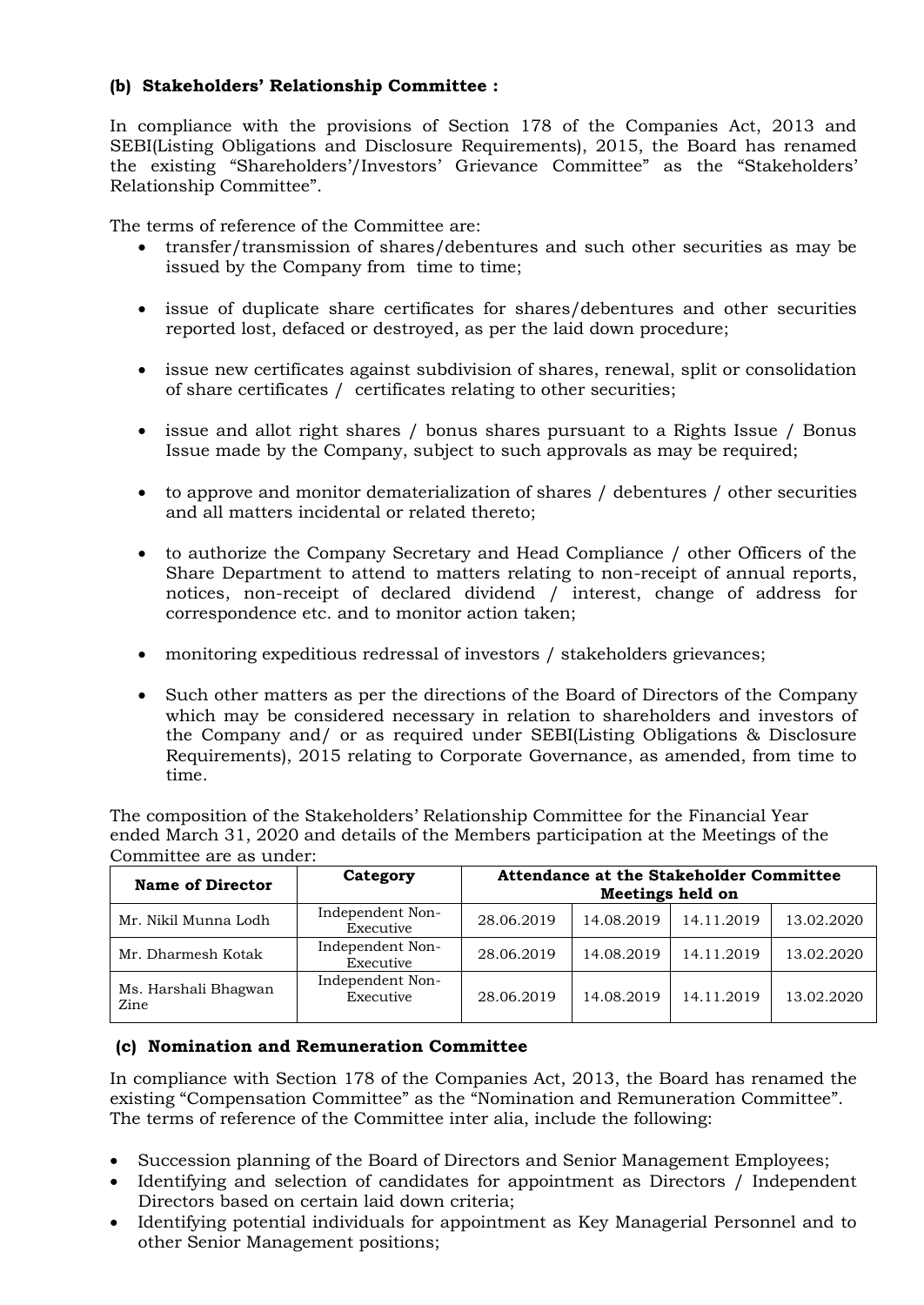- Formulate and review from time to time the policy for selection and appointment of Directors, Key Managerial Personnel and senior management employees and their remuneration;
- Review the performance of the Board of Directors and Senior Management Employees based on certain criteria as approved by the Board.

The composition of the Nomination and Remuneration Committee for the Financial Year ended March 31, 2020 and details of the Members participation at the Meetings of the Committee are as under:

| <b>Name of Director</b>      | Category                      | Attendance at the Nomination and Remuneration<br><b>Committee Meetings held on</b> |            |  |
|------------------------------|-------------------------------|------------------------------------------------------------------------------------|------------|--|
| Mr. Nikil Munna<br>Lodh      | Independent Non-<br>Executive | 14.08.2019                                                                         | 13.02.2020 |  |
| Mr. Dharmesh Kotak           | Independent Non-<br>Executive | 14.08.2019                                                                         | 13.02.2020 |  |
| Ms. Harshali<br>Bhagwan Zine | Independent Non-<br>Executive | 14.08.2019                                                                         | 13.02.2020 |  |

#### **(d) Risk Management Committee : (Non Mandatory Committee)**

Business Risk Evaluation and Management is an on-going process within the Organization. The Company has a robust risk management framework to identify, monitor and minimize risks as also identify business opportunities.

The objectives and scope of the Risk Management Committee broadly comprises:

- Oversight of risk management performed by the executive management;
- Reviewing the BRM policy and framework in line with local legal requirements and SEBI guidelines;
- Reviewing risks and evaluate treatment including initiating mitigation actions and ownership as per a pre-defined cycle;
- Defining framework for identification, assessment, monitoring, mitigation and reporting of risks.

The composition of the Risk Management Committee for the Financial Year ended March 31, 2020 and details of the Members participation at the Meetings of the Committee are as under:

| Name of the Member        | Category                  | <b>Attendance at the Risk</b><br><b>Management Committee</b><br>meeting held on 14.11.2019 |
|---------------------------|---------------------------|--------------------------------------------------------------------------------------------|
| Mr. Nikil Munna Lodh      | Independent Non-Executive | Yes                                                                                        |
| Mr. Dharmesh Kotak        | Independent Non-Executive | Yes                                                                                        |
| Ms. Harshali Bhagwan Zine | Independent Non-Executive | Yes                                                                                        |

#### **D. INDEPENDENT DIRECTORS' MEETING:**

 During the year under review, the Independent Directors met on 14.11.2019, inter alia, to discuss:

- Evaluation of the performance of Non-independent Directors and the Board of Directors as a whole.
- Evaluation of the performance of the chairman of the Company, taking into account the views of the Executive and Non-executive directors.
- Evaluation of the quality, content and timelines of flow of information between the Management and the Board that is necessary for the Board to effectively and reasonably perform its duties.

All the Independent Directors were present at the Meeting.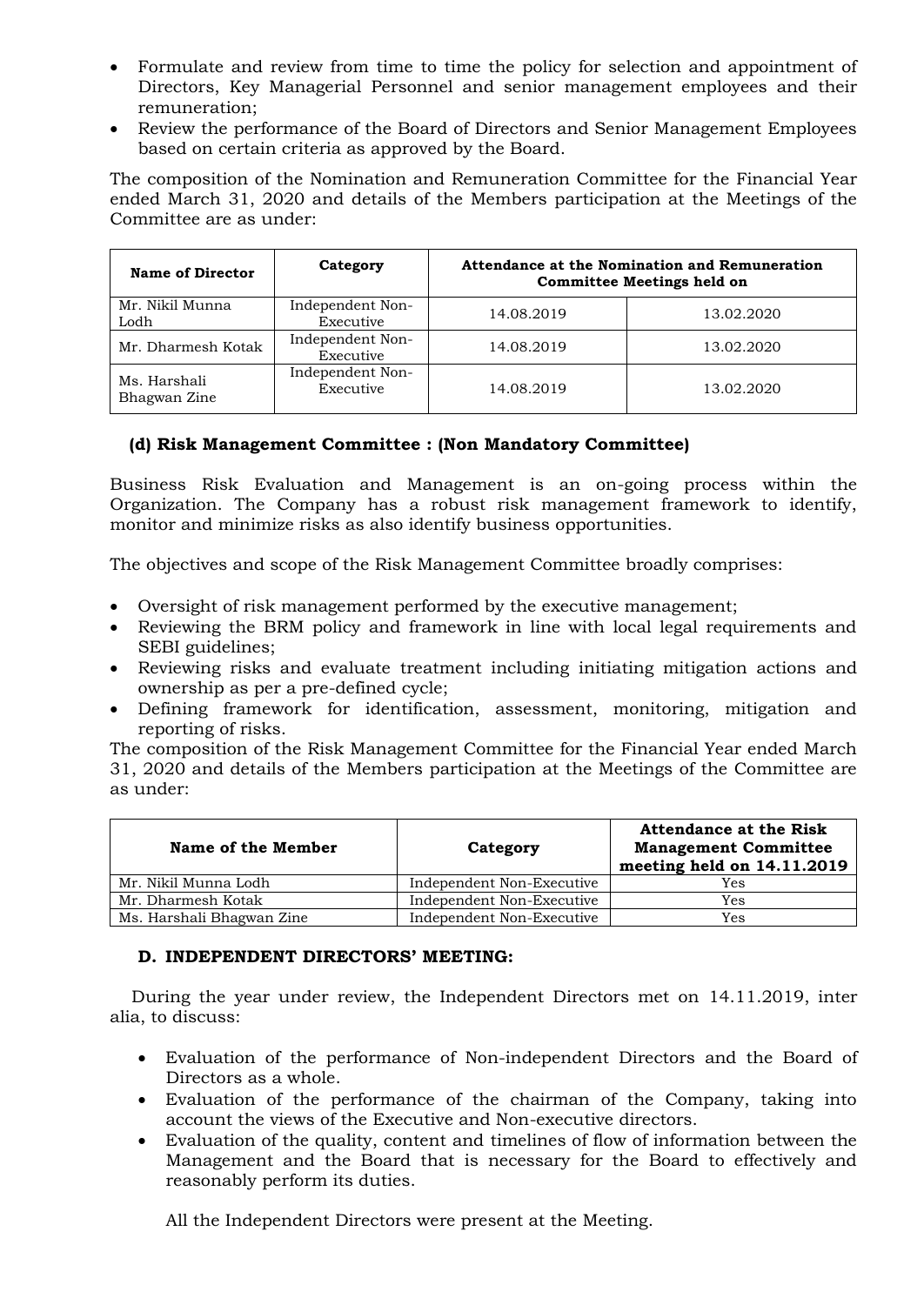#### **E. FAMILIARISATION PROGRAMME FOR BOARD MEMBERS:**

At the time of appointing a Director, a formal letter of appointment is given to him/her, which inter alia explains the role, function, duties and responsibilities expected of him/her as a Director of the Company. The Director is also explained in detail the compliances required from him under the Companies Act, 2013, Clause 49 of the Listing Agreement and other relevant regulations and his affirmation taken with respect to the same.

Further, with a view to familiarise him with the Company's Operations, the Director is also given an induction kit which shall include at the minimum:

- Mission, Vision and Values of Company Business
- Brief profile of the Board of Directors
- Composition of Committees of the Board
- Brief profile of Senior Managerial Personnel
- Latest Annual Report
- Latest Shareholding Pattern and Shareholders holding more than 5% of shares
- Codes and Policies

and other relevant information pertaining to the Company's business.

The Chairman & Whole Time Director also has a one to-one discussion with the newly appointed Director. The above initiatives help the Director to understand the Company, its business and the regulatory framework in which the Company operates and equips him to effectively fulfil his role as a Director of the Company.

The details of such Familiarisation Programme for directors may be referred to, at the website of the Company at its weblink i.e. bombaytalkiesltd.com.

#### **F. BOARD EVALUATION:**

Pursuant to the provisions of Companies Act, 2013 and SEBI(Listing Obligations and Disclosure Requirements) Regulations, 2015, the Company has adopted the Remuneration Policy with the comprehensive procedure on performance evaluation. Chairman of the Nomination and Remuneration Committee, who is an Independent Director of the Board conducted a one-to one session with each Director to understand their points of view on the parameters for performance evaluation.

A structured questionnaire was prepared after taking into consideration inputs received from the Directors, covering various aspects of the Board's functioning such as adequacy of the composition of the Board and its Committees, Board culture, execution and performance of specific duties, obligations, - financial reporting process and monitoring activities, ethics and compliances.

Independent Directors has conducted its meeting without the participation of other Non-Independent Directors and members of management and reviewed the performance of Board, its Committee, Chairman and individual Directors. On the basis of the review by the Independent Directors, they hold unanimous opinion that the Non-Independent Directors, including the Chairman to the Board, have abundant knowledge in their respective fields and are experts in their areas.

#### **G. RELATED PARTY TRANSACTIONS:**

All related party transactions that were entered into during the financial year were on an arm's length basis and were in the ordinary course of business. There are no materially significant related party transactions made by the Company with Promoters, Directors, Key Managerial Personnel or other designated persons which may have a potential conflict with the interest of the Company at large. All Related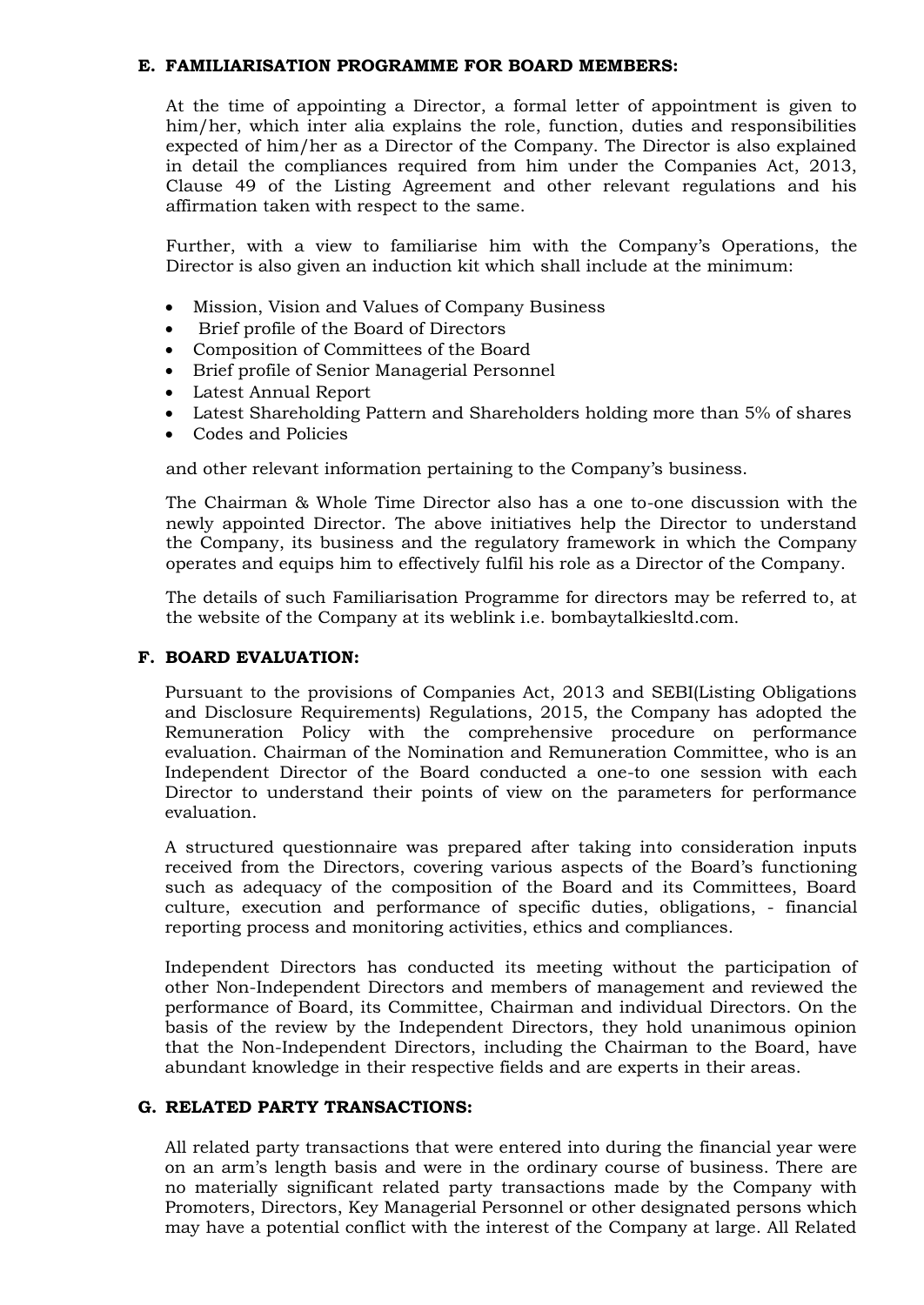Party Transactions are placed before the Audit Committee. The Policy on Related Party Transactions as approved by the Board has been uploaded on the Company's website. The said Policy may be referred to, at the website of the Company at its weblink i.e. bombaytalkieslimited.com

#### **H. VIGIL MECHANISM / WHISTLE BLOWER POLICY:**

In terms of the Section 177 of the Companies Act, 2013 read with rules made thereunder and SEBI(Listing Obligations and Disclosure Requirements) Regulations, 2015 the Company has framed a 'Breach of Integrity and Whistle Blower Policy' with an objective to deal with issues pertaining to integrity, encouraging the employees and directors of the Company to raise any concern about Company's operations and working environment, including possible breaches of Company's policies and standards, without fear of adverse managerial action being taken against such employees.

Instances of such suspected or confirmed incident of fraud/ misconduct may be reported on the designated email id i.e. investoremgl@in.comwhich is managed by the fraud control team.

The Policy has been uploaded on the website of the Company. The said Policy may be referred to, at the website of the Company at its weblink i.e. bombaytalkieslimited.com

#### **I. DISCLOSURES:**

- (a) Materially Significant related party transactions There was no transaction of material nature with any of the related party, which is in conflict with the interest of the company.
- (b) Details of non-compliance by the company, penalties, strictures imposed on the company by the Stock Exchange or SEBI or any authority on any matter related to capital markets during last 3 years.

#### **J. MEANS OF COMMUNICATION WITH SHAREHOLDERS:**

#### **Quarterly results**

The quarterly/ half yearly/ annual un-audited/ audited financial results of the Company are sent to the Stock Exchanges immediately after they are approved by the Board of Directors. These results are simultaneously posted on the web address of the Company at bombaytalkiesltd.com pursuant to SEBI (Listing Obligations and Disclosure Requirements) Regulations, 2015

The results of the Company were published in the following local and national dailies:

Website The Company's web address bombaytalkieslimited.com The website contains a complete overview of the Company. The Company's Annual Report, financial results, details of its business, shareholding pattern, compliance with Corporate Governance, contact information of the designated officials of the Company who are responsible for assisting and handling investor grievances and Code of Conduct are uploaded on the website.

#### **SEBI Complaints Redress System (SCORES)**

The investor complaints are processed in a centralised web-based complaints redress system. The salient features of this system are: Centralised database of all complaints, online upload of Action Taken Reports (ATRs) by concerned companies and online viewing by investors of actions taken on the complaint and its current status.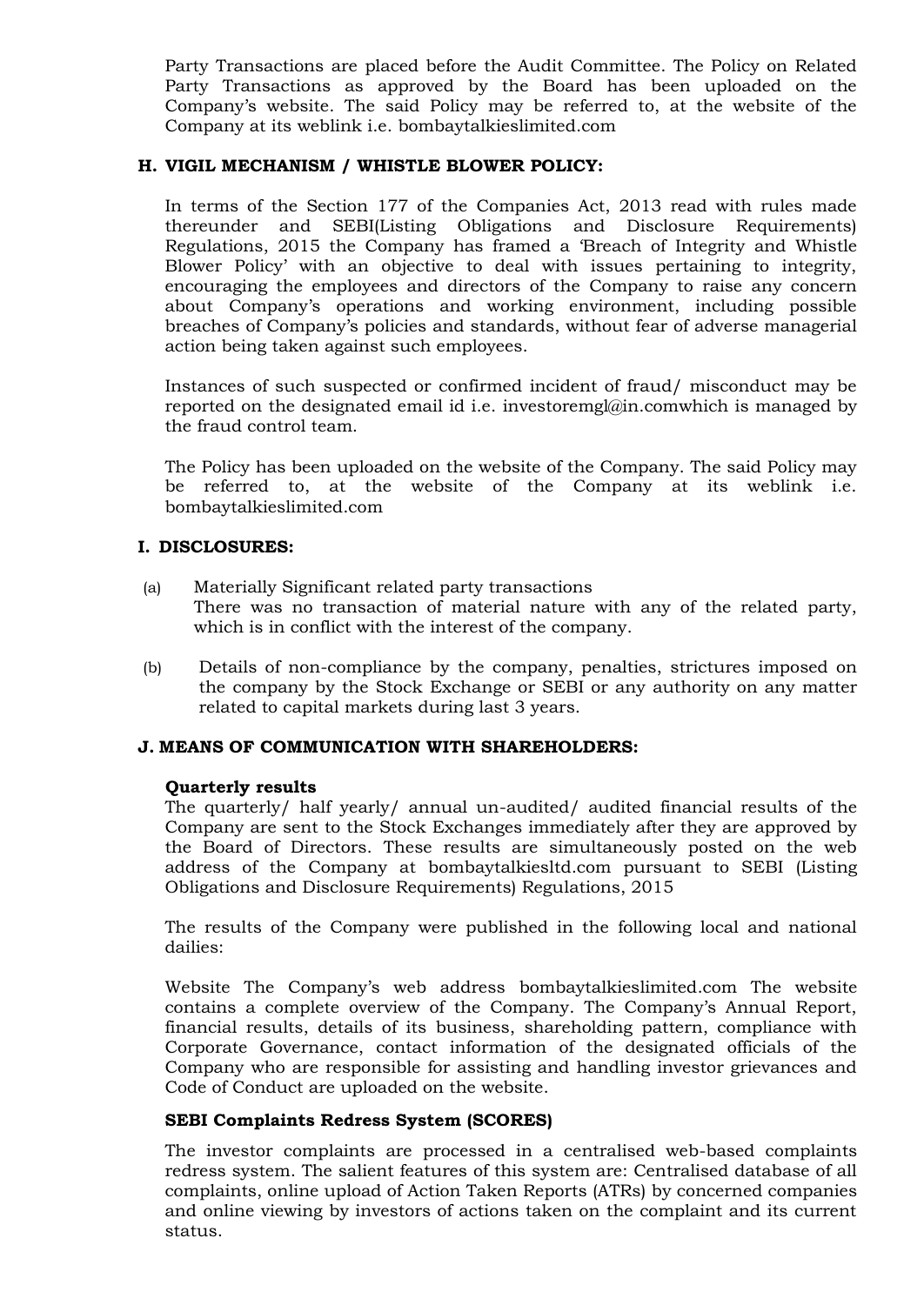#### **K. MANAGEMENT DISCUSSION AND ANALYSIS (MDA):**

The MDA section is carried in detail and attached herewith.

#### **L. GENERAL BODY MEETINGS:**

# **A) Location and time of the last three Annual General Meetings**

|      | Year Location                                           | Day & Date | Time  |
|------|---------------------------------------------------------|------------|-------|
| 2017 | $[201,$ Nav Neelam Building, A- Wing, $2nd$ Floor, 108, | Saturday,  | 11.00 |
|      | Worli Sea Face Road, Worli, Mumbai 400018               | 23.09.2017 | A. M. |
| 2018 | $[201,$ Nav Neelam Building, A- Wing, $2nd$ Floor, 108, | Saturday   | 11.00 |
|      | Worli Sea Face Road, Worli, Mumbai 400018               | 28.09.2018 | A. M. |
| 2019 | $[201,$ Nav Neelam Building, A- Wing, $2nd$ Floor, 108, | Thursday   | 11.00 |
|      | Worli Sea Face Road, Worli, Mumbai 400018               | 26.09.2019 | A. M. |

#### **B) The particulars of Extra-Ordinary General Meetings held during the last three years are as under:**

| Year      | Date and Time | <b>Resolution Passed</b> |
|-----------|---------------|--------------------------|
| 1 V . I 1 | N.A.          | 14.LL.                   |

#### **C) Postal Ballot**

.

 No resolutions were passed through postal ballot during the last Financial Year

#### **M. GENERAL SHAREHOLDER INFORMATION:**

| $\overline{i}$ . | AGM: Date, time and venue                     | Wednesday 30th December, 2020 at                 |
|------------------|-----------------------------------------------|--------------------------------------------------|
|                  |                                               | 11.00 a.m.                                       |
| ii.              | Financial year                                | 31 <sup>st</sup> March, 2020                     |
| iii.             | Date of Book closure                          | 24th December, 2020 to 30th                      |
|                  |                                               | December, 2020                                   |
| iv.              | Dividend Payment Date                         | No dividend was declare                          |
| v.               | Listing on Stock Exchanges                    | <b>BSE</b> Ltd                                   |
| vi.              | Stock Code                                    | WHITELIO $-511246$                               |
| vii.             | Market Price Data: High., Low during each     | There was no trading during the                  |
|                  | month in last financial year                  | Year                                             |
| viii.            | Performance in comparison to broad-based      |                                                  |
|                  | indices such as BSE Sensex, CRISIL index etc. |                                                  |
| ix.              | Registrar and Transfer Agents                 | Adorit Corporate Services Pvt Ltd                |
| X.               | Share Transfer System                         | Demat and Physical (both)                        |
| xi.              | Distribution of shareholding                  | As per Annexure-1                                |
| xii.             | De-materialization of shares and liquidity    | NIL                                              |
| xiii.            | Outstanding GDRs/ADRs/Warrants or<br>any      | NA.                                              |
|                  | Convertible instruments, conversion date and  |                                                  |
|                  | likely impact on equity                       |                                                  |
| xiv.             | <b>Plant Locations</b>                        | NA                                               |
| XV.              | Address for correspondence                    | 201, Nav Neelam Building, A- Wing,               |
|                  |                                               | 2 <sup>nd</sup> Floor, 108, Worli Sea Face Road, |
|                  |                                               | Worli, Mumbai 400018                             |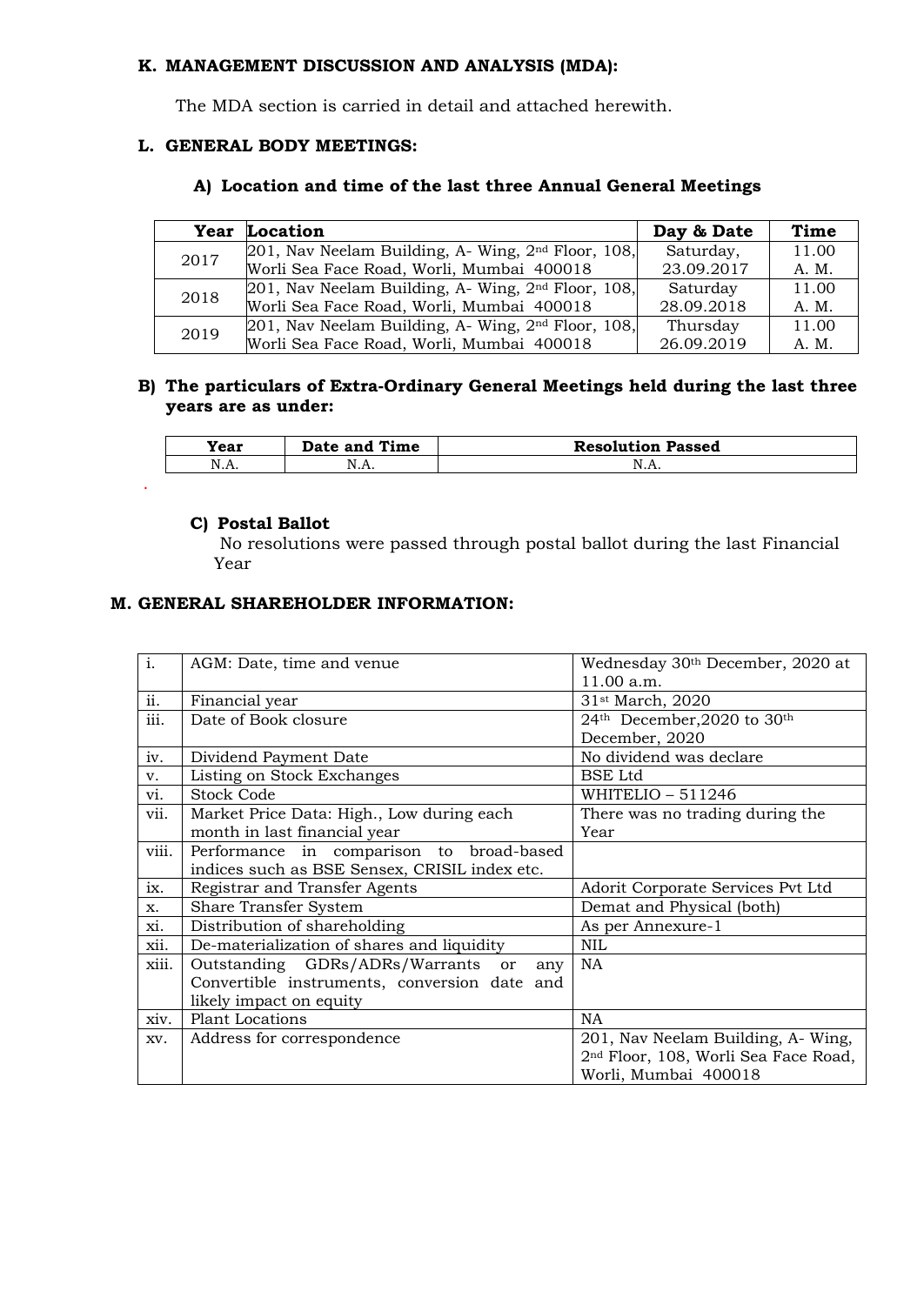| <b>No. of Shares</b> | No. of<br>shareholders | $%$ of<br><b>Total</b><br>holders | <b>No. of Shares</b> | % of total<br>Holdings |
|----------------------|------------------------|-----------------------------------|----------------------|------------------------|
| $Upto - 500$         | 585                    | 35.60                             | 122126               | 0.23                   |
| $501 - 1000$         | 162                    | 9.86                              | 144342               | 0.27                   |
| $1001 - 2000$        | 114                    | 6.94                              | 180965               | 0.34                   |
| $2001 - 3000$        | 58                     | 3.53                              | 150012               | 0.28                   |
| $3001 - 4000$        | 20                     | 1.22                              | 72441                | 0.13                   |
| $4001 - 5000$        | 22                     | 1.34                              | 107182               | 0.20                   |
| $5001 - 10000$       | 32                     | 1.95                              | 242561               | 0.45                   |
| 10001 & Above        | 650                    | 39.56                             | 52980371             | 98.11                  |
| <b>TOTAL</b>         | 1643                   | 100.00                            | 54000000             | 100.00                 |

### **Distribution of Shareholding ( Annexure – 1 )**

#### **INDEPENDENT AUDITORS' CERTIFICATE ON CORPORATE GOVERNANCE REPORT**

#### **The Members of Bombay Talkies Limited**

We have examined the compliance of conditions of Corporate Governance by Bombay Talkies Limited for the year ended March 31, 2020 stipulated in SEBI(Listing Obligations and Disclosure Requirements) Regulations, 2015 of the said Company with Stock Exchanges.

The Compliance of condition of Corporate Governance is the responsibility of the Management. Our examination was limited to the procedures and implementation thereof, adopted by the Company to ensure Compliance with the condition of Corporate Governance. It is neither an audit nor an expression of an opinion on the financial statements of the Company.

In our opinion and to the best of our information and according to the explanations given to us, we certify that the Company has fully complied with all the mandatory conditions of Corporate Governance as stipulated in SEBI(Listing Obligations and Disclosure Requirements) Regulations, 2015.

We further state that such compliance is neither an assurance as to the future viability of the Company nor the efficiency or effectiveness with which the Management has conducted the affairs of the Company.

> **For R Bora & Co.** Chartered Accountants Firm Regn. No. 036617N

Place : Mumbai Partner : Partner : Partner : Partner : Partner : Partner : Partner : Partner : Partner : Partner : Partner : Partner : Partner : Partner : Partner : Partner : Partner : Partner : Partner : Partner : Partner Date:  $12<sup>th</sup>$  December 2020 Membership No. 515989

**Ruby Bora**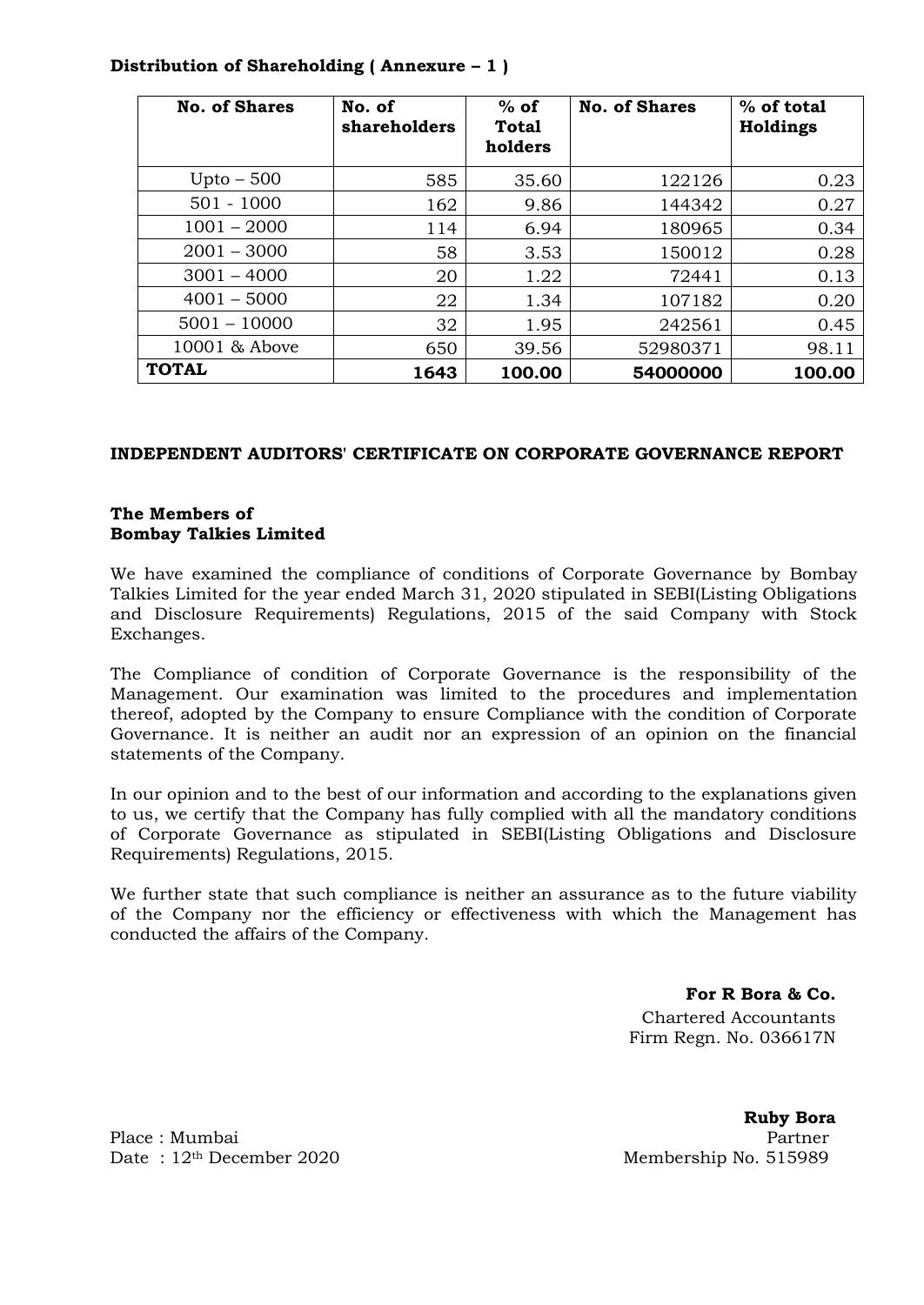#### **CFO CERTIFICATION PURSUANT TO SEBI (LISTING OBLIGATIONS AND DISCLOSURE REQUIREMENTS) REGULATIONS, 2015**

The Board of Directors **Bombay Talkies Limited** 201, Nav Neelam Building, A- Wing, 2nd Floor, 108, Worli Sea Face Road, Worli, Mumbai 400018

We, the undersigned in our respective capacities as Vice Chairman and Whole Time Director, Chief Financial Officer and of Bombay Talkies Limited, certify to the Board in terms of requirements of SEBI (Listing Obligations and Disclosure Requirements) Regulations, 2015 that we have reviewed the Financial Statements and the Cash Flow Statement of the Company for the Financial Year ended 31 March 2020.

- 1. To the best of our knowledge and belief, we certify that:
	- a) These statements do not contain any materially untrue statement or omit any material fact or contain statements that are misleading.
	- b) These statements together present a true and fair view of the Company's affairs and are in compliance with existing accounting standards, applicable laws and regulations.
	- c) There are no transactions entered into by the Company during the year which are fraudulent, illegal or violative of the Company's Code of Conduct.
- 2. For the purpose of Financial Reporting, we accept responsibility for establishing and maintaining internal controls and that we have evaluated the effectiveness of the internal control systems of the Company pertaining to financial reporting and we have disclosed to the Auditors and the Audit Committee, deficiencies in the design or operation of internal controls, if any, of which we are aware and the steps we have taken or propose to take to rectify these deficiencies.
- 3. We have indicated to the Auditors and the Audit Committee:
	- a) significant changes, if any, in the internal controls over financial reporting during the year.
	- b) significant changes, if any, in the accounting policies made during the year and the same have been disclosed in the notes to the financial statements; and
	- c) instances of significant fraud, if any, of which we have become aware and the involvement therein, of the management or an employee having a significant role in the company's internal control system over financial reporting.

By Order of the Board

Billy

(Nikhil Munna Lodh)

Place : Mumbai Executive Director Dated : 12<sup>th</sup> December 2020 DIN: 07857458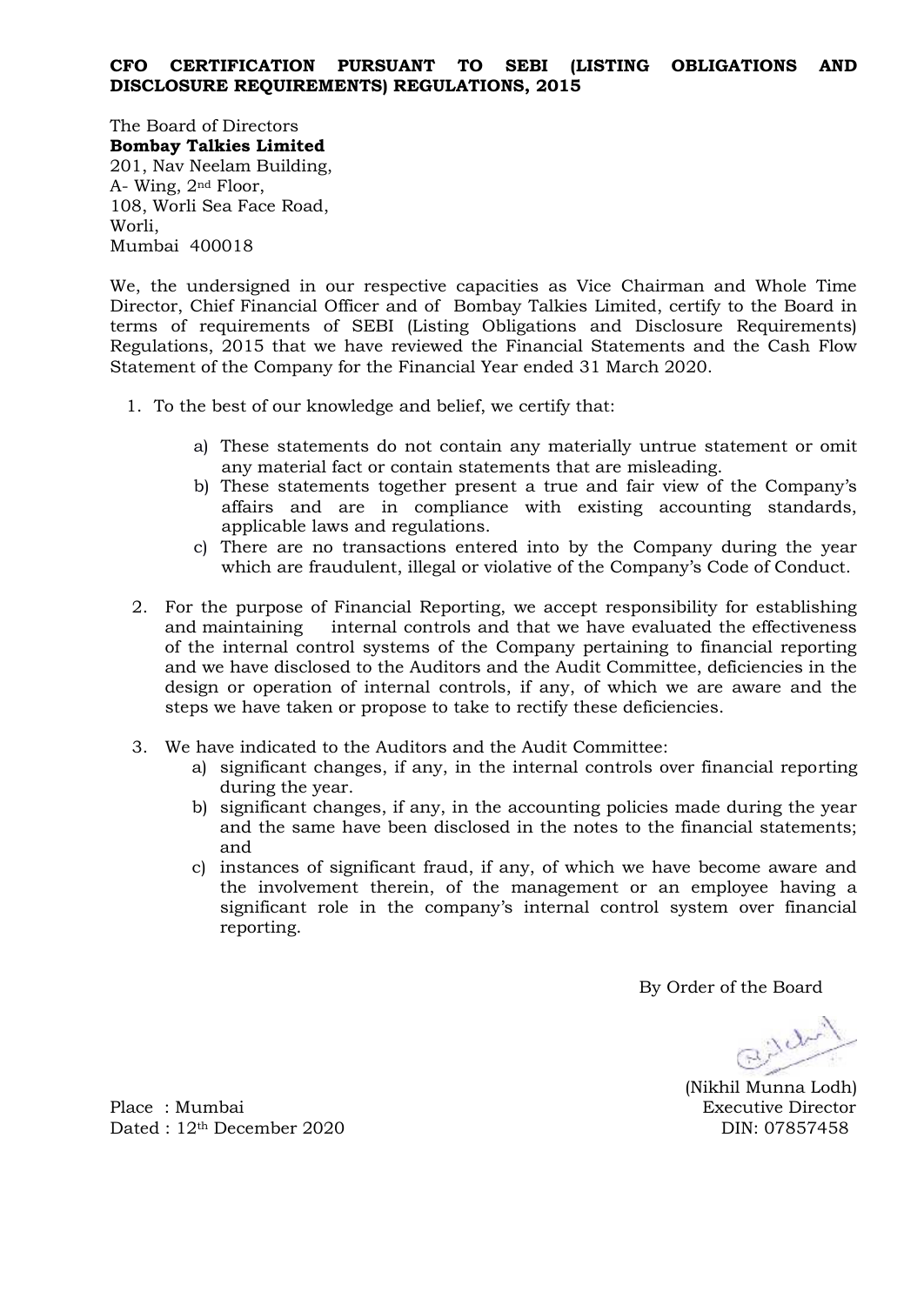#### **MANAGEMENT DISCUSSION AND ANALYSIS REPORT:**

Your Directors have pleasure in presenting the Management Discussion and Analysis Report for the year ended on 31st March 2020.

#### **FORWARD-LOOKING STATEMENTS:**

This report contains forward-looking statements based on certain assumptions and expectations of future events. The Company, therefore, cannot guarantee that these assumptions and expectations are accurate or will be realised. The Company's actual results, performance or achievements can thus differ materially from those projected in any such forward-looking statements. The Company assumes no responsibility to publicly amend, modify or revise any forward looking statements**,** on the basis of any subsequent developments, information or events.

#### **OPPORTUNITIES AND THREATS:**

The fundamental growth drivers of the country's economy as well as our company continue to remain strong despite the pressures of slowdown and inflationary conditions prevalent till recently in the nation and also globally.

The threats to the segments in which the company operates are volatility in Exchange rate, pricing pressure arising due to competition from low cost suppliers, technology upgradation, and severe competition among competitor and newly emerging competitive nations and stricter environment laws. Further, the Indian economy is now integrated with the world economy to a very large extent and therefore vulnerable to the direct impact of such a slowdown; such an impact could adversely affect the Company's performance as well. Therefore, the company has decided to close down the manufacturing activity, concentrate on the trading, and look for other opportunities in the Export market.

#### **MANAGEMENT TEAM:**

The existing management has a strong technical and management knowledge and experience in the chemical business.

Mr. Nikhil Munna Lodh, Chairman of the Company is an entrepreneur and is having vast knowledge and expertise in handling various businesses including the business of the Company.

#### **INTERNAL CONTROL SYSTEM AND THEIR ADEQUACY:**

The Company has proper and adequate internal control system commensurate with the size of the business operations geared towards achieving efficiency in its various business operations, safeguarding assets, optimum utilization of resources and compliance with statutory regulations. The management is ensuring an effective internal control system to safeguard the assets of the company. Efforts for continued improvement of internal control system are being consistently made in this regard. The company has cleared secured bank liability against assets.

#### **HUMAN RESOURCES VIS-À-VIS INDUSTRIAL RELATIONS:**

The Company values and appreciates the dedication and drive with which its employees have contributed towards improved performance during the year under review. The industrial relations with staff and officers are cordial during the year under review. All issues pertaining to staff matters are resolved in harmonious and cordial manner.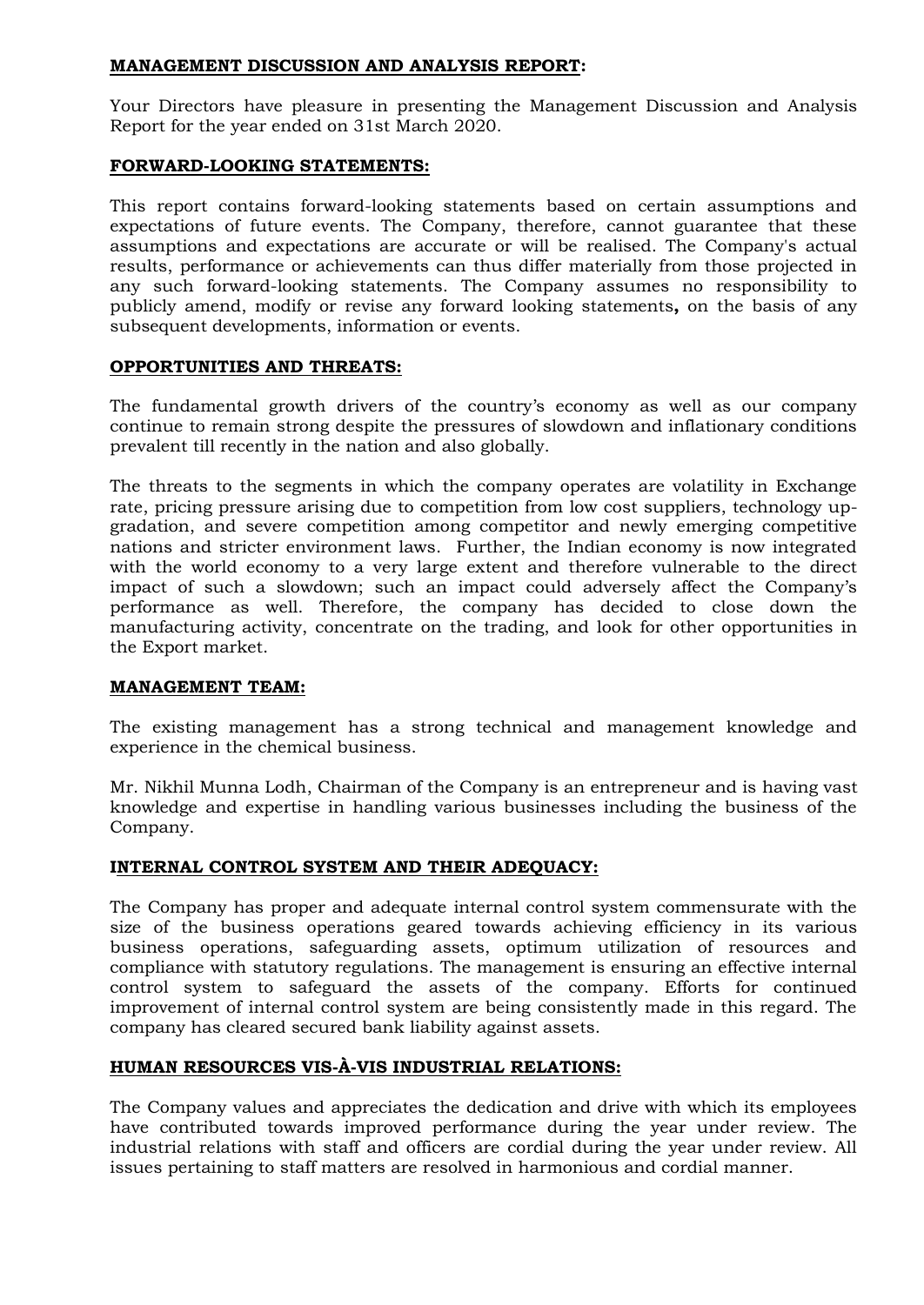#### **CAUTIONARY STATEMENT:**

Statements in the Management Discussion and Analysis describing the Company's objectives, projections, estimates and expectations may be 'forward looking statements' within the meaning of applicable securities laws and regulations. Actual results could differ materially from those expressed or implied. Important factors that could make a difference to the Company's operations include economic conditions affecting demand/supply and price conditions in the domestic and overseas markets in which the Company operates changes in the Government regulations, tax laws, and other statutes and other incidental factors.

By Order of the Board

Billy

(Nikhil Munna Lodh)

Place : Mumbai Executive Director Dated : 12<sup>th</sup> December 2020 DIN: 07857458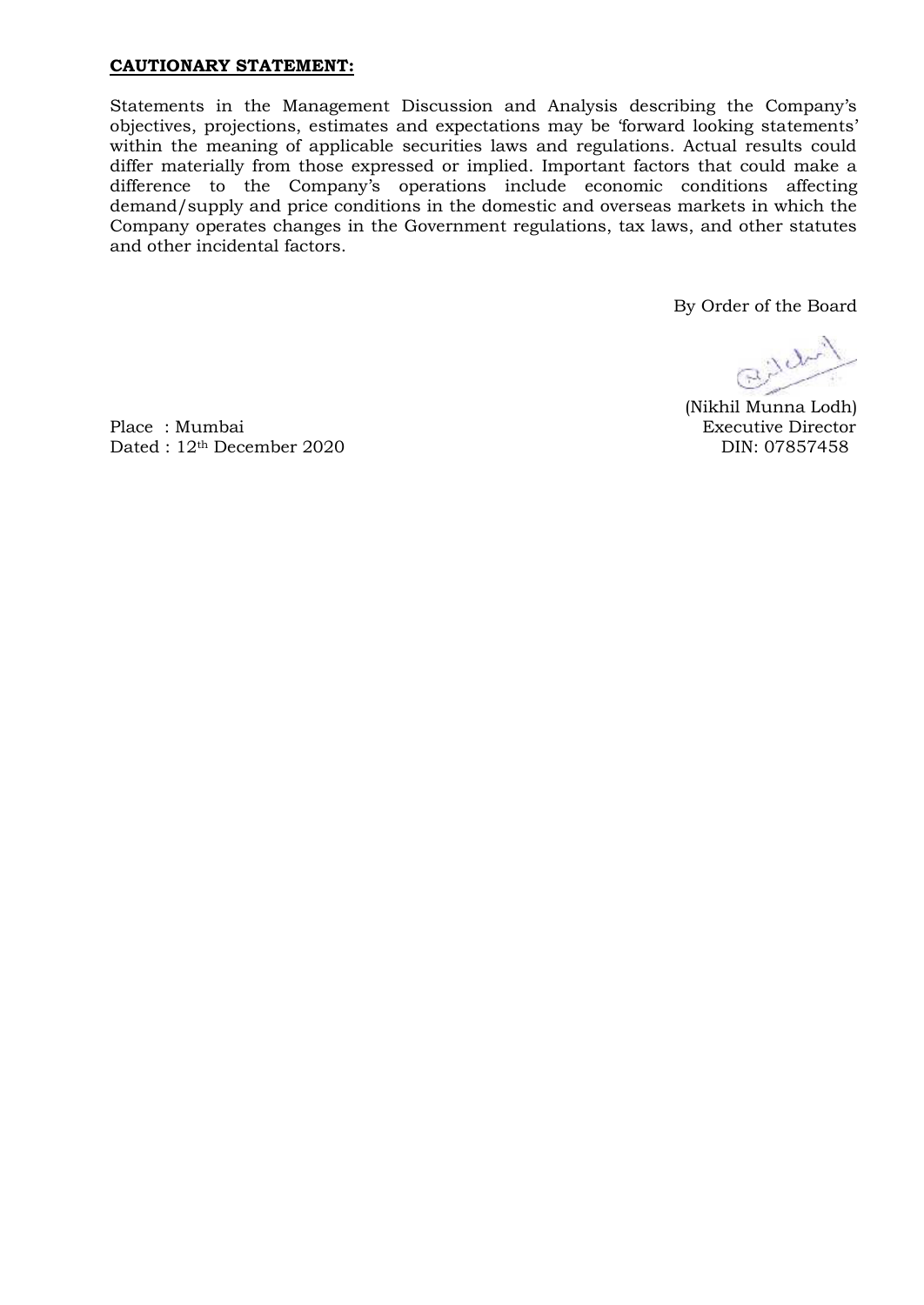#### **INDEPENDENT AUDITOR'S REPORT**

#### To The Members of **BOMBAY TALKIESLIMITED**

#### **Report on the Audit of Financial Statements**

#### **Opinion**

We have audited the accompanying financial statements of **BOMBAY TALKIES LIMITED** ("the Company"), which comprise the Balance Sheet as at March 31, 2020, and the Statement of Profit and Loss, the Statement of Changes in Equity for the year then ended and a summary of the significant accounting policies and other explanatory information.

In our opinion and to the best of our information and according to the explanations given to us, the aforesaid financial statements give the information required by the Companies Act, 2013 ("the Act") in the manner so required and give a true and fair view in conformity with the accounting principles generally accepted in India, of the state of affairs of the Company as at 31st March, 2020, and its loss and the changes in equity for the year ended on that date.

#### **Basis of Opinion**

We conducted our audit in accordance with the Standards on Auditing (SAs) specified under section 143(10) of the Companies Act, 2013. Our responsibilities under those Standards are further described in the Auditor's Responsibilities for the Audit of the Financial Statements section of our report. We are independent of the Company in accordance with the Code of Ethics issued by the Institute of Chartered Accountants of India together with the ethical requirements that are relevant to our audit of the financial statements under the provisions of the Companies Act, 2013 and the Rules thereunder, and we have fulfilled our other ethical responsibilities in accordance with these requirements and the Code of Ethics.

We believe that the audit evidence we have obtained is sufficient and appropriate to provide a basis for our audit opinion.

#### **Key Audit Matters**

Key audit matters are those matters that, in our professional judgment, were of most significance in our audit of the financial statements of the current period. These matters were addressed in the context of our audit of the financial statements as a whole, and in forming our opinion thereon, and we do not provide a separate opinion on these matters. We have determined that there are no key audit matters to communicate in our report.

#### **Information Other than the Financial Statements and Auditor's Report thereon**

The Company's Board of Directors is responsible for the preparation of the other information. The other information comprises the information included in the Board's Report including Annexures to Board's Report, Business Responsibility Report, but does not include the financial statements and our auditor's report thereon.

Our opinion on the financial statements does not cover the other information and we do not express any form of assurance conclusion thereon.

In connection with our audit of the financial statements, our responsibility is to read the other information and, in doing so, consider whether the other information is materially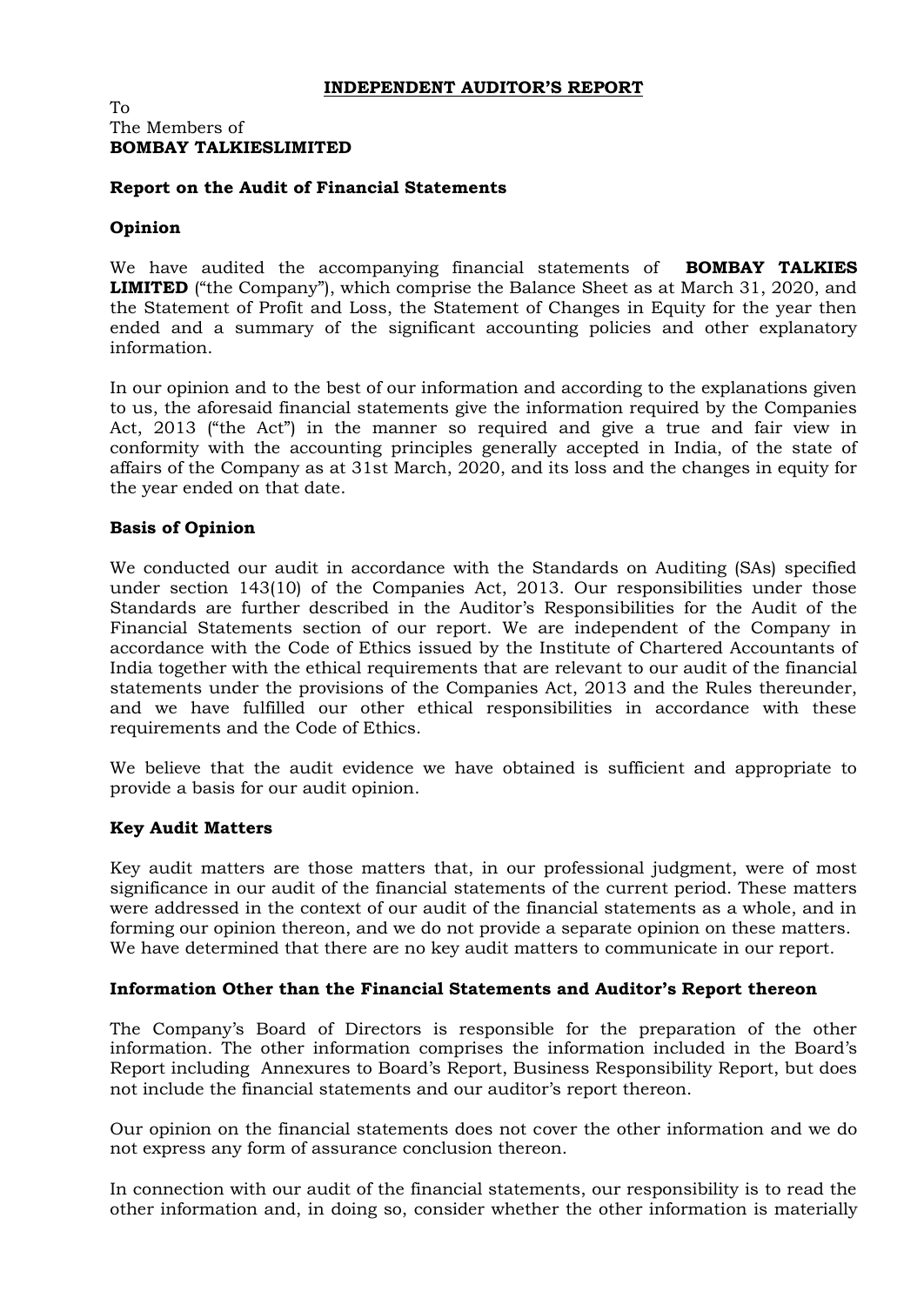inconsistent with the financial statements or our knowledge obtained during the course of our audit or otherwise appears to be materially misstated.

If, based on the work we have performed, we conclude that there is a material misstatement of this other information; we are required to report that fact. We have nothing to report in this regard.

#### **Management's Responsibility of the Financial Statements**

The Company's Board of Directors are responsible for the matters stated in Section 134(5) of the Companies Act, 2013 ('the Act') with respect to the preparation of these financial statements that give a true and fair view of the Financial Position and Financial Performance and the statement of Changes in Equity of the Company in accordance with the accounting principles generally accepted in India, including the Accounting Standards specified under Section 133 of the Act.

This responsibility also includes maintenance of adequate accounting records in accordance with the provisions of the Act for safeguarding of the assets of the Company and for preventing and detecting frauds and other irregularities, selection and application of appropriate accounting policies; making judgments and estimates that are reasonable and prudent, and design, implementation and maintenance of adequate internal financial controls, that were operating effectively for ensuring the accuracy and completeness of the accounting records, relevant to the preparation and presentation of the financial statements that give a true and fair view and are free from material misstatement, whether due to fraud or error.

In preparing the financial statements, management is responsible for assessing the Company's ability to continue as a going concern, disclosing, as applicable, matters related to going concern and using the going concern basis of accounting unless management either intends to liquidate the Company or to cease operations, or has no realistic alternative but to do so.

The Board of Directors are also responsible for overseeing the company's financial reporting process.

#### **Auditor's Responsibility**

Our objectives are to obtain reasonable assurance about whether the financial statements as a whole are free from material misstatement, whether due to fraud or error, and to issue an auditor's report that includes our opinion. Reasonable assurance is a high level of assurance, but is not a guarantee that an audit conducted in accordance with SAs will always detect a material misstatement when it exists. Misstatements can arise from fraud or error and are considered material if, individually or in the aggregate, they could reasonably be expected to influence the economic decisions of users taken on the basis of these financial statements.

As part of an audit in accordance with SAs, we exercise professional judgment and maintain professional skepticism throughout the audit. We also:

- Identify and assess the risks of material misstatement of the financial statements, whether due to fraud or error, design and perform audit procedures responsive to those risks, and obtain audit evidence that is sufficient and appropriate to provide a basis for our opinion. The risk of not detecting a material misstatement resulting from fraud is higher than for one resulting from error, as fraud may involve collusion, forgery, intentional omissions, misrepresentations, or the override of internal control.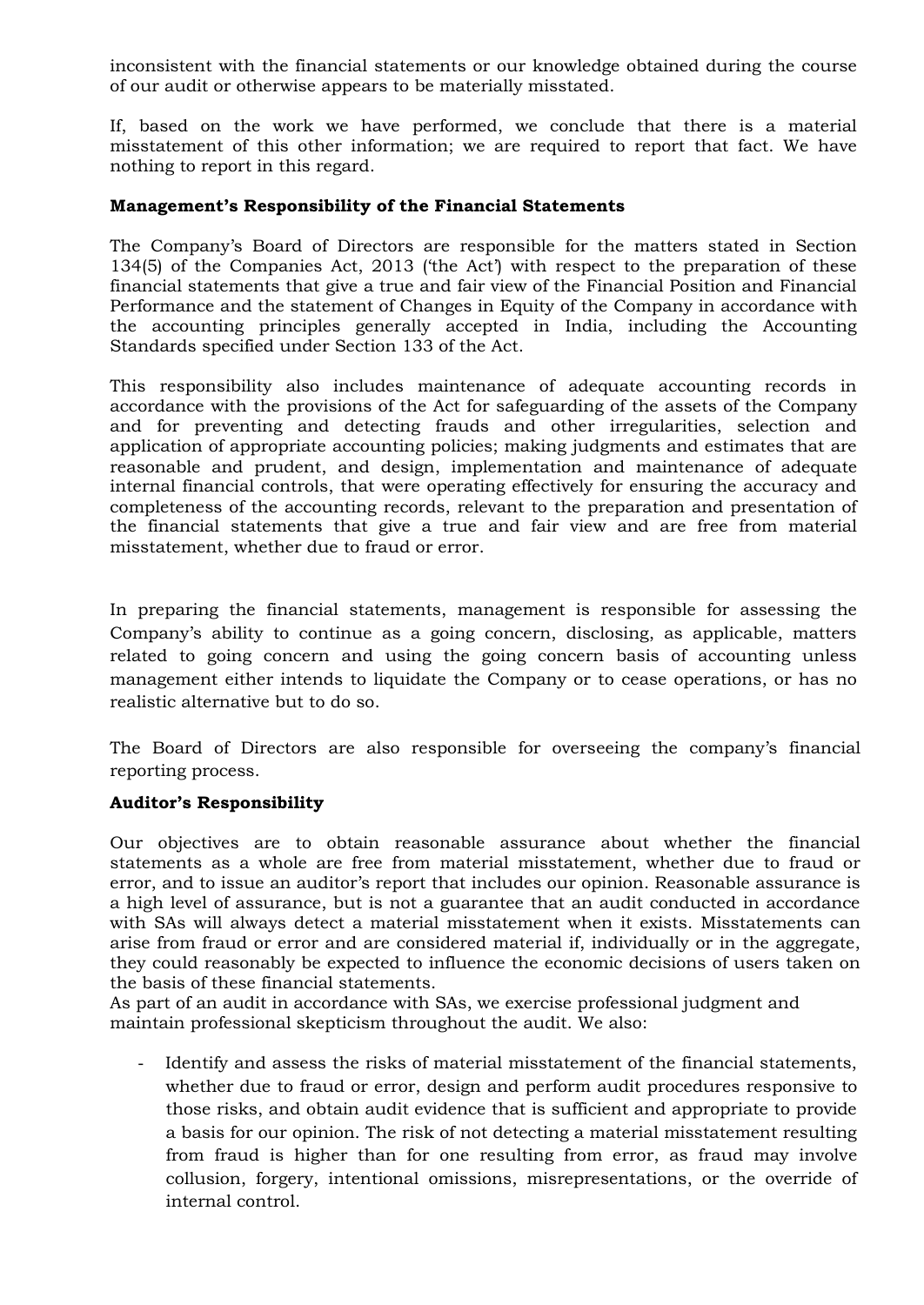- Obtain an understanding of internal financial control relevant to the audit in order to design audit procedures that are appropriate in the circumstances. Under section 143(3)(i) of the Act, we are also responsible for expressing our opinion on whether the Company has adequate internal financial controls system in place and the operating effectiveness of such controls.
- Evaluate the appropriateness of accounting policies used and the reasonableness of accounting estimates and related disclosures made by the management.
- Conclude on the appropriateness of management's use of the going concern basis of accounting and, based on the audit evidence obtained, whether a material uncertainty exists related to events or conditions that may cast significant doubt on the Company's ability to continue as a going concern. If we conclude that a material uncertainty exists, we are required to draw attention in our auditor's report to the related disclosures in the financial statements or, if such disclosures are inadequate, to modify our opinion. Our conclusions are based on the audit evidence obtained up to the date of our auditor's report. However, future events or conditions may cause the Company to cease to continue as a going concern.
- Evaluate the overall presentation, structure and content of the financial statements, including the disclosures, and whether the financial statements represent the underlying transactions and events in a manner that achieves fair presentation.

Materiality is the magnitude of misstatements in the financial statements that, individually or in aggregate, makes it probable that the economic decisions of a reasonably knowledgeable user of the financial statements may be influenced. We consider quantitative materiality and qualitative factors in (i) planning the scope of our audit work and in evaluating the results of our work; and (ii) to evaluate the effect of any identified misstatements in the financial statements.

We communicate with those charged with governance regarding, among other matters, the planned scope and timing of the audit and significant audit findings, including any significant deficiencies in internal control that we identify during our audit.

We also provide those charged with governance with a statement that we have complied with relevant ethical requirements regarding independence, and to communicate with them all relationships and other matters that may reasonably be thought to bear on our independence, and where applicable, related safeguards.

From the matters communicated with those charged with governance, we determine those matters that were of most significance in the audit of the financial statements of the current period and are therefore the key audit matters. We describe these matters in our auditor's report unless law or regulation precludes public disclosure about the matter or when, in extremely rare circumstances, we determine that a matter should not be communicated in our report because the adverse consequences of doing so would reasonably be expected to outweigh the public interest benefits of such communication.

#### **Report on Other Legal and Regulatory Requirements**

- 1. Requirements of Companies (Auditor's Report) Order, 2016 ('the Order') issued by the Central Government of India in terms of sub-section (11) of section 143 of the Act, are not applicable.
- 2. As required by section 143(3) of the Act, we further report that: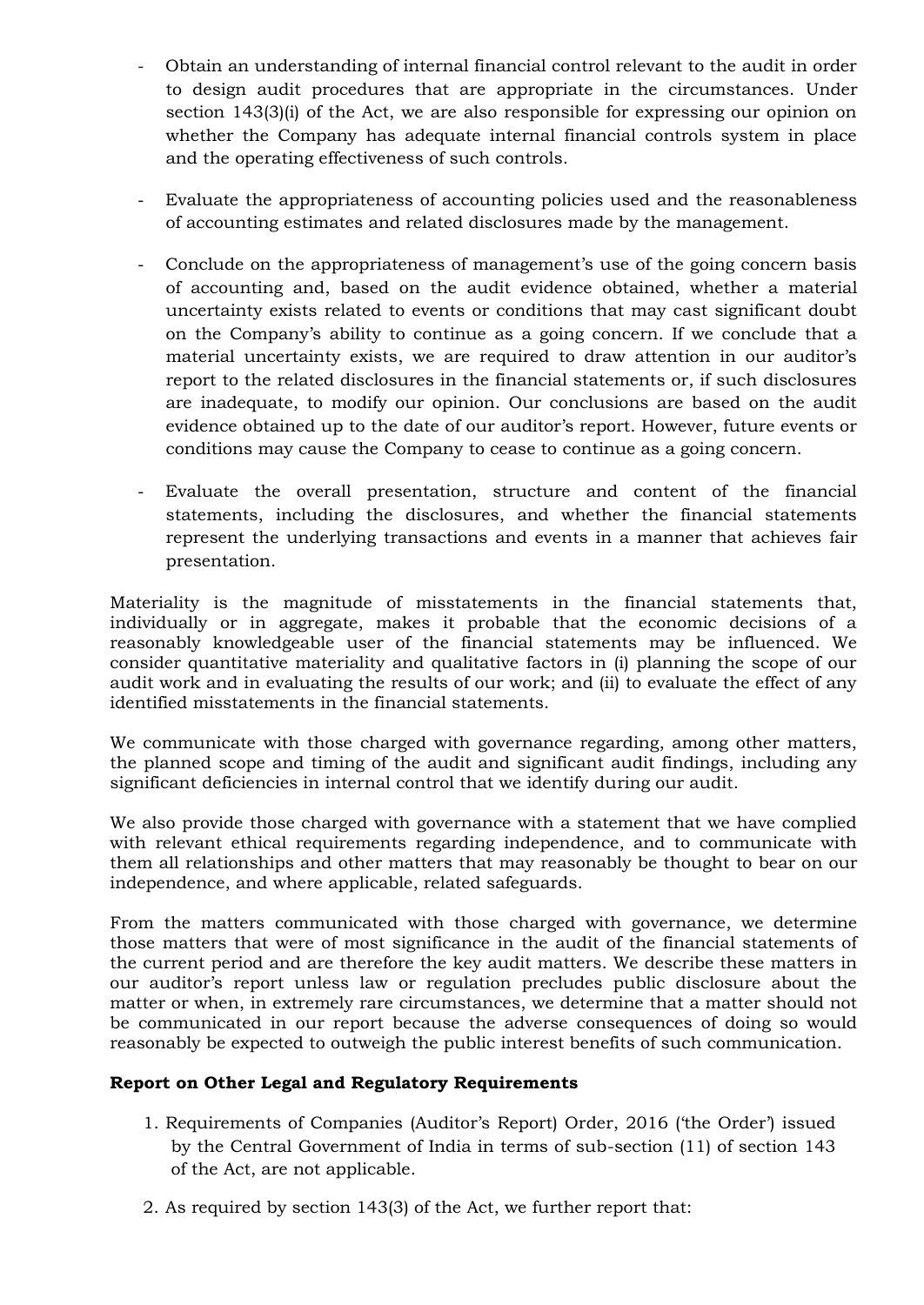- a. We have sought and obtained all the information and explanations which to the best of our knowledge and belief were necessary for the purposes of our audit.
- b. In our opinion, proper books of account as required by law have been kept by the Company so far as it appears from our examination of those books.
- c. The Balance Sheet, Statement of Profit and Loss, and Statement of Changes in Equity dealt with by this Report are in agreement with the books of account.
- d. In our opinion, the aforesaid financial statements comply with the accounting standards specified under section 133 of the Act read with Rule 7 of the Companies (Accounts) Rules, 2014.
- e. On the basis of written representations received from the directors as on March 31, 2020, and taken on record by the Board of Directors, none of the directors is disqualified as on March 31, 2020, from being appointed as a director in terms of section 164(2) of the Act.
- f. In our opinion and to the best of our information and according to the explanations given to us, we report as under with respect to other matters to be included in the Auditor's Report in accordance with Rule 11 of the Companies (Audit and Auditors) Rules, 2014:
	- i) The Company does not have any pending litigations which would impact its financial position.
	- ii) The Company did not have any long-term contracts including derivative contracts, as such the question of commenting on any material foreseeable losses thereon does not arise.
	- iii) There has not been an occasion in case of the Company during the year under report to transfer any sums to the Investor Education and Protection Fund. The question of delay in transferring such sums does not arise.

 For **R Bora and Co,** Chartered Accountants Firm Registration No: 036617N

Sd/- **Ruby Bora** Place : Gurugram (Proprietor) Dated 12.12.2020 Membership No: 515989 UDIN: 20515989AAAAAA5217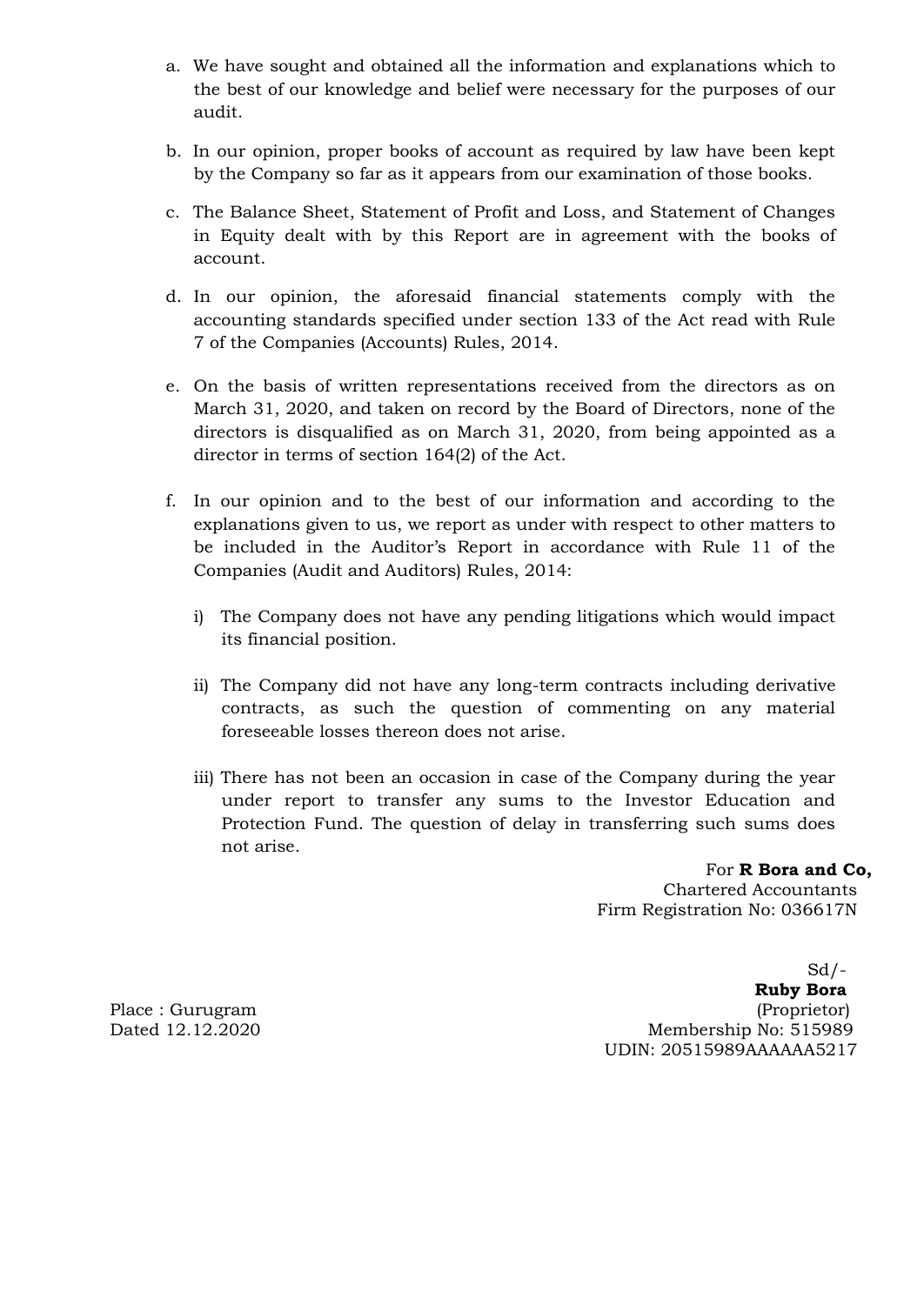#### **Annexure –"A" to Independent Auditor's Report**

Statement referred to in paragraph 1 under the heading "Report and Other Legal Regulatory Requirements" of Auditor's Report on even date to the Members of **BOMBAY TALKIES LIMITED.**

1. a) The Company has maintained proper records showing full particulars including quantitative details and situation of property, plant and equipment.

b) The property, plant and equipment have been physically verified by the management during the year, which, in our opinion, is reasonable having regard to the size of the Company and the nature of its assets. According to the information and explanations given to us, no material discrepancies were noticed on such verification.

c) The title deeds of immovable properties are held in the name of the Company.

2. The Company has inventory of equity shares held in physical form.

As explained to us, the inventories of goods were verified at regular intervals by the Management and no material discrepancies were noticed on physical verification of stocks as compared to book records.

- 3. The Company has maintained complete disclosure in register in respect to transactions with companies, firms or any such parties, during the year, covered in the register maintained u/s 189 of the Act.
- 4. In our opinion and according to the information and explanations given to us, the Company has complied with the provisions of Sections 185 and 186 of the Companies Act, 2013 in respect of grant of loans, making investments and providing guarantees and securities, as applicable.
- 5. The Company has not accepted any deposits, within the meaning of sections 73 to 76 or any other relevant provisions of the Act and the rules framed there under or any other relevant provisions of the Act and the rules framed there under are not applicable.
- 6. In our opinion, the Company does not require to maintain the cost records as required under section 148(1) of the Act.
- 7. a) As per records of the Company and according to the information and explanations given to us, the Company is regular in depositing undisputed applicable statutory dues including Provident Fund, ESI, Income-tax, Sales-tax, Service Tax, Custom duty, Excise Duty, VAT, Cess and any other statutory dues with the appropriate authorities and there are no undisputed amount in arrears as on 31st March 2020, for a period of more than six months from the date they became payable.

b) According to the information and explanations given to us, there are no cases of non deposit with the appropriate authorities of disputed dues of Income tax, Sales tax, Service tax, Custom duty, Excise duty, VAT or Cess.

- 8. In our opinion and according to the information and explanations given to us, the Company has not defaulted in the repayment of Loans or borrowings to financial institutions, banks. The company has not raised any debentures.
- 9. According to the information and explanations given to us, the Company has not raised moneys by way of initial public offer, further public offer including debt instruments and term loan during the year.
- 10. During the course of our examination of the books of account carried out in accordance with the generally accepted auditing practices in India, we have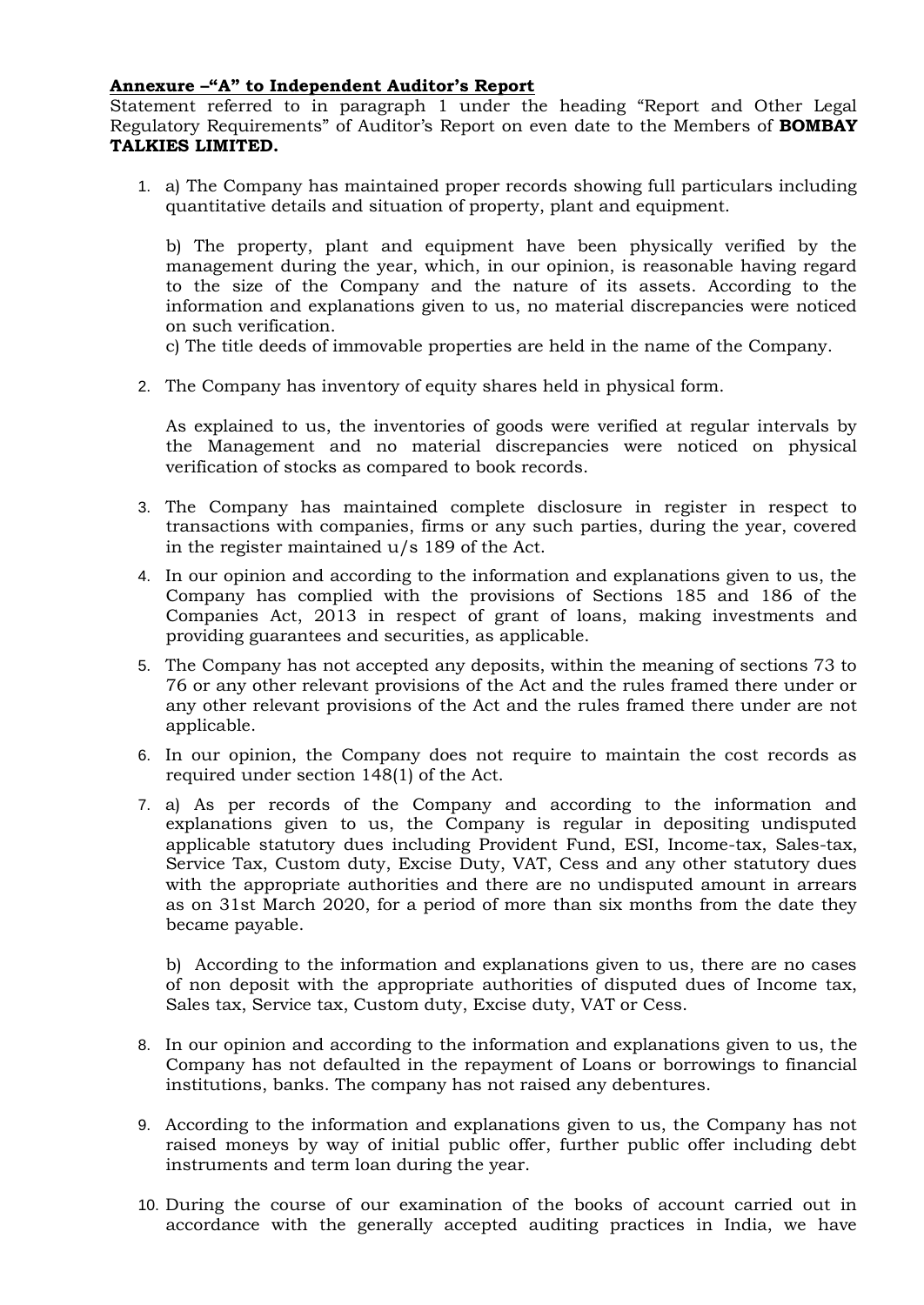neither come across any instance of fraud on or by the Company nor we have been informed of such case by the management.

- 11. The company during the year has paid managerial remuneration to its directors in excess of the limit specified in section 197 of the Companies Act, 2013. The excess remuneration paid/provided during the year to its director, has been approved by the Members of the Company in the Extra-ordinary General Meeting.
- 12. The Company is not a Nidhi Company and hence reporting under clause (xii) of Paragraph 3 of the Order is not applicable.
- 13. In our opinion and according to the information and explanations given to us the Company's transactions with its related party are in compliance with Sections 177 and 188 of the Companies Act, 2013, where applicable, and details of related party transactions have been disclosed in the financial statements etc. as required by the applicable Indian accounting standards.
- 14. During the year the Company has not made any preferential allotment or private placement of shares or fully or partly convertible debentures and hence reporting under clause (xiv) of Paragraph 3 of the Order is not applicable to the Company.
- 15. In our opinion and according to the information and explanations given to us, during the year, the Company has not entered into any non-cash transactions with its directors or persons connected with him and hence reporting under clause (xv) of Paragraph 3 of the Order is not applicable to the Company.
- 16. In our opinion and according to information and explanations provided to us, the Company is not required to be registered under section 45-IA of the Reserve Bank of India Act, 1934.

For **R Bora and Co,** Chartered Accountants Firm Registration No: 036617N

Sd/-

**Ruby Bora** Place : Gurugram (Proprietor) (Proprietor) (Proprietor) (Proprietor) (Proprietor) (Proprietor) (Proprietor) (Proprietor) (Proprietor) (Proprietor) (Proprietor) (Proprietor) (Proprietor) (Proprietor) (Proprietor) (Proprieto Dated 12.12.2020 Membership No: 515989 UDIN: 20515989AAAAAA5217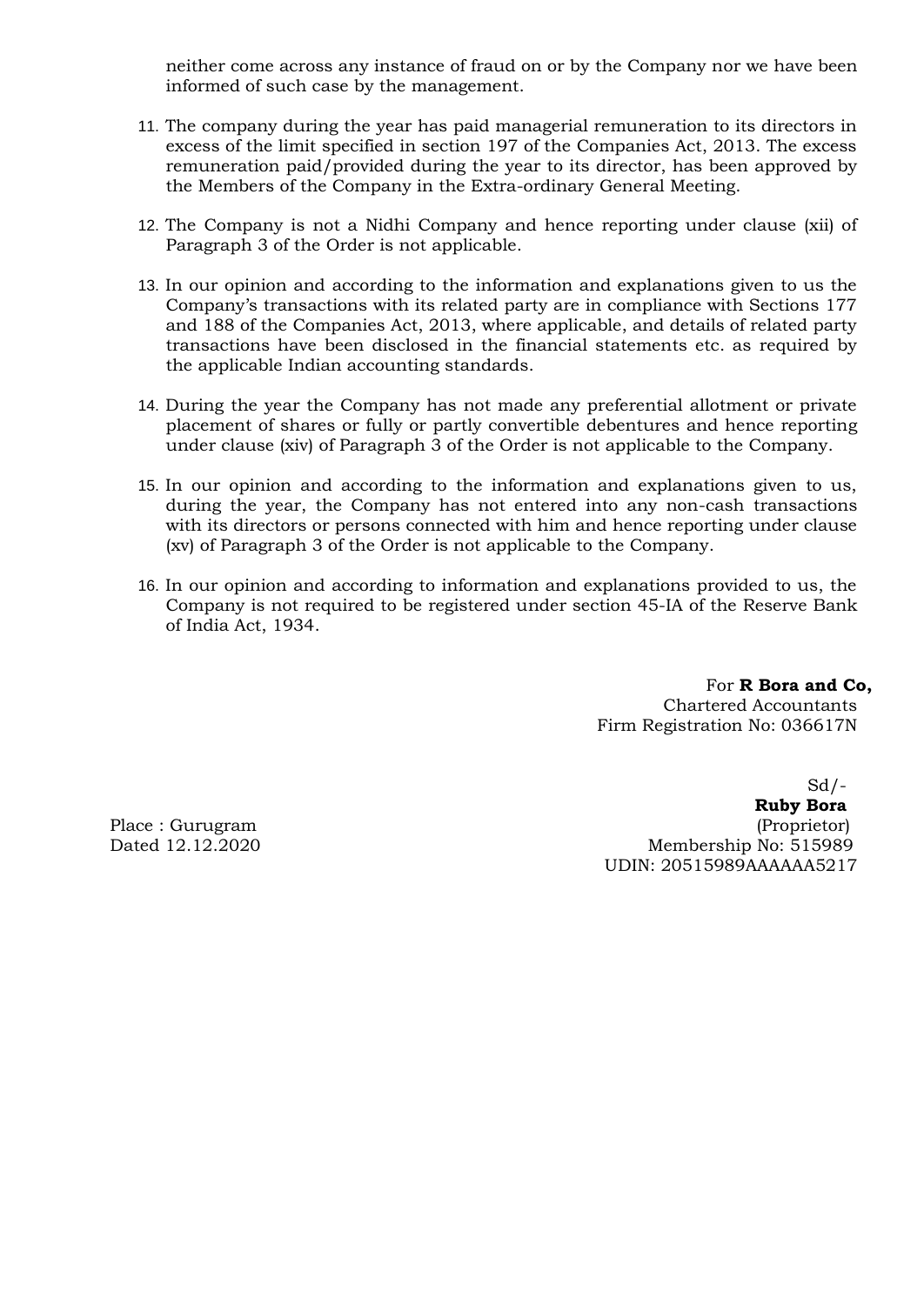# Balance Sheet as at 31 March, 2020

|                | <b>Particulars</b>                               | <b>Note</b>   | As at 31 March, | As at 31 March, |
|----------------|--------------------------------------------------|---------------|-----------------|-----------------|
|                |                                                  | No.           | 2020            | 2019            |
|                |                                                  |               | Rs.             | Rs.             |
| А              | <b>EQUITY AND LIABILITIES</b>                    |               |                 |                 |
|                |                                                  |               |                 |                 |
|                | <b>Shareholders' Funds</b>                       |               |                 |                 |
|                | (a) Share Capital                                | $\frac{2}{3}$ | 54,000,000.00   | 54,000,000.00   |
|                | (b) Reserves and Surplus                         |               | 3,287,604.25    | 3,900,472.62    |
|                |                                                  |               | 57,287,604.25   | 57,900,472.62   |
| $\overline{2}$ | <b>Current Liabilities</b>                       |               |                 |                 |
|                | (a) Other Current Liabilities                    | 4             | 393,750.00      | 27,950.00       |
|                |                                                  |               | 393,750.00      | 27,950.00       |
|                |                                                  |               |                 |                 |
|                |                                                  |               | 57,681,354.25   | 57,928,422.62   |
| В              | <b>ASSETS</b>                                    |               |                 |                 |
|                |                                                  |               |                 |                 |
|                | <b>Non-Current Assets</b>                        |               |                 |                 |
|                | (a) Fixed Assets                                 |               |                 |                 |
|                | (i) Tangible Assets                              | 5             | 3,456,687.98    | 3,551,002.00    |
|                |                                                  |               | 3,456,687.98    | 3,551,002.00    |
|                |                                                  |               |                 |                 |
|                | (b) Non-Current Investment                       | 6             | 23, 131, 920.50 | 22,558,420.50   |
| $\overline{2}$ | <b>Current assets</b>                            |               | 23,131,920.50   | 22,558,420.50   |
|                | (a) Inventories                                  | 7             | 11,846,500.00   | 12,384,500.00   |
|                | (b) Sundry Debtors                               | 8             | 2,043,750.00    | 2,043,750.00    |
|                | (c) Cash and Cash Equivalents                    | 9             | 202,502.77      | 390,757.12      |
|                | (d) Short-Term Loans and Advances                | 10            | 16,999,993.00   | 16,999,993.00   |
|                |                                                  |               | 31,092,745.77   | 31,819,000.12   |
|                |                                                  |               |                 |                 |
|                |                                                  |               | 57,681,354.25   | 57,928,422.62   |
|                | <b>Significant Accounting Policies and Notes</b> | $1 - 18$      |                 |                 |
|                | on Accounts                                      |               |                 |                 |

#### As per our Report of even date attached

#### For R Bora & Co.

**Chartered Accountants** Firm Registration No: 036617N

Sd/-**Ruby Bora** Proprietor Membership No: 515989

Place: Gurugram Date: 12.12.2020 UDIN: 20515989AAAAA5217

#### For and on behalf of the Board

 $Sd/-$ Nikhil Munna Lodh **Director** DIN: 07857458

Sd/-Harshali Bhagwan Zine **Director** DIN: 07479232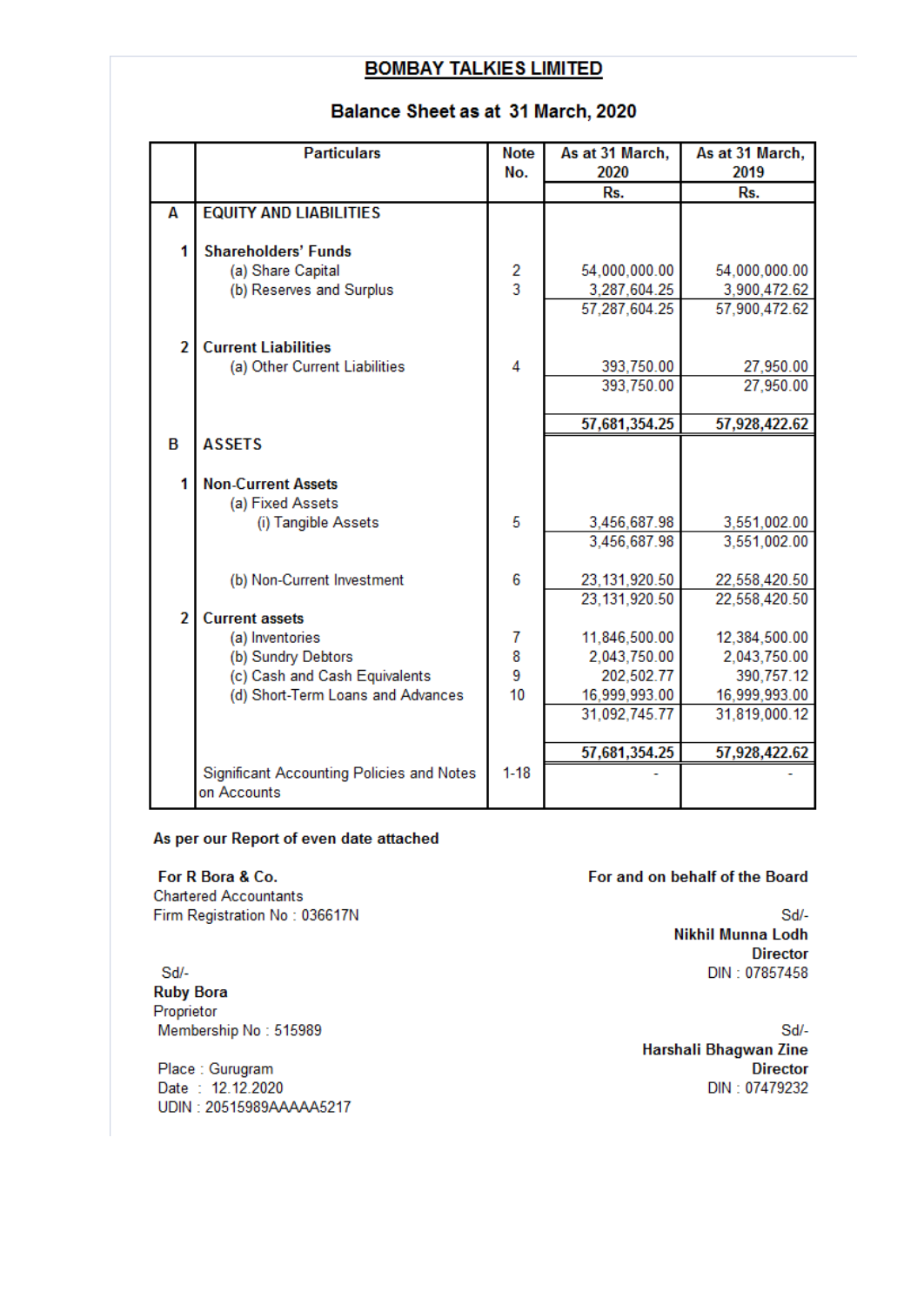### Statement of Profit and Loss for the year ended 31 March, 2020

| <b>Particulars</b>                                                                                                                   | Note No.        | For the year<br>ended<br>31st March, 2020 | For the year<br>ended<br>31st March, 2019 |
|--------------------------------------------------------------------------------------------------------------------------------------|-----------------|-------------------------------------------|-------------------------------------------|
|                                                                                                                                      |                 | Rs.                                       | Rs.                                       |
| <b>Revenue from Operations</b>                                                                                                       | 11              | 783,500.00                                | 3,585,000.00                              |
| Other Income                                                                                                                         | 12 <sup>2</sup> | 103,500.00                                | 107,250.00                                |
| <b>Total Revenue (A)</b>                                                                                                             |                 | 887,000.00                                | 3,692,250.00                              |
| <b>Expenses</b><br>(a) Purchase                                                                                                      |                 |                                           |                                           |
| (b) Changes in Inventories of Finished Goods                                                                                         | 13              | 538,000.00                                | 2,909,000.00                              |
| (c) Depreciation and Amortisation Expense                                                                                            | 5               | 94,313.37                                 | 106,260.37                                |
| (d) Employee Benefits Expense                                                                                                        | 14              | 147,295.00                                | 187,565.00                                |
| (e) Other Expenses                                                                                                                   | 15              | 720,260.00                                | 901,631.80                                |
| <b>Total Expenses (B)</b>                                                                                                            |                 | 1,499,868.37                              | 4,104,457.17                              |
| Profit / (Loss) before tax (A - B)                                                                                                   |                 | (612, 868.37)                             | (412, 207.17)                             |
| <b>Tax expense:</b><br>Current Tax Expense for Current Year<br>(a) Tax Expense for Current Year<br>(b) Tax Expenses for Earlier Year |                 |                                           |                                           |
| Profit / (Loss) for the year                                                                                                         |                 | (612, 868.37)                             | (412,207.17                               |
| Earnings per share (of Rs 10/- each):<br>(a) Basic<br>(b) Diluted                                                                    |                 | (0.01)<br>(0.01)                          | (0.01)<br>(0.01)                          |
| Significant Accounting Policies and Notes on<br>Accounts                                                                             | $1 - 18$        |                                           |                                           |

#### As per our Report of even date attached

For R Bora & Co.

**Chartered Accountants** Firm Registration No: 036617N

Sd/-**Ruby Bora** Proprietor Membership No: 515989

Place: Gurugram Date: 12.12.2020 UDIN: 20515989AAAAA5217

#### For and on behalf of the Board

Sd/-**Nikhil Munna Lodh Director** DIN: 07857458

Sd/-Harshali Bhagwan Zine **Director** DIN: 07479232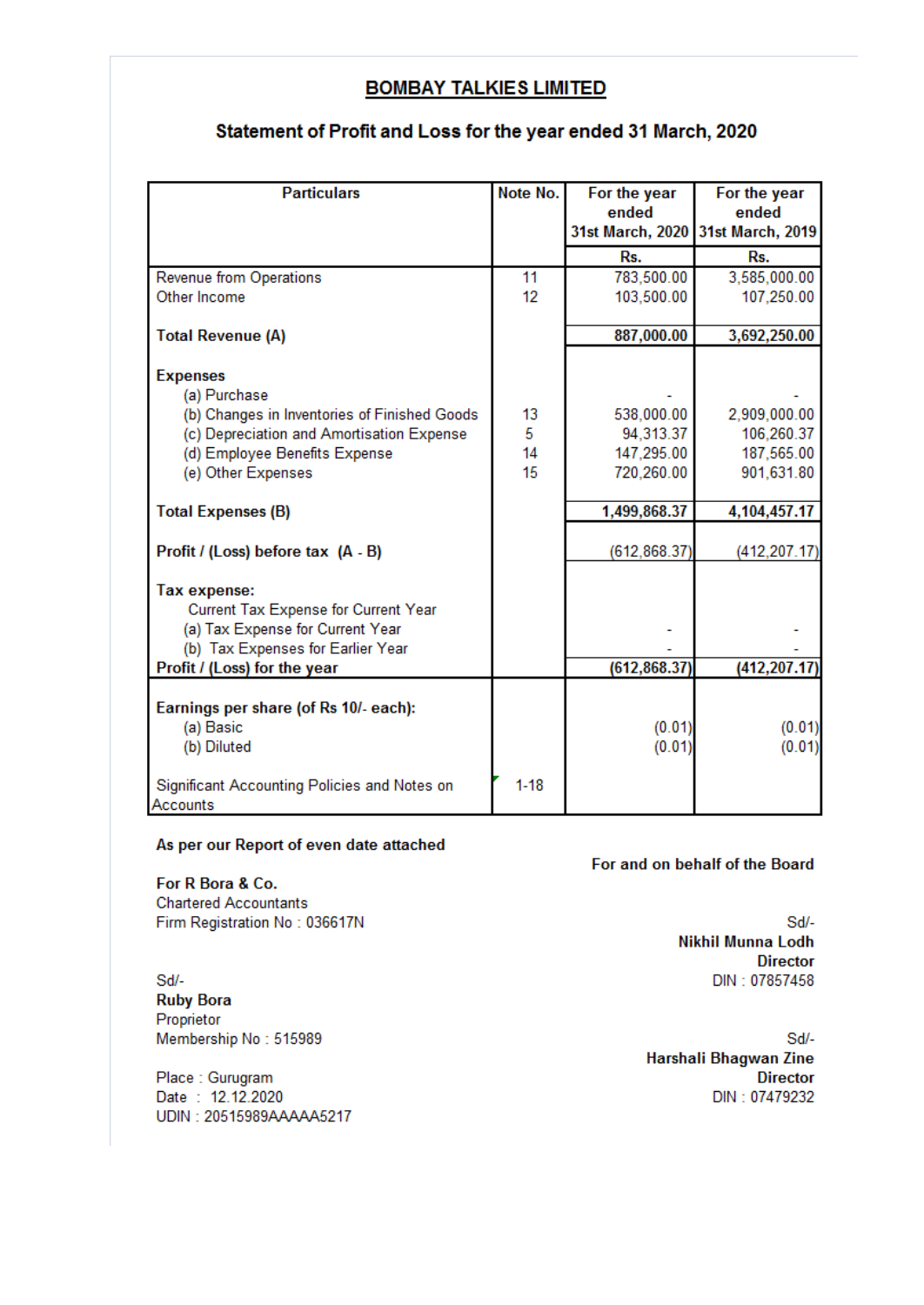#### NOTES ON ACCOUNTS AND SIGNIFICANT ACCOUNTING POLICIES FORMING PART OF THE FINANCIAL STATEMENTS FOR THE YEAR ENDED 31ST MARCH, 2020

| <b>Note</b> | <b>Particulars</b>                                                                                                                                                                                                                                                                                                                                                                                                                                                                                                                                                                                                                                                          |
|-------------|-----------------------------------------------------------------------------------------------------------------------------------------------------------------------------------------------------------------------------------------------------------------------------------------------------------------------------------------------------------------------------------------------------------------------------------------------------------------------------------------------------------------------------------------------------------------------------------------------------------------------------------------------------------------------------|
| 1           | <b>Significant Accounting Policies</b>                                                                                                                                                                                                                                                                                                                                                                                                                                                                                                                                                                                                                                      |
| 1.1         | <b>Basis of Accounting and Preparation of Financial Statements</b>                                                                                                                                                                                                                                                                                                                                                                                                                                                                                                                                                                                                          |
|             | The Financial Statements have been prepared under the Historical Cost Convention and materially<br>comply with the mandatory accounting standards as prescribed under section 133 of the Companies<br>Act, 2013 ('the Act') read with Rule 7 of Companies (Account) Rules, 2014, the provision of the Act (to<br>the extent notified). Accounting policies have been consistently applied in the preperation of financial<br>statements.                                                                                                                                                                                                                                    |
| 1.2         | <b>Use of Estimates</b>                                                                                                                                                                                                                                                                                                                                                                                                                                                                                                                                                                                                                                                     |
|             | The preparation of financial statements in confirmity with generally accepted accounting principles<br>requires management to make estimates and assumptions that affect the reported amounts of assets<br>and liabilities and the disclosure of contingent liabilities as at the date of financial statements and the<br>reported amounts of revenue and expenses during the reporting period. Actual results could differ from<br>these estimates. Any revision to accounting estimates is reconized in the period in which the results are<br>known / materialized.                                                                                                      |
| 1.3         | <b>Fixed Assets</b>                                                                                                                                                                                                                                                                                                                                                                                                                                                                                                                                                                                                                                                         |
|             | Fixed Assets are stated at cost of acquisition less accumulated depreciation. Cost includes all<br>expenses, direct and indirect, specifically attributable to its acquisition and bringing it to its current<br>location and working condition for its intended use.                                                                                                                                                                                                                                                                                                                                                                                                       |
| 1.4         | <b>Depreciation and Amortision</b><br>No Depreciation Provided on Fixed Assets during the year.                                                                                                                                                                                                                                                                                                                                                                                                                                                                                                                                                                             |
| 1.5         | <b>Cash and Cash Equivalents</b><br>Cash comprises cash on hand and demand deposits with banks.                                                                                                                                                                                                                                                                                                                                                                                                                                                                                                                                                                             |
| 1.6         | <b>Revenue Recognition</b><br>Both income and expenditure items are recognized on accrual and prudent basis.                                                                                                                                                                                                                                                                                                                                                                                                                                                                                                                                                                |
| 1.7         | <b>Earning per Share</b><br>Basic earnings per share is computed by dividing the profit / (Loss) after tax (including the post tax<br>effect of extraordinary items, if any by the weighted average number of equity shares outstanding<br>during the year.                                                                                                                                                                                                                                                                                                                                                                                                                 |
| 1.8         | <b>Expenses:</b>                                                                                                                                                                                                                                                                                                                                                                                                                                                                                                                                                                                                                                                            |
|             | All expenses are accounted for on accrual basis.                                                                                                                                                                                                                                                                                                                                                                                                                                                                                                                                                                                                                            |
| 1.9         | <b>Taxes on Income:</b>                                                                                                                                                                                                                                                                                                                                                                                                                                                                                                                                                                                                                                                     |
|             | Current tax is determined as the amount of tax payable in respect of taxable income at applicable rate of<br>tax for the year. The Government of India, on 20/09/2019, vide the Taxation Laws (Amendment)<br>Ordinance 2019, inserted a new Section 115BAA in the Income Tax Act, 1961, which provides an option<br>to the Company for paying Income Tax at reduced rates as per the provisions/conditions defined in the<br>said section. The Company is continuing to provide for income tax at old rates, based on the available<br>outstanding MAT credit entitlement and various exemptions and deductions available to the Company<br>under the Income Tax Act, 1961. |
| 1.10        | Provisions, Contingent Liabilities & Contingent Assets:<br>a) Provisions are recognised in respect of obligations where, based on the evidence available, their<br>existence at the Balance Sheet date is considered probable. Contingent liabilities are shown by way of<br>Notes to the Accounts in respect of obligations where, based on the evidence available, their existence<br>at the Balance Sheet date is considered not probable.                                                                                                                                                                                                                               |
|             | b) Contingent assets are not recognised in the Accounts.                                                                                                                                                                                                                                                                                                                                                                                                                                                                                                                                                                                                                    |
| 1.11        | <b>Loans and advances</b><br>Proper confirmation has been obtained from third party regarding loans obtained by the organisation.                                                                                                                                                                                                                                                                                                                                                                                                                                                                                                                                           |
| 1.12        | Liabilities towards Macro, Small & Medium Enterprises<br>As per provisions of Macro, Small and Medium Enterprises Development Act, 2006, there are no such<br>enterprises to whom the Company owe dues which are outstanding for more than 45 days at the<br>Balance Sheet date to the extent such enterprises have been identifies on the basis of information<br>available with the company.                                                                                                                                                                                                                                                                              |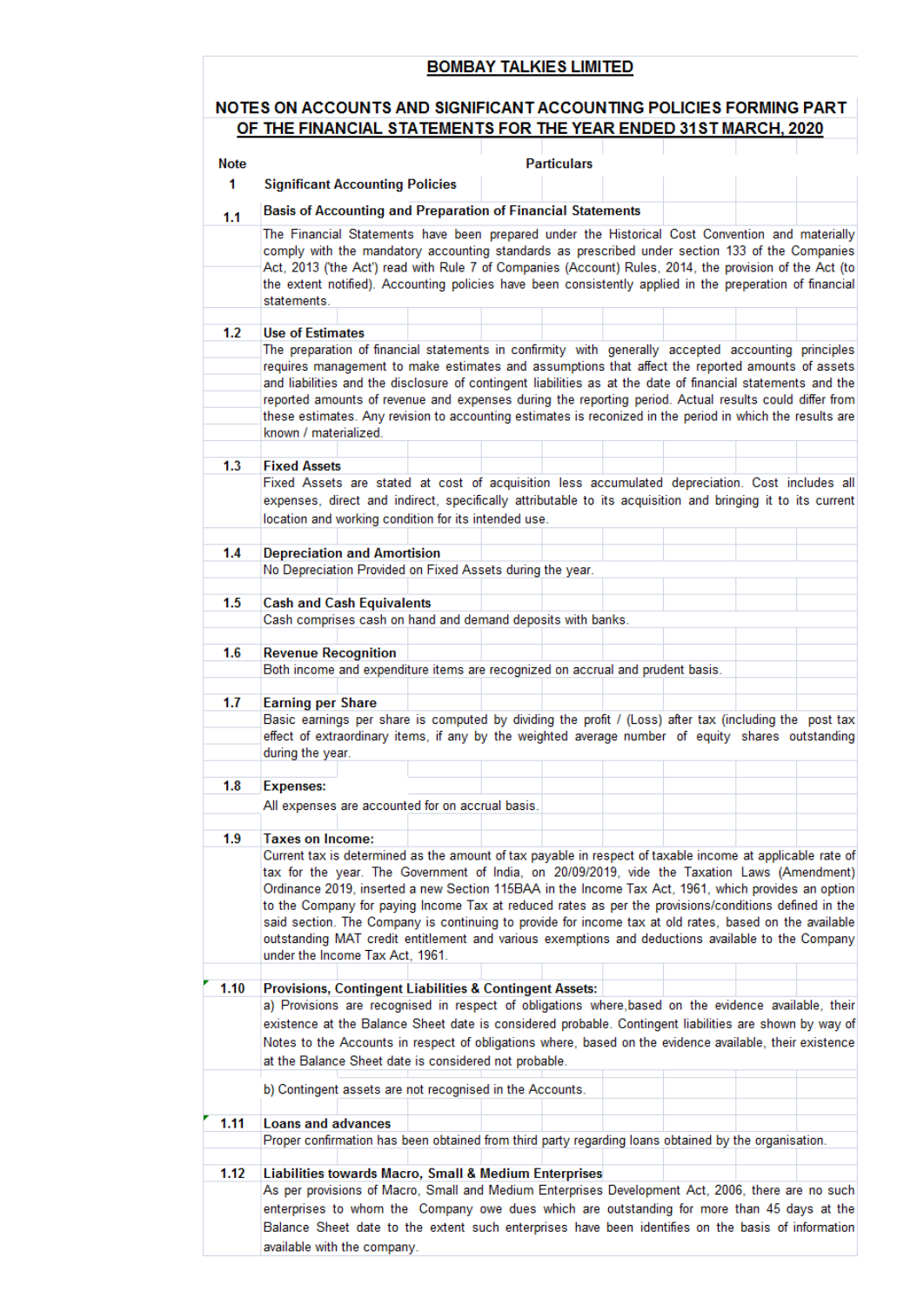#### Notes Forming Part of the Financial Statements for the year ended 31st March, 2020

#### **Note 2 Share Capital**

| <b>Particulars</b>                                                                      | As at 31st March, 2020     |            | As at 31st March, 2019     |            |
|-----------------------------------------------------------------------------------------|----------------------------|------------|----------------------------|------------|
|                                                                                         | Number of<br><b>Shares</b> | Rs.        | Number of<br><b>Shares</b> | Rs.        |
| (a) Authorised<br>Equity Shares of Re.1/- each with voting rights                       | 54,000,000                 | 54,000,000 | 54,000,000                 | 54,000,000 |
| (b) Issued, Subscribed and Paid - up<br>Equity Shares of Re.1/- each with voting rights | 54,000,000                 | 54,000,000 | 54.000.000                 | 54,000,000 |
| Total :                                                                                 | 54,000,000                 | 54,000,000 | 54,000,000                 | 54,000,000 |

#### (A) Reconciliation of the number of shares and amount outstanding at the beginning and at the end of the reporting period:

| <b>Particulars</b>     | Number of  | Rs.         | Number of  | Rs.         |
|------------------------|------------|-------------|------------|-------------|
|                        | shares     |             | shares     |             |
| <b>Opening Balance</b> | 54.000.000 | 540.000.000 | 54.000.000 | 540.000.000 |
| Change during the year |            | $\sim$      |            |             |
| <b>Closing Balance</b> | 54,000,000 | 540,000,000 | 54.000.000 | 540,000,000 |

#### (B) Rights. Preference and Restriction attached to shareholders

Equity Shares : The Company has one class of equity shares having a par value of Rs. 10 per Share. Each Shareholder is eligible for one vote per share held. In the event of liquidation, the equity shareholder are eligible to receive the remaining assets of the company after distribution of all prefential amounts in proportion to their shareholding.

#### (C) Details of shares held by each shareholder holding more than 5% shares:

| Class of shares / Name of shareholder       | As at 31st March, 2020 |               | As at 31st March, 2019 |               |
|---------------------------------------------|------------------------|---------------|------------------------|---------------|
|                                             | Number of              | % holding in  | Number of              | % holding in  |
|                                             | shares held            | that class of | shares held            | that class of |
|                                             |                        | shares        |                        | shares        |
| <b>Equity Shares with voting rights</b>     |                        |               |                        |               |
| <b>Graceful Properties Limited</b>          | 3,360,000              | 6.22          | 3,360,000              | 6.22          |
| Jagdishwar Pharmacuticals Wroks Limited     | 2.880.000              | 5.33          | 2.880.000              | 5.33          |
| Laffan Software Limited                     | 3.120.000              | 5.76          | 3,120,000              | 5.76          |
| N.E. Electronics Limited                    | 3.180.000              | 5.89          | 3.180.000              | 5.89          |
| <b>Conrad Teleflims Limited</b>             | 3.360.000              | 6.22          | 3.360.000              | 6.22          |
| Varishtha Buisness Private Ltd              | 2.940.000              | 5.44          | 2.940.000              | 5.44          |
| Online Information Technologies Ltd         | 3,000,000              | 5.56          | 3,000,000              | 5.56          |
| SRG Coustodian & Securities (India) Limited | 2,820,000              | 5.22          | 2.820.000              | 5.22          |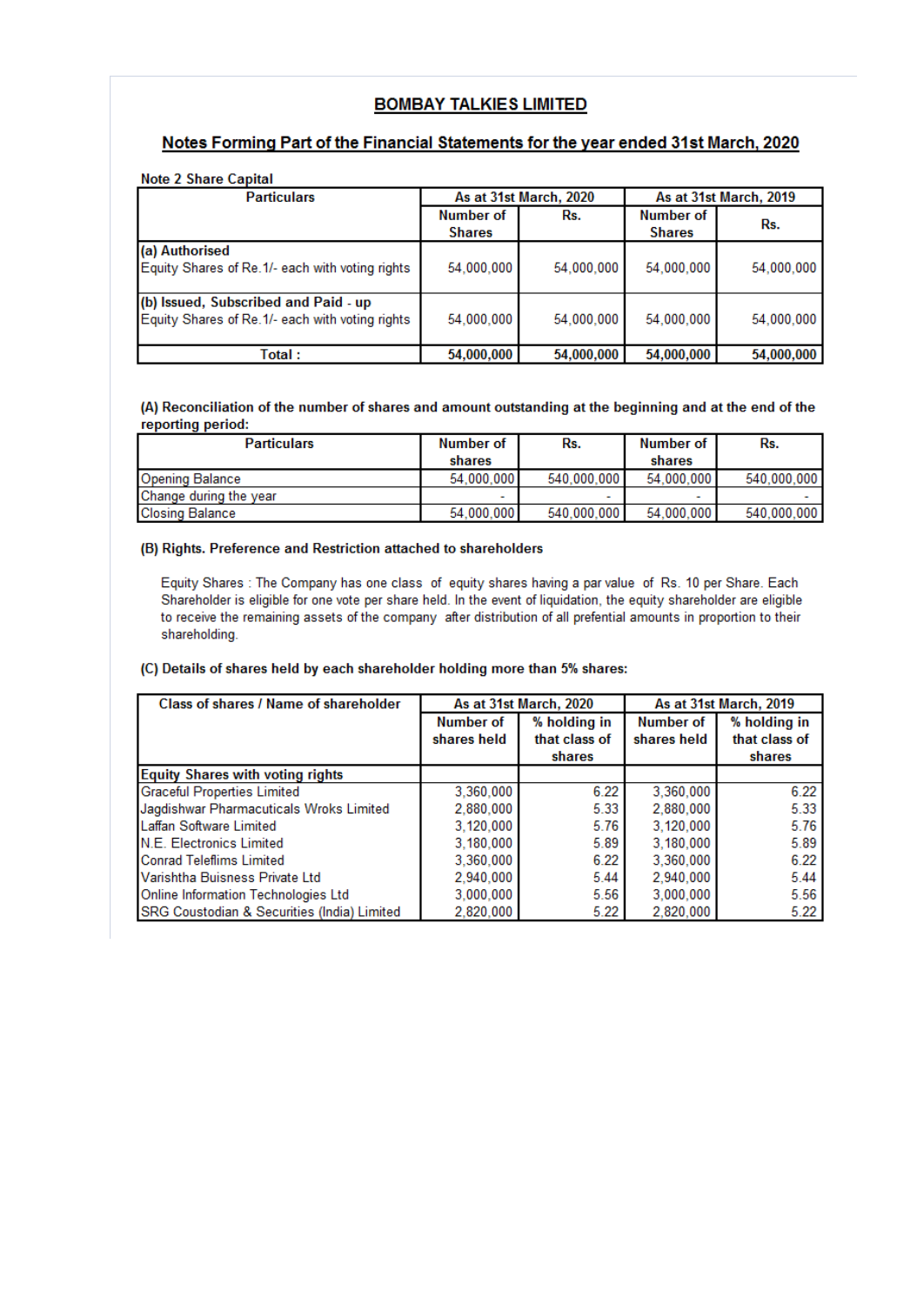#### Notes Forming Part of the Financial Statements for the year ended 31st March, 2020

#### **Note 3 Reserves and Surplus**

| <b>Particulars</b>                                  | As at 31st March, 2020 | As at 31st March, 2019 |
|-----------------------------------------------------|------------------------|------------------------|
|                                                     | Rs.                    | Rs.                    |
| Surplus / (Deficit) in Statement of Profit and Loss |                        |                        |
| <b>Opening Balance</b>                              | 3,900,473              | 4,312,680              |
| Add : Profit / (Loss) for the Current Year          | (612, 868)             | (412, 207)             |
| <b>Closing Balance</b>                              | 3,287,604              | 3,900,473              |
|                                                     |                        |                        |
| <b>Total:</b>                                       | 3,287,604              | 3,900,473              |

#### **Note 4 Other Current Liabilities**

| <b>Particulars</b>                 | As at 31st March, 2020 | As at 31st March, 2019 |  |
|------------------------------------|------------------------|------------------------|--|
|                                    | Rs.                    | Rs.                    |  |
| <b>Audit Fees Payable</b>          | 27,950                 | 27,950                 |  |
| National Securities Depository Ltd | 11,800                 |                        |  |
| <b>Listing Fees Payable</b>        | 354,000                |                        |  |
|                                    |                        |                        |  |
| <b>Total:</b>                      | 393,750                | 27,950                 |  |

|            | <b>Note 5 Tangible Assets</b> |                                  |                          |                                   |                                  |                          |                                  |                                   |                                   |
|------------|-------------------------------|----------------------------------|--------------------------|-----------------------------------|----------------------------------|--------------------------|----------------------------------|-----------------------------------|-----------------------------------|
|            |                               |                                  | <b>Gross Block</b>       |                                   | <b>Depreciation</b>              |                          | <b>Net Block</b>                 |                                   |                                   |
| SI.<br>No. | <b>Particulars</b>            | Balance on<br>1st April,<br>2019 | Additions/<br>Disposal   | Balance on<br>31st March.<br>2020 | Balance on<br>1st April,<br>2019 | For<br>the<br>Year       | Balance on<br>31st March<br>2020 | Balance on<br>31st March.<br>2020 | Balance on<br>31st March.<br>2019 |
|            | Furniture & Fixture           | 902.874                          | ۰                        | 902,874                           | 902,874                          |                          | 902.874                          | ۰                                 |                                   |
| 2          | Computer                      | 139,060                          | ۰                        | 139,060                           | 139,060                          | $\overline{\phantom{0}}$ | 139,060                          | $\overline{\phantom{a}}$          |                                   |
| 3          | Office Equipment              | 289,800                          | $\overline{\phantom{a}}$ | 289,800                           | 289,800                          |                          | 289,800                          | ۰                                 |                                   |
| 4          | Telephone EPBX                | 100,000                          | $\overline{\phantom{0}}$ | 100,000                           | 100,000                          |                          | 100,000                          |                                   |                                   |
| 5          | Air Condition                 | 85.750                           | ٠                        | 85.750                            | 68,033                           | 3,643                    | 71,676                           | 14,074                            | 17,717                            |
| 6          | Motor Car                     | 6,619,265                        | ۰                        | 6,619,265                         | 3,085,980                        | 90,670                   | 3,176,650                        | 3,442,614                         | 3,533,285                         |
|            | Total:                        | 8,136,749                        | ٠                        | 8,136,749                         | 4,585,747                        | 94,313                   | 4,680,060                        | 3,456,688                         | 3,551,002                         |
|            | Previous Year                 | 8,136,749                        |                          | 8,136,749                         | 4,479,487                        | 106,260                  | 4,585,747                        | 3,551,002                         | 3,657,262                         |

#### **Note 6 Non - Current Investments**

| <b>Particulars</b>    | As at 31st March, 2020 | As at 31st March, 2019 |
|-----------------------|------------------------|------------------------|
|                       | Rs.                    | Rs.                    |
| Investments in Shares | 23, 131, 921           | 22,558,421             |
| Total:                | 23,131,921             | 22,558,421             |

 $\overline{\phantom{a}}$ 

#### **Note 7 Inventories**

| <b>Particulars</b>    | As at 31st March, 2020 | As at 31st March, 2019 |  |
|-----------------------|------------------------|------------------------|--|
|                       | Rs.                    | Rs.                    |  |
| <b>Finished Goods</b> | 11,846,500             | 12,384,500             |  |
| Total :               | 11,846,500             | 12,384,500             |  |
|                       |                        |                        |  |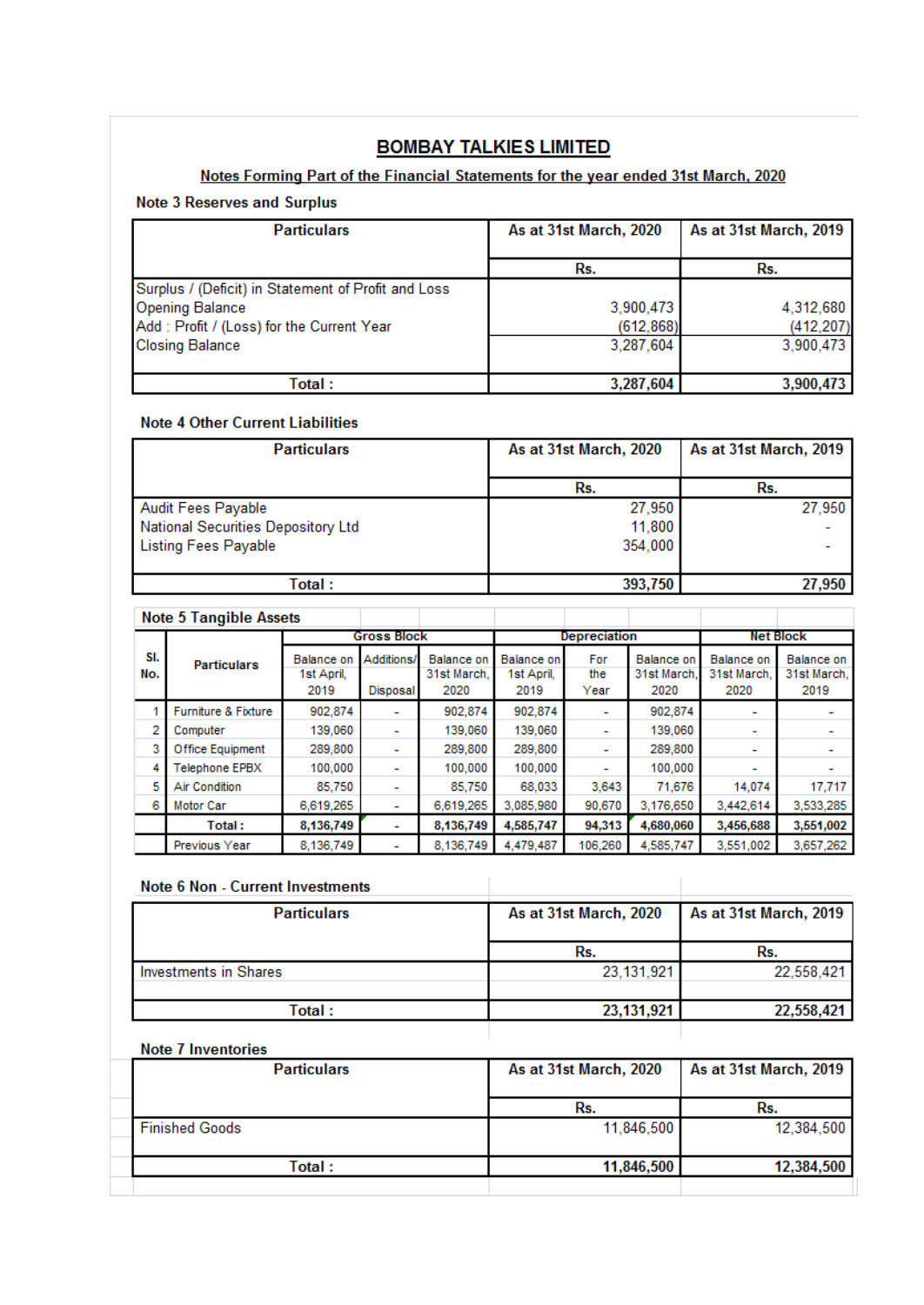| <b>BOMBAY TALKIES LIMITED</b>                                                      |                                             |                           |
|------------------------------------------------------------------------------------|---------------------------------------------|---------------------------|
| Notes Forming Part of the Financial Statements for the year ended 31st March, 2020 |                                             |                           |
| Note 8 Trade Receivable                                                            |                                             |                           |
| <b>Particulars</b>                                                                 | As at 31st March, As at 31st March,<br>2020 | 2019                      |
|                                                                                    | Rs.                                         | Rs.                       |
| Outstanding for a period exceeding six month                                       |                                             |                           |
| due date                                                                           |                                             |                           |
| <b>Others Debts</b>                                                                |                                             |                           |
| a) Secured Considerd Goods                                                         |                                             |                           |
| b) Unsecured Considerd Goods<br>c) Doubtful                                        | 2,043,750                                   | 2,043,750                 |
|                                                                                    |                                             |                           |
| Total:                                                                             | 2,043,750                                   | 2,043,750                 |
| <b>Note 9 Cash &amp; Cash Equivalents</b>                                          |                                             |                           |
| <b>Particulars</b>                                                                 | As at 31st                                  | As at 31st                |
|                                                                                    | <b>March, 2020</b>                          | <b>March, 2019</b>        |
|                                                                                    | Rs.                                         | Rs.                       |
| <b>Balances with banks</b>                                                         |                                             |                           |
| In Current Accounts                                                                | 34,635                                      | 128,367                   |
|                                                                                    |                                             |                           |
| Cash on hand                                                                       | 167,868                                     | 262,390                   |
| Total:                                                                             | 202,503                                     | 390,757                   |
| <b>Note 10 Short Term Loans and Advances</b>                                       |                                             |                           |
| <b>Particulars</b>                                                                 | As at 31st                                  | As at 31st                |
|                                                                                    | <b>March, 2020</b>                          | <b>March, 2019</b>        |
|                                                                                    | Rs.                                         | Rs.                       |
| Loans & Advances                                                                   | 16,795,999                                  | 16,795,999                |
| Deposit                                                                            | 114,268                                     | 114,268                   |
| Income Tax Paid                                                                    | 89,726                                      | 89,726                    |
| Total:                                                                             | 16,999,993                                  | 16,999,993                |
| <b>Note 11 Revenue</b>                                                             |                                             |                           |
|                                                                                    |                                             |                           |
| <b>Particulars</b>                                                                 | For the year                                | For the year              |
|                                                                                    | ended<br>31st March, 2020                   | ended<br>31st March, 2019 |
|                                                                                    | Rs.                                         | Rs.                       |
| Sale of Shares                                                                     | 783,500                                     | 3,585,000                 |
|                                                                                    |                                             |                           |
| Total:                                                                             | 783,500                                     | 3,585,000                 |
| Note 12 Other Income                                                               |                                             |                           |
| <b>Particulars</b>                                                                 | For the year                                | For the year              |
|                                                                                    | ended                                       | ended                     |
|                                                                                    | 31st March, 2020                            | 31st March, 2019          |
|                                                                                    | Rs.                                         | Rs.                       |
| Miscellaneous Income                                                               | 103,500                                     | 107,250                   |
| Total:                                                                             | 103,500                                     | 107,250                   |
| Note 13 Changes in Inventory of Finished Goods                                     |                                             |                           |
| <b>Particulars</b>                                                                 | For the year<br>ended                       | For the year<br>ended     |
|                                                                                    | 31st March, 2020                            | 31st March, 2019          |
|                                                                                    | Rs.                                         | Rs.                       |
| <b>Opening Stock</b>                                                               | 12,384,500                                  | 15,293,500                |
| Less: Closing Stock                                                                | 11,846,500                                  | 12,384,500                |
|                                                                                    |                                             |                           |
| Increase / (Decrease) in Stocks                                                    | (538,000)                                   | (2,909,000)               |
|                                                                                    |                                             |                           |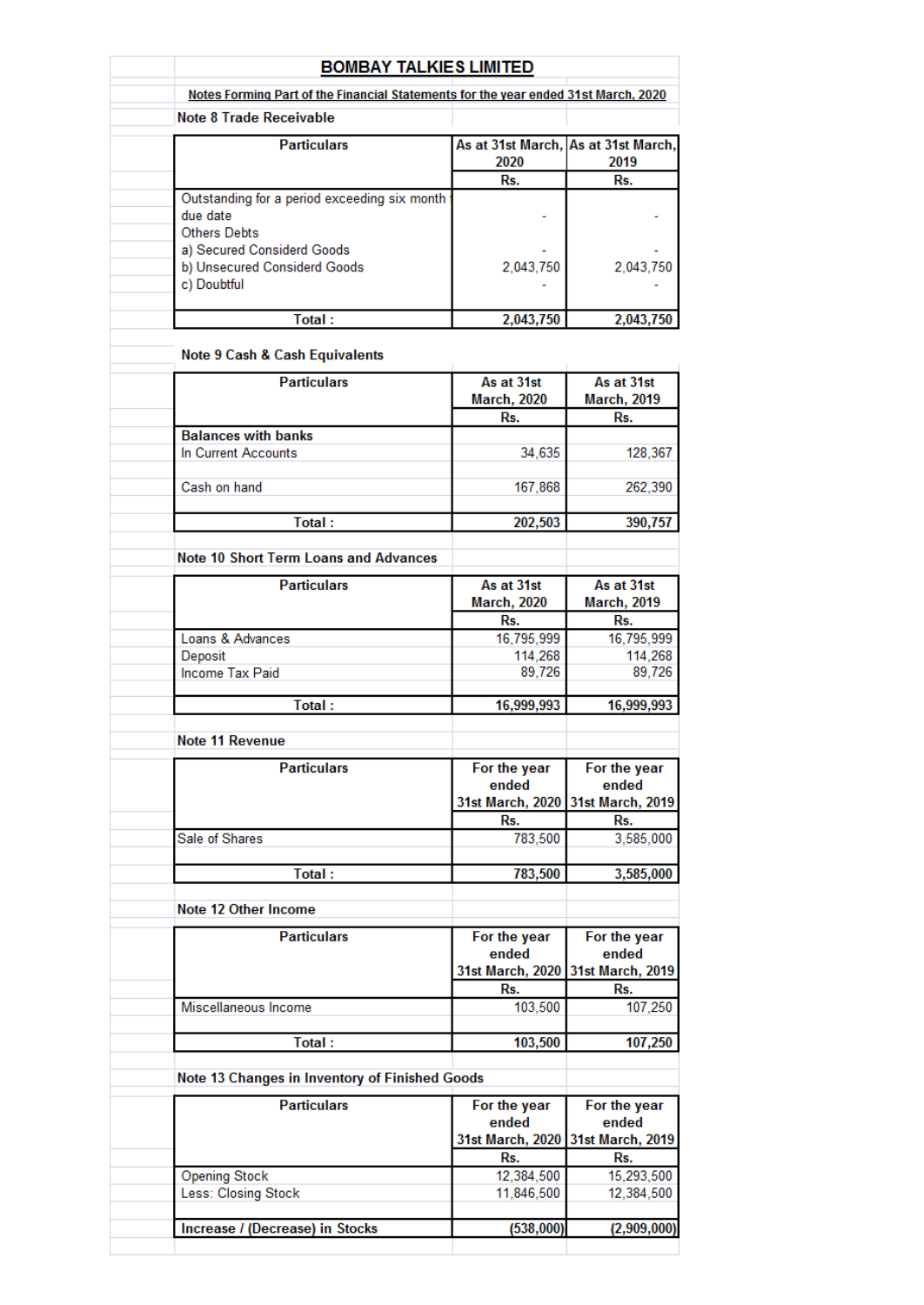| <b>BOMBAY TALKIES LIMITED</b>                                                         |                              |                                                                   |  |
|---------------------------------------------------------------------------------------|------------------------------|-------------------------------------------------------------------|--|
| Notes Forming Part of the Financial Statements for the year ended 31st March, 2020    |                              |                                                                   |  |
| <b>Note 14 Employee Benefits Expenses</b>                                             |                              |                                                                   |  |
| <b>Particulars</b>                                                                    | For the year<br>ended        | For the year<br>ended<br>31st March, 2020 31st March, 2019        |  |
|                                                                                       | Rs.                          | Rs.                                                               |  |
| Salary                                                                                | 132,000                      | 170,500                                                           |  |
| <b>Staff Welfare Expenses</b>                                                         | 15.295                       | 17,065                                                            |  |
| Total:                                                                                | 147,295                      | 187,565                                                           |  |
|                                                                                       |                              |                                                                   |  |
| <b>Note 15 Other Expenses</b>                                                         |                              |                                                                   |  |
| <b>Particulars</b>                                                                    | For the year<br>ended<br>Rs. | For the year<br>ended<br>31st March, 2020 31st March, 2019<br>Rs. |  |
| Annual Listing Fees & Penalty Chrgs                                                   | 354,000                      | 431,670                                                           |  |
| <b>Auditors Remuneration</b>                                                          | 27,950                       | 27,950                                                            |  |
| Advertisement and Publicity                                                           | 9,253                        | 34,516                                                            |  |
| <b>Bank Charges</b>                                                                   | 1,260                        | 2,427                                                             |  |
| <b>Central Depository Services Ltd</b>                                                | 10,620                       | 10,620                                                            |  |
| <b>Certification Charges</b>                                                          |                              | 3,050                                                             |  |
| <b>Filing Fees</b>                                                                    | 6,600                        | 78,200                                                            |  |
| Legal & Professional Charges                                                          | 52,206                       | 63,656                                                            |  |
| <b>Membership Fees</b>                                                                |                              |                                                                   |  |
| Miscellaneous Expenses                                                                | 2,540                        | 2,457                                                             |  |
| National Securities Depository Ltd                                                    | 10,620                       | 11,800                                                            |  |
| <b>Office Expenses</b>                                                                | 42,000                       | 38,500                                                            |  |
| Postage & Courier                                                                     | 8,331                        | 47,854                                                            |  |
| <b>Printing &amp; Stationery</b>                                                      | 19,561                       | 25,220                                                            |  |
| Repaire and Maintaince                                                                | 8,150                        | 7,000                                                             |  |
| <b>Registrar Expenses</b>                                                             | 51,219                       | 53,504                                                            |  |
| Retainership Fees                                                                     | 95,000                       | 25,000                                                            |  |
| Secretarial Audit                                                                     |                              | 2,950                                                             |  |
| Telephone & Internet Expenses                                                         | 20,950                       | 17,708                                                            |  |
| <b>Website Maintiance Charges</b>                                                     |                              | 17,700                                                            |  |
| Written off Account                                                                   |                              | (150)                                                             |  |
| Total:                                                                                | 720,260                      | 901,632                                                           |  |
| Note 16 : The figures have been rounded off to the nearest rupee.                     |                              |                                                                   |  |
|                                                                                       |                              |                                                                   |  |
| Note 17 : Disclosures of related party transactions (as identified & certified by the |                              |                                                                   |  |
| management) : As per Accounting Standard-18- ' Related Party Disclosures' issued      |                              |                                                                   |  |
| by the Institute of Chartered Accountants of India - Nil.                             |                              |                                                                   |  |
| Note 18 : Statutory Audit Fees includes payment to the auditors.                      |                              |                                                                   |  |
|                                                                                       |                              |                                                                   |  |
| For R Bora & Co.                                                                      |                              | For and on behalf of the Board                                    |  |
| <b>Chartered Accountants</b>                                                          |                              | Sd/-                                                              |  |
| Firm Registration No: 036617N                                                         |                              | Nikhil Munna Lodh                                                 |  |
|                                                                                       |                              | <b>Director</b>                                                   |  |
| Sd/-                                                                                  |                              | DIN: 07857458                                                     |  |
| <b>Ruby Bora</b>                                                                      |                              |                                                                   |  |
| Proprietor                                                                            |                              |                                                                   |  |
| Membership No: 515989                                                                 |                              | Sd/-                                                              |  |
|                                                                                       |                              | Harshali Bhagwan Zine                                             |  |
| Place: Gurugram                                                                       |                              | <b>Director</b>                                                   |  |
| Date: 12.12.2020                                                                      |                              | DIN: 07479232                                                     |  |
| UDIN: 20515989AAAAA5217                                                               |                              |                                                                   |  |
|                                                                                       |                              |                                                                   |  |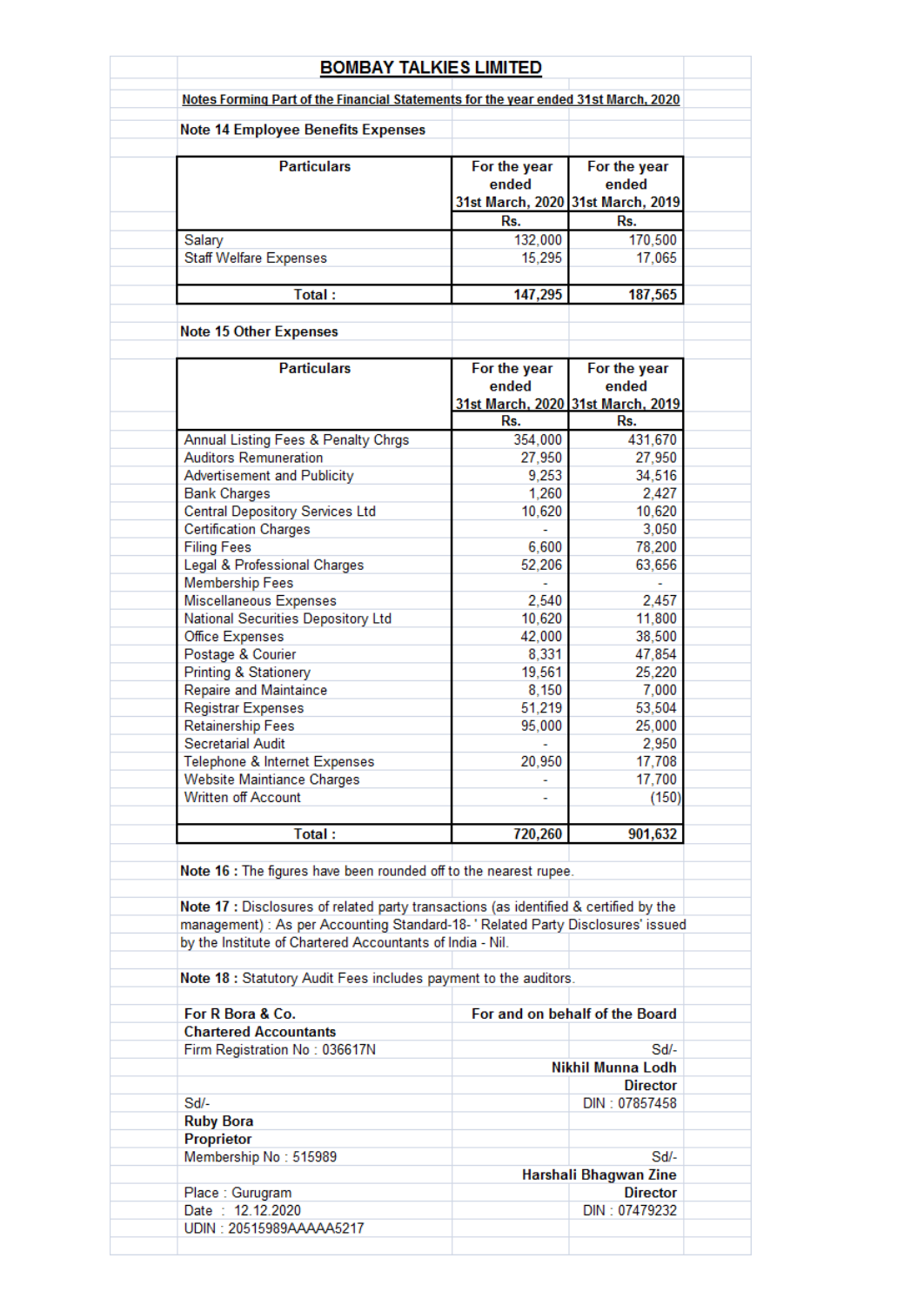#### Cash Flow Statement for the year ended 31st March, 2020

٦

| Pursuant to clause 32 of the listing agreement                                                                             |                    |                                        |
|----------------------------------------------------------------------------------------------------------------------------|--------------------|----------------------------------------|
|                                                                                                                            | For the Year ended | (Rupees in Lacs)<br>For the Year ended |
|                                                                                                                            | 31st March, 2020   | 31st March. 2019                       |
| A. Cash Flow From Operating Activities                                                                                     |                    |                                        |
| Net Profit Before Tax:                                                                                                     | (6.129)            | (4.122)                                |
| Adjustment for -                                                                                                           |                    |                                        |
| Depreciation                                                                                                               | 0.943              | 1.063                                  |
|                                                                                                                            | (5.186)            | (3.059)                                |
| Operating Profit before working capital changes:                                                                           | (5.186)            | (3.059)                                |
| Adjustment for -                                                                                                           |                    |                                        |
| Loans & Advances                                                                                                           |                    | 7.150                                  |
| <b>Stock of Shares</b>                                                                                                     | 5.380              | 29.090                                 |
| <b>Trade Receivable</b>                                                                                                    |                    | (5.000)                                |
| Current Liabilities & Provision                                                                                            | 3.658              | (1.574)                                |
|                                                                                                                            | 9.038              | 29.666                                 |
| Cash generated from Operation:                                                                                             | 3.852              | 26.607                                 |
| Adjustment for -                                                                                                           |                    |                                        |
| Tax Paid for earlier Year                                                                                                  |                    |                                        |
| Net Cash from Operating Activities                                                                                         | 3.852              | 26.607                                 |
|                                                                                                                            |                    |                                        |
| <b>B.</b> Cash Flow from Investing Activities                                                                              |                    |                                        |
| Adjustment for -                                                                                                           |                    |                                        |
| Investments                                                                                                                | (5.735)            | (23.800)                               |
| Net Cash Used in Investing Activities                                                                                      | (5.735)            | (23.800)                               |
|                                                                                                                            |                    |                                        |
| C. Cash Flow from Financing Activities                                                                                     |                    |                                        |
| Capital Raised due to Private Placement                                                                                    |                    |                                        |
| Net Cash used in Financing Activities                                                                                      |                    |                                        |
|                                                                                                                            |                    |                                        |
| Net increase in Cash & Cash Equivalents (A+B+C)                                                                            | (1.883)            | 2.807                                  |
| Cash & Cash Equivalents as at Opening Balance                                                                              | 3.908              | 1.101                                  |
| Cash & Cash Equivalents as at Closing Balance                                                                              | 2.025              | 3.908                                  |
|                                                                                                                            |                    |                                        |
|                                                                                                                            |                    | For and on behalf of the Board         |
|                                                                                                                            | $Sd/-$             | Sd/-                                   |
| Place: Gurugram                                                                                                            | Nikhil Munna Lodh  | Harshali Bhagwan Zine                  |
| Date: 12.12.2020                                                                                                           | <b>Director</b>    | <b>Director</b>                        |
|                                                                                                                            | DIN: 07857458      | DIN: 07479232                          |
| <b>Auditor's Certificate</b>                                                                                               |                    |                                        |
|                                                                                                                            |                    |                                        |
| We have examined the above Cash Flow Statement of M/s. Bombay Talkies Ltd for the year ended 31st March, 2020. The         |                    |                                        |
| Statement have been prepared by the Company in accordance with the requirement of clause 32 of the Listing Agreements with |                    |                                        |
| various Stock Exchanges and is based on and in agreement with the corresponding Profit & Loss Account and Balance Sheet of |                    |                                        |
| the Company covered by our report to the Members of the Company.                                                           |                    |                                        |
|                                                                                                                            |                    |                                        |
| For R Bora & Co.                                                                                                           |                    |                                        |
| <b>Chartered Accountants</b>                                                                                               |                    |                                        |

Firm Registration No: 036617N

 $Sd$ **Ruby Bora** Proprietor<br>Membership No: 515989

 $\overline{1}$ 

Place : Gurugram<br>Date : 12.12.2020<br>UDIN : 20515989AAAAA5217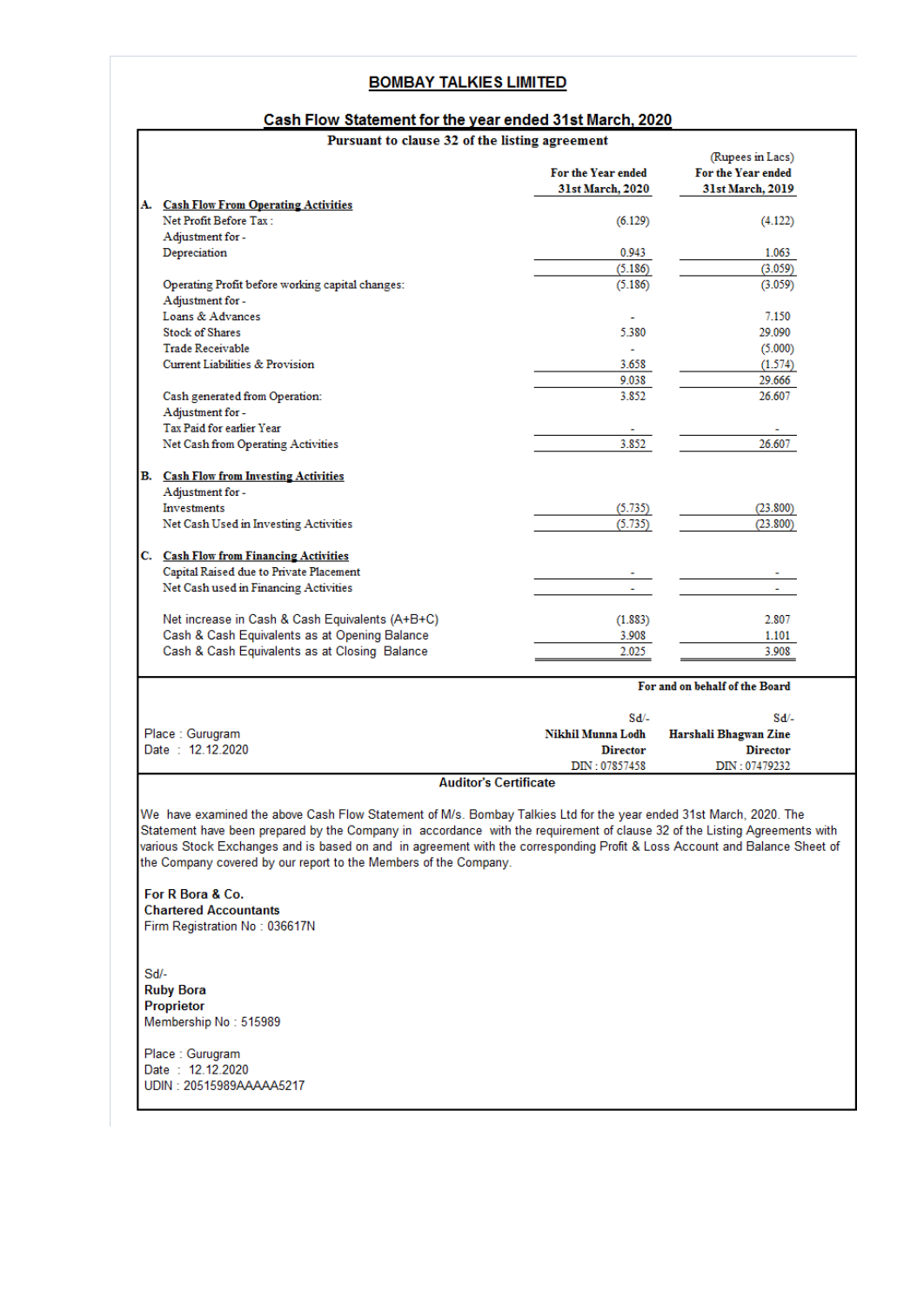#### CIN: L65990MH1984PLC033919 **Registered office :**  201, Nav Neelam Building, A Wing, 2nd Floor, 108, Worli Sea face Road, Mumbai 400018 Website : bombaytalkiesltd.com Email : btl.invstcomp@rediffmail.com Phone: +91-9167368889

#### **Form No. MGT-12**

#### **Polling Paper**

*[Pursuant to section 109(5) of the Companies Act, 2013 and rule 21(1)(c) of the* **Companies (Management and Administration) Rules, 2014***]*

| Name of the Company : | Bombay Talkies Limited                          |
|-----------------------|-------------------------------------------------|
| Registered office     | 201, Nav Neelam Building, A- Wing, $2nd$ Floor, |
|                       | 108, Worli Sea Face Raod, Worli, Mumbai 400018  |

| BALLOT PAPER (36th AGM, 2020) |                                                                                                              |                     |  |  |
|-------------------------------|--------------------------------------------------------------------------------------------------------------|---------------------|--|--|
| S. No.                        | <b>Particulars</b>                                                                                           | <b>Details</b>      |  |  |
| 1.                            | Name of the First Named Shareholder<br>(In block letters)                                                    |                     |  |  |
| 2.                            | Postal address                                                                                               |                     |  |  |
| 3.                            | Registered folio No. / *Client ID No.<br>(*Applicable to investors holding shares<br>in dematerialized form) |                     |  |  |
| 4.                            | Class of Share                                                                                               | <b>Equity Share</b> |  |  |
|                               |                                                                                                              |                     |  |  |

I hereby exercise my vote in respect of Ordinary/ Special resolution enumerated below by recording my assent or dissent to the said resolution in the following manner:

| SL.<br>No. | <b>Resolutions</b>                                                                                          | No. of<br>shares<br>held by me resolution resolution | I assent to I dissent<br>the | from the |
|------------|-------------------------------------------------------------------------------------------------------------|------------------------------------------------------|------------------------------|----------|
|            | Adoption of financial statements for the year 2019-20                                                       |                                                      |                              |          |
| 2.         | Re- Appointment of Dhamresh Kotak having DIN<br>$06642157$ as director                                      |                                                      |                              |          |
| 3.         | Re-Appointment of Nikhil Munna Lodh having DIN<br>$07857458$ as director                                    |                                                      |                              |          |
| 4.         | Re- Appointment of $M/s$ R. Bora & Co., Chartered<br>Accountants, as Auditor and fixing their remuneration. |                                                      |                              |          |

Place:

Date :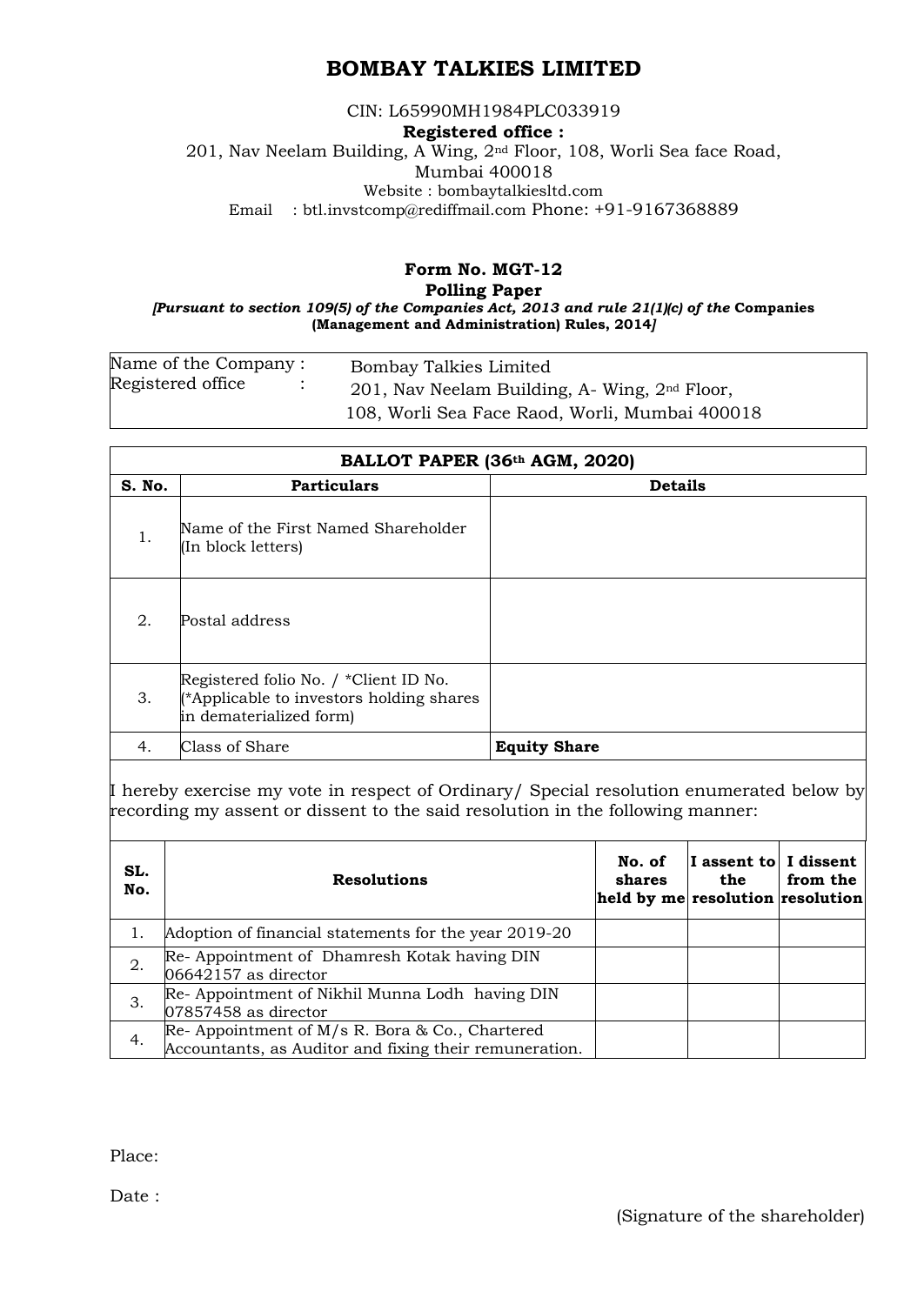CIN: L65990MH1984PLC033919 **Registered office :**  201, Nav Neelam Building, A Wing, 2nd Floor, 108, Worli Sea face Road, Mumbai 400018 Website : bombaytalkiesltd.com Email : btl.invstcomp@rediffmail.com Phone: +91-9167368889

#### **PROXY FORM**

#### **[Pursuant to section 105(6) of the Companies Act, 2013 and rule 19(3) of the Companies (Management and Administration) Rules, 2014]**

**CIN:** L65990MH1984PLC033919 **Name of the Company :** BOMBAY TALKIES LIMITED **Registered office :** 201, Nav Neelam Building, A Wing, 2nd Floor, 108, Worli Sea face Road, Mumbai 400018

| appoint | I/We, being the member (s) of  shares of the above-named company, hereby                          |
|---------|---------------------------------------------------------------------------------------------------|
|         | 1)---------------------------of-------- ------having e-mail id---------------------or failing him |

and whose and whose signatures are appended below as my/our proxy to attend and vote (on a poll) for me/us and on my/our behalf at the Annual General Meeting of the company, to be held on Wednessday the 30<sup>th</sup> day of December, 2020 at 11.00 A. M. at 201, Nav Neelam Building, A Wing, 2nd Floor, 108, Worli Sea face Road, Mumbai 400018, India and at any adjournment thereof in respect of such resolutions as are indicated below:

| Sr.No. | Description                              | For | <b>Against</b> |
|--------|------------------------------------------|-----|----------------|
| ュ.     | Adoption of financial statements for the |     |                |
|        | year 2019-20                             |     |                |
| 2.     | Re-Appointment of Dhamresh Kotak         |     |                |
|        | having DIN 06642157 as director          |     |                |
| 3.     | Re-Appointment of Nikhil Munna Lodh      |     |                |
|        | having DIN 07857458 as director          |     |                |
| 4.     | Re-Appointment of $M/s$ R. Bora & Co.,   |     |                |
|        | Chartered Accountants, as Auditor and    |     |                |
|        | fixing their remuneration.               |     |                |

| Signature                  |
|----------------------------|
| Affix Re 1/- Revenue Stamp |

Signed this\_\_\_\_\_\_ day of\_\_\_\_\_\_ 2020 Registered Folio No.\_\_\_\_\_\_\_\_\_\_\_\_ Client ID No.\_\_\_\_\_\_\_\_\_\_\_\_\_\_\_\_ DP ID\_\_\_\_\_\_\_\_\_\_\_\_\_ No. of Shares:

Note: This proxy form duly complied should be deposited at the Registered Office of the Company not later than 48 (Forty-Eight) hours before the time fixed for holding of the meeting.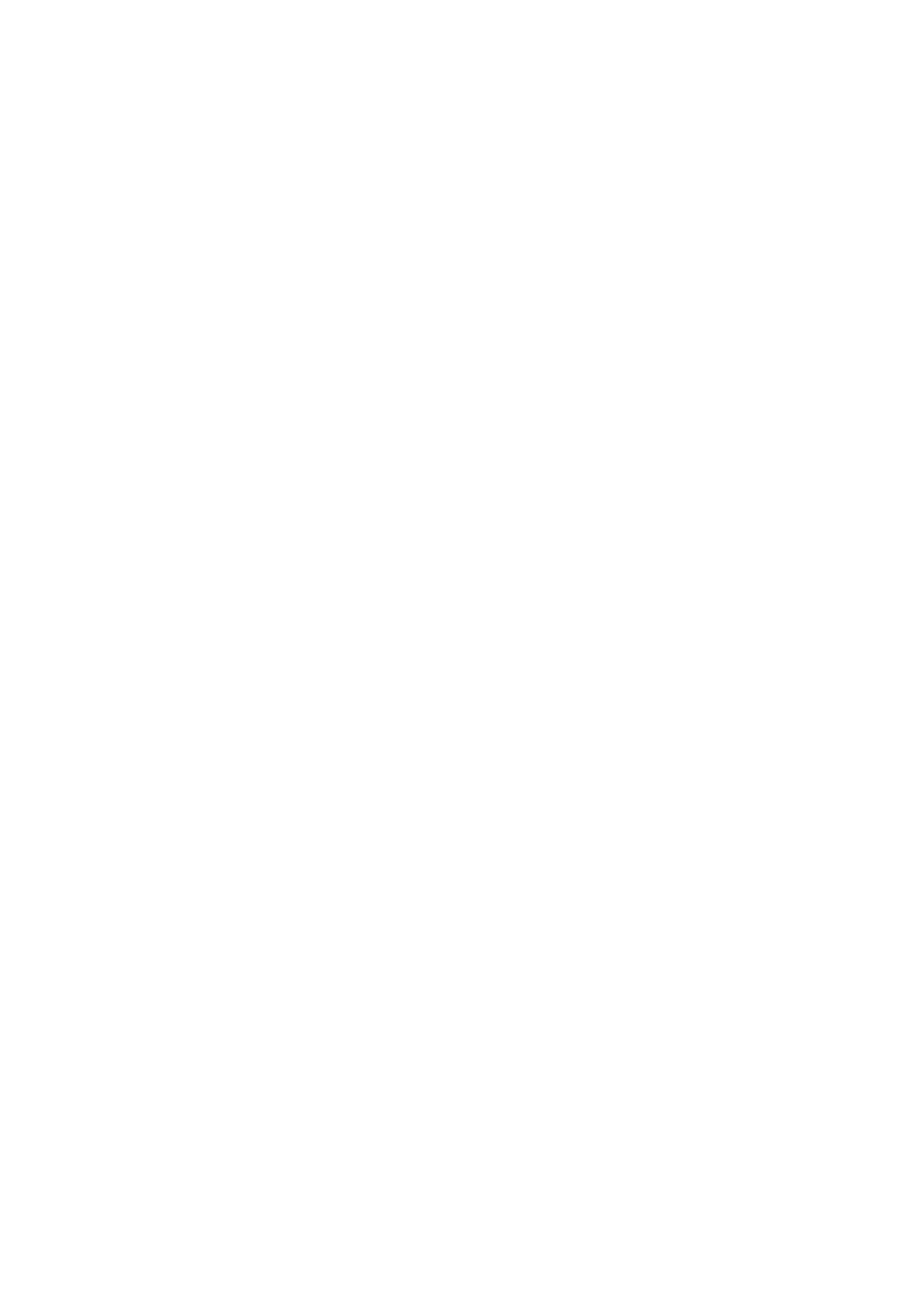CIN: L65990MH1984PLC033919 **Registered office :**  201, Nav Neelam Building, A Wing, 2nd Floor, 108, Worli Sea face Road, Mumbai 400018 Website : bombaytalkiesltd.com Email : btl.invstcomp@rediffmail.com Phone: +91-9167368889

#### **ATTENDANCE SLIP**

I, hereby record my attendance at the 36th Annual General Meeting of the Company at 201, Nav Neelam Building, A Wing, 2nd Floor, 108, Worli Sea face Road, Mumbai 400018, on Wednessday the 30th day of December, 2020 at 11.00 A. M.

| Name of the Shareholder: |  |
|--------------------------|--|
| (In Capital Letters)     |  |
|                          |  |

Name of Proxy: (In Capital Letters)

Signature:

Registered Folio No.\_\_\_\_\_\_\_\_\_\_\_\_\_ Client ID No.\_\_\_\_\_\_\_\_\_\_\_\_\_\_ No. of Shares: \_\_\_\_\_\_\_\_

Note:

- 1. Shareholder/Proxy holder wishing to attend the meeting must bring this attendance slip duly signed.ro the meeting and hand it over at the entrance.
- 2. Shareholder/Proxy holder desiring to attend the meeting should bring his/her copy of Annual Report for reference at the meeting.